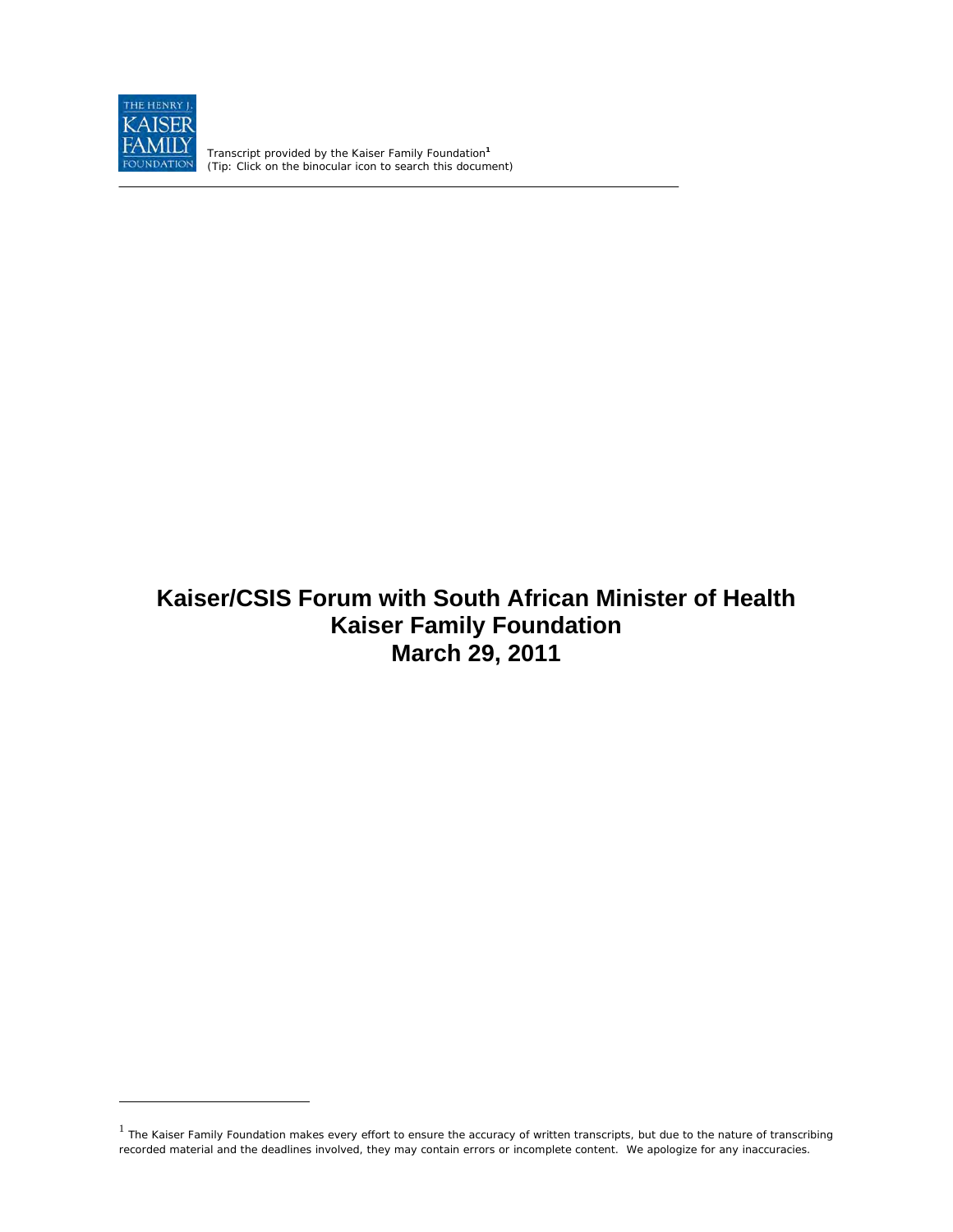[START RECORDING]

**DR. MICHAEL SINCLAIR: —** an honor and a pleasure to welcome Minister Motsoaledi to the Foundation this afternoon. We're also very honored to welcome our distinguished discussants, Ambassador Eric Goosby and our CSIS colleague, Jennifer Cook and grateful as always to CSIS for graciously cohosting the event with us today.

Minister, I must tell you standing here to welcome you makes me feel that we have come, in a sense, full circle because when Kaiser began working in South Africa now about 23 years ago, one of the very first, in fact the second program we helped establish together with Dr. Motsoaledi was in his hometown of Jane Furse in Sekhekuneland. I'm very proud to say the program is still going strong today.

We have enjoyed a very long and sound relationship with Dr. Motsoaledi since in his role as community physician and activist, as a leader of the progressive health movement that helped shape the post-apartheid health system, and as a political leader initially in the provincial government and more recently, in his role as National Health Minister.

Since his appointment as health minister in 2009, Dr. Motsoaledi has brought a veritable hurricane of new vigor to the public health sector in South Africa, most notably, resuscitating the primary health care fundamentals of the postapartheid health system, putting in place a comprehensive

<sup>&</sup>lt;sup>1</sup> The Kaiser Family Foundation makes every effort to ensure the accuracy of written transcripts, but due to the nature of transcribing recorded material and the deadlines involved, they may contain errors or incomplete content. We apologize for any inaccuracies.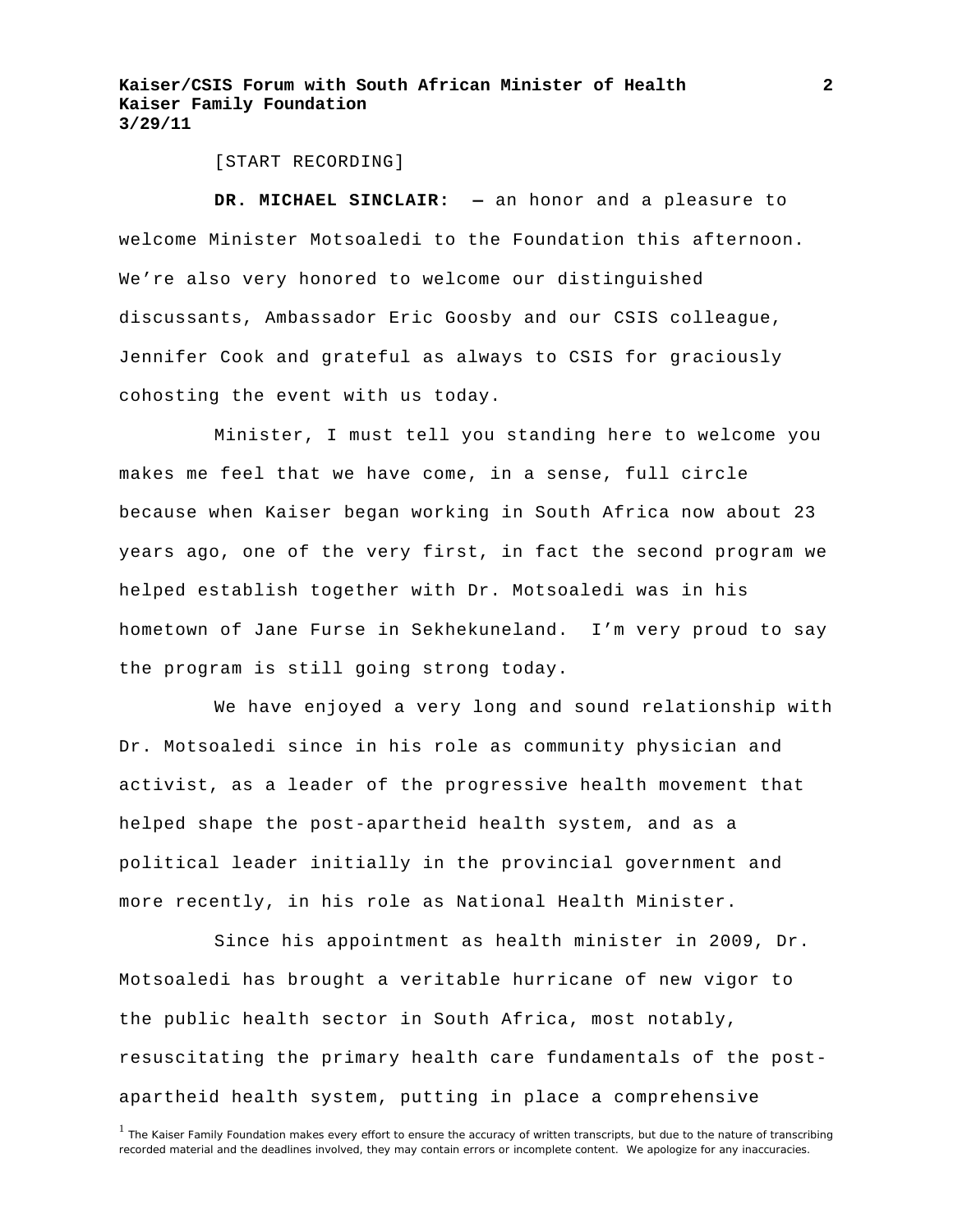national HIV/AIDS management strategy and directing and planning implementation of a national health insurance scheme.

As you can see from this audience, there's a lot of interest in South Africa's progress minister and I am very pleased now to invite you to speak [Applause].

**HON. DR. AARON MOTSOALEDI:** Thank you program director, Dr. Sinclair, Ambassador Goosby, and Jennifer Cook, ladies and gentlemen, good afternoon. I am going to try, in as short a space as possible, to present the health situation in South Africa especially in as far as HIV/AIDS is concerned. I'll just start by showing the situation only 21 years ago.

The most reliable statistics we get in South Africa about HIV and AIDS is from pregnant women in our antenatal clinics, is the most reliable because in our antenatal clinics, women have to test for HIV/AIDS but also because it happened over a 21-year period. Even before our first democratic elections in 1994, we're already doing these studies. So it just was done by 1990.

The prevalence among pregnant women in South Africa was at 0.7-percent but it just had started steadily growing until we are now at 29.3-percent meaning one out of every pregnant women presenting in our antenatal clinics is HIV-positive. It shows providence by providence. We've got nine provinces in South Africa.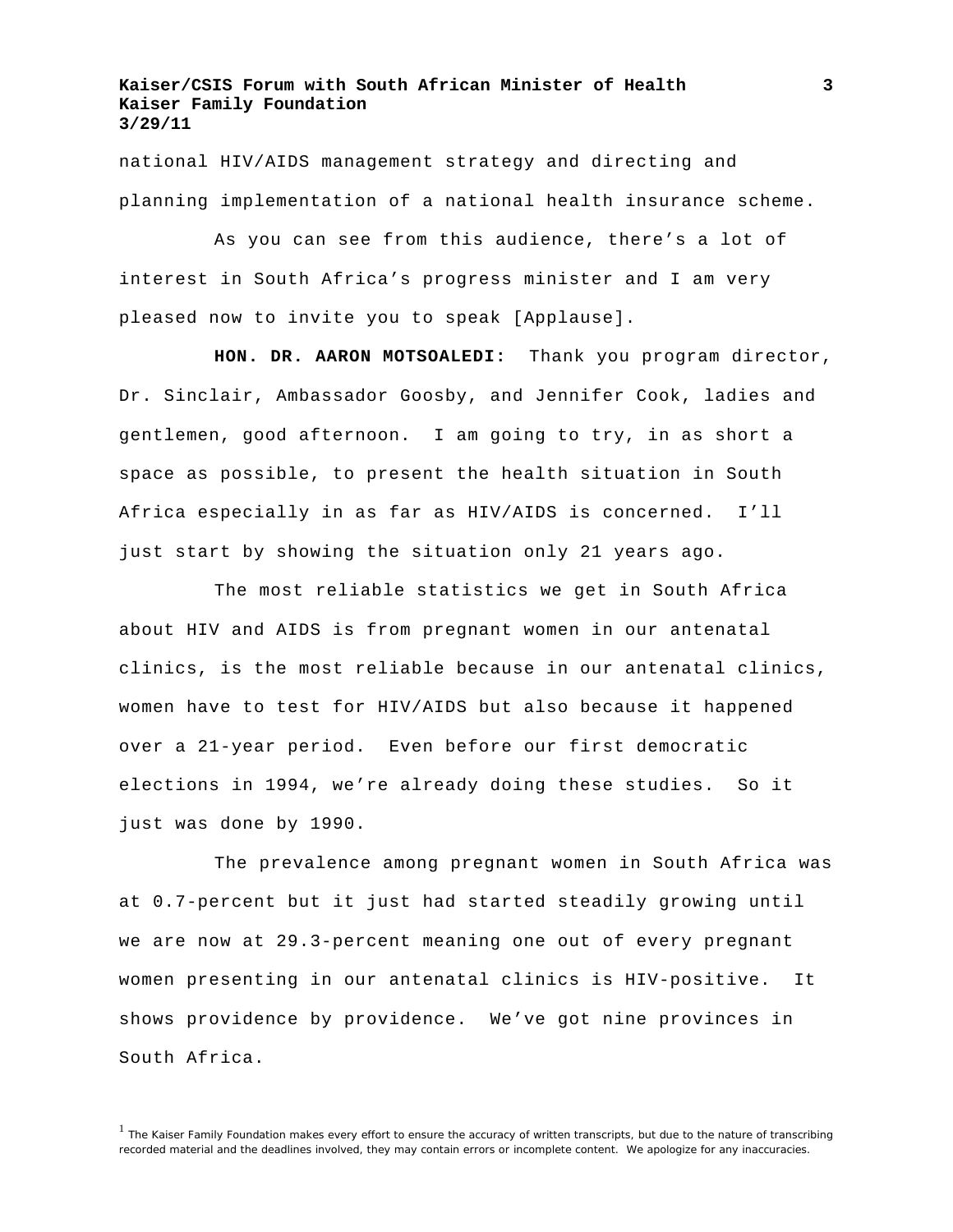That's what you call states here and the biggest of them all is KwaZulu-Natal [inaudible] province and our number one province and it's in that order. It also shows that their highest prevalence is among pregnant women during childbearing age. That's where you find the peak of HIV, which is specifically problematic.

Because we did that study over a 21-year period, I just took four years over these 21 years, to show what has been happening in provinces in terms of prevalence. This is the prevalence of the Eastern Cape. This is the province [inaudible] state, which is regarded as the highest in HIV/AIDS. That is the province of Limpopo with my home ground where I met Dr. Michael Sinclair for the first time. The district I come from is there at the bottom right [inaudible] district, that's where we started working with Michael Sinclair.

The province of Limpopo is very rural but in terms of HIV/AIDS, it's not one of the worst. Together with Eastern Cape, which is also rural, I'll explain later because it actually showed us something in terms of the battle that we need to be considering. This is an Gauteng the commercial capital of South Africa, the Gauteng province.

As we can see there, the problems are mostly around the city of Johannesburg and [inaudible]. That's where the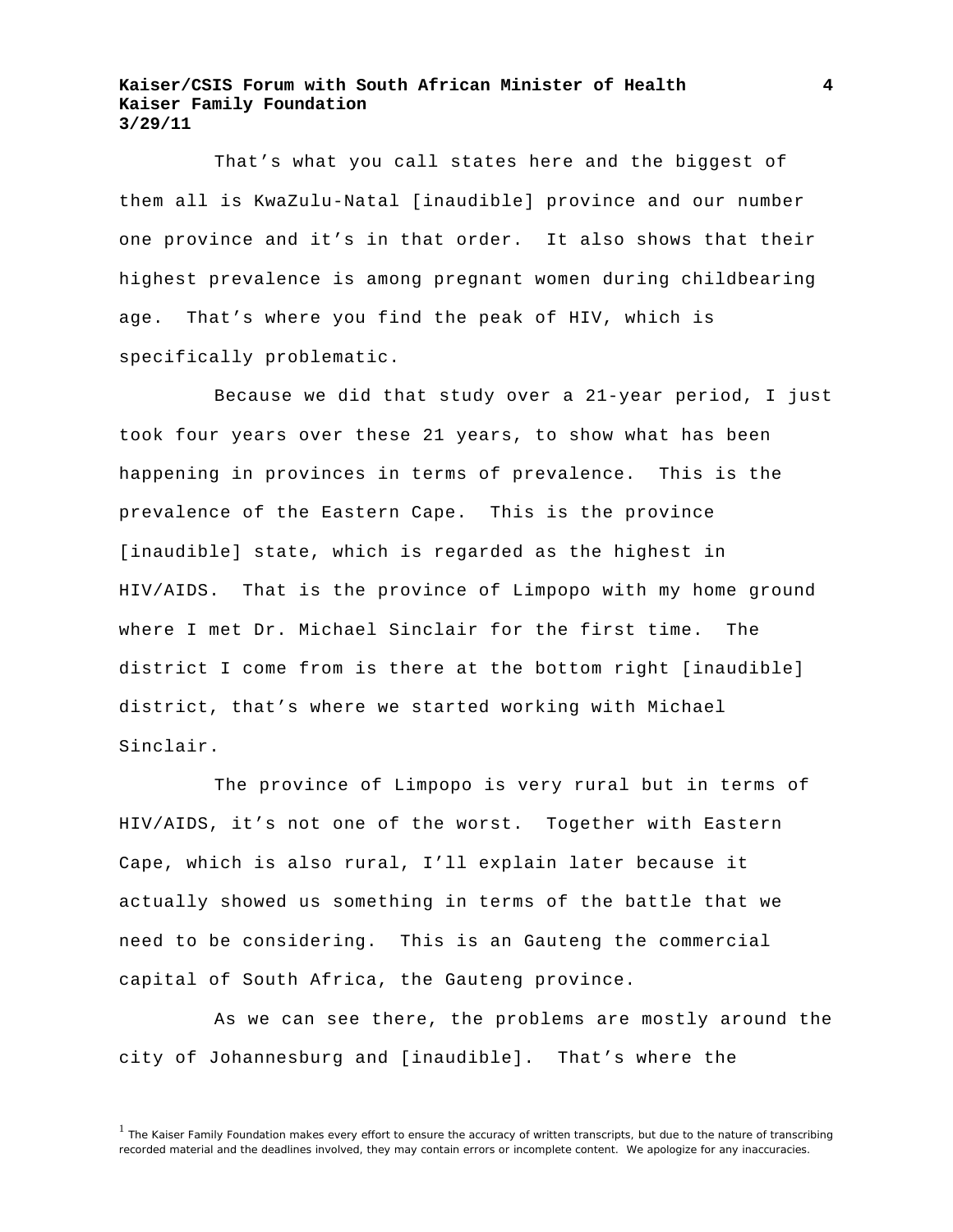international airport is. This is the province of KwaZulu-Natal.

That's number one with HIV/AIDS. As you can see, the red area shows that in some districts, by the way, these maps are district by district, in some districts, the prevalence is as high as 46-percent as you can see, one of the districts there in 2006. So it's by far, our biggest public health crisis all over South Africa is in this. Fortunately, because of these maps, as you know, the KwaZulu-Natal is one of the most rural provinces where the king is still very highly respected.

After being shown this map, the king himself has taken special interest and he's leading the battle against HIV/AIDS more than many traditional leaders can ever do to an extent where he has even learned medical terms like where to find lymph nodes and all that and symptoms and science.

It was because of the gravity of the situation had when you are shown these maps that this is what's happening in our area. This is the province of Mpumalanga, which is number three, I mean number two in terms of prevalence in our country. This is a province of Northern Cape and the province of Northwest and the province of Western Cape. As you can see, Northern Cape and Western Cape have got a very slow prevalence.

These maps here correspond with the history of South Africa. The province of KwaZulu-Natal and Eastern Cape are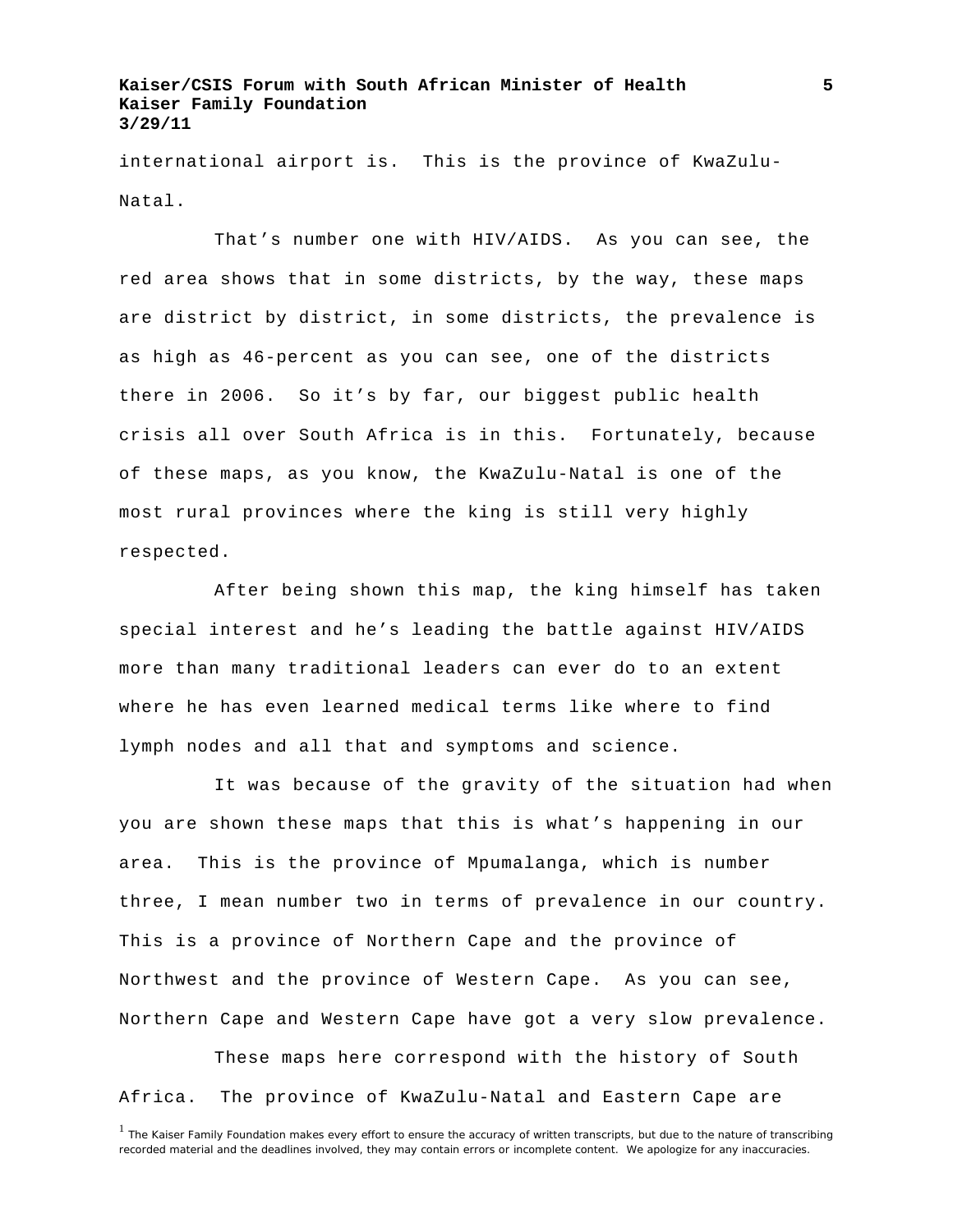provinces which carried the burden of apartheid because the 10 homeland [inaudible] governments were situated in this province. In my home province, there were three.

In Eastern Cape, there were two, which were all independent in [inaudible] and it was the biggest. The province of Western Cape and Northern Cape had never had the homeland inside them and it still shows in terms of development up to today. HIV/AIDS is following a similar pattern. So we're just emphasizing that by 2006 already, according to stats of South Africa mortality figures, six out of 10 South Africans will die well below the age of 50.

It's a very significant because of HIV very young people are dying and leaving the elderly behind. We are trying to demonstrate when did this happen in South Africa. We were not always a country like that but this happened strictly over a period of nine years or let me say eight to nine years.

As you can see there, these graphs are showing the pattern of death in terms of age from 1997. The lowest graph there, I think, is already if I'm not mistaken, shows that the peak of death was around 69 years, 77-79 years but over the years, it started shifting until by 2005, the top graph there shows that the peak of death is now occurring in our country around 30 years meaning it's very young people who are dying and that took place strictly over a period of eight years only.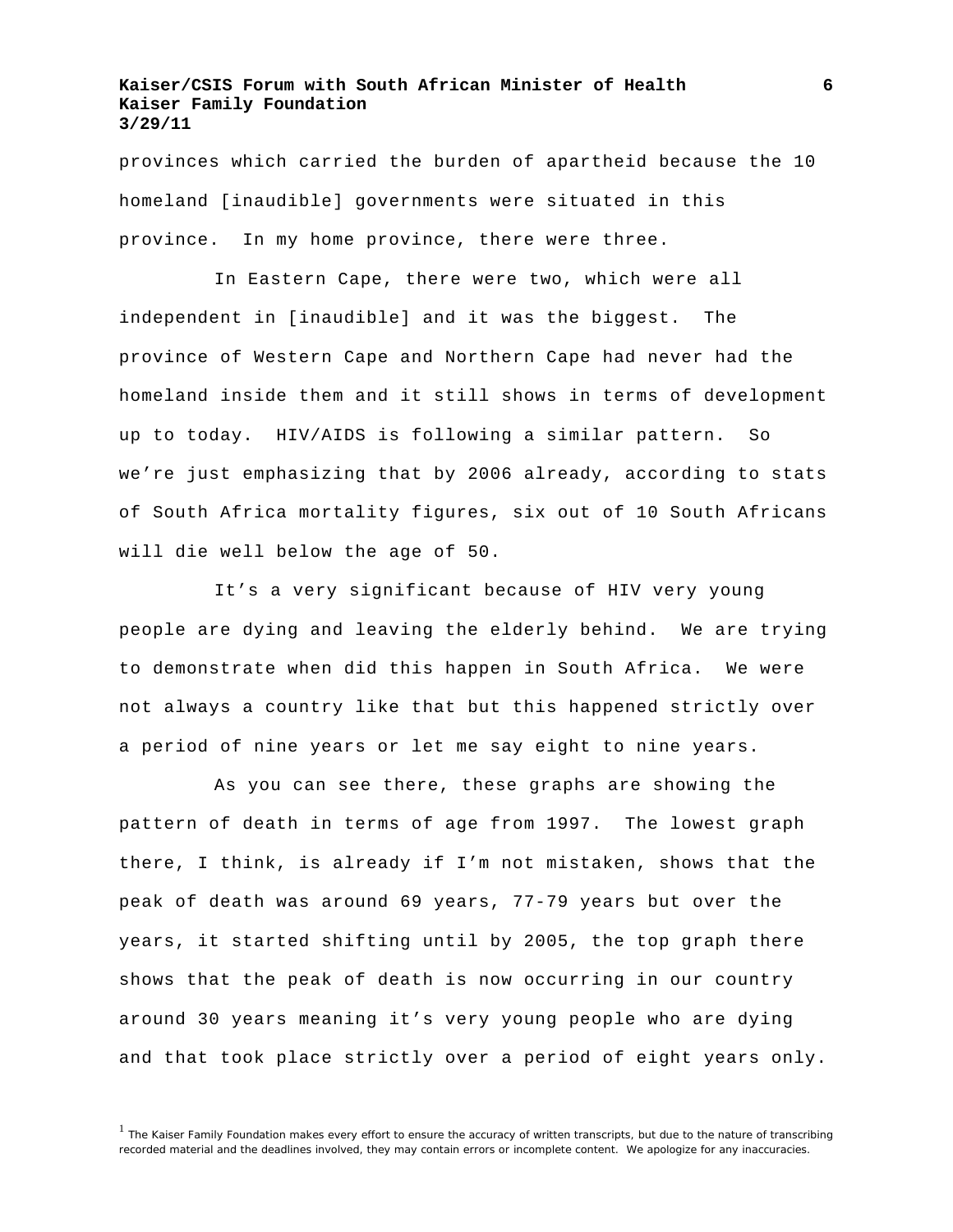We are comparing ourselves with Brazil, which is in a much better situation as far as HIV/AIDS is concerned to show that the pattern of death among females between the age of 15 to 64 in Brazil in 2004, that is the blue graph. In South Africa in 1997, that is the stepped up graph. It shows that we're not very much different from Brazil even though we're trying to [inaudible].

By 2004 already, everything has changed. We had the peak of death both at 30 years and 65 years and these are young females. This stage of affairs was revealed but then unfortunately not followed up by a president of the Medical Research Council South Africa in 2001 who wrote in the journal.

He was not talking about HIV specifically, just said something is killing young women during childbearing age in South Africa, which is not in keeping with [inaudible] at least I still remember that quotation from the Medical Research Council but I think he wasn't taken seriously at that time because people maybe didn't understand what he was trying to say but this slide actually describes the situation that we are describing.

The results of this is quite devastating that visit as I did with the vice president of the country, Deputy President Kgalema Motlanthe who is the chairperson of South African National AIDS Council.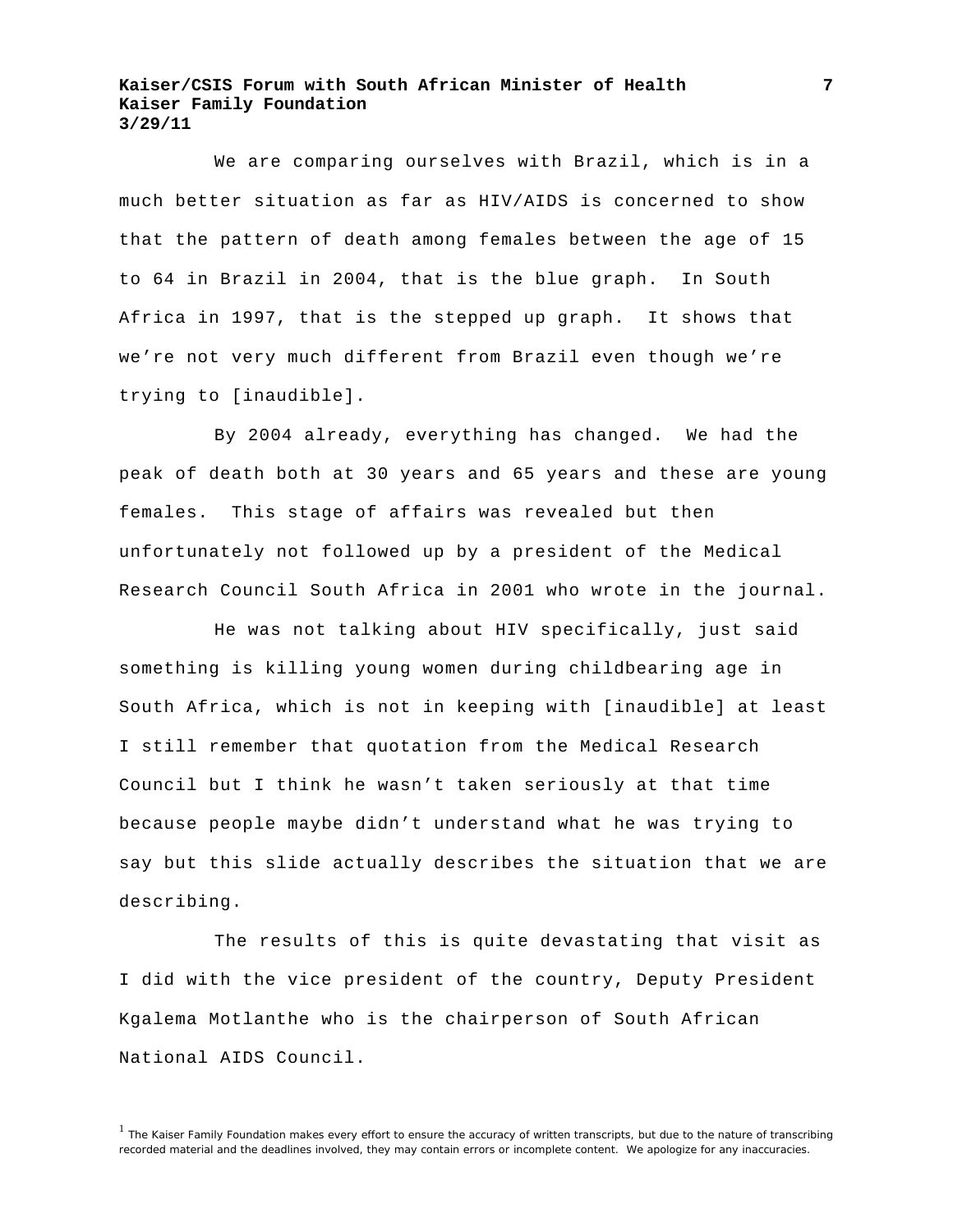In one of those red areas, red districts, we visited four families and in all of them, you find the grandmother with 10 children between the ages of three and 50. She will tell you that these children belong to my daughters. They're all gone and I'm remaining with them meaning grannies must now become mothers.

The slide shows that early on in life between the ages of three and four, there are more men who are HIV-positive than females but when sexual activity starts at 15 years, when teenagers start being 15 years of age, the girls shoot up as you can see from that slide tremendously. Many studies have shown that it's the females in South Africa who are carrying the burden of HIV/AIDS.

At those ages, you find out among the boys the prevalence is as low as four-percent, one-percent but among the girls, it goes as high as 28-percent and so the burden is carried by females as you can see. Later on in life, the situation changes. You have got more males now who are so early and later on is males but during sexual activity, more females.

So I like saying HIV/AIDS in my country, I don't know elsewhere, is a disease brought on by males but suffered by females. Unfortunately, because the slide also shows intergenerational sex, that is quite older people who are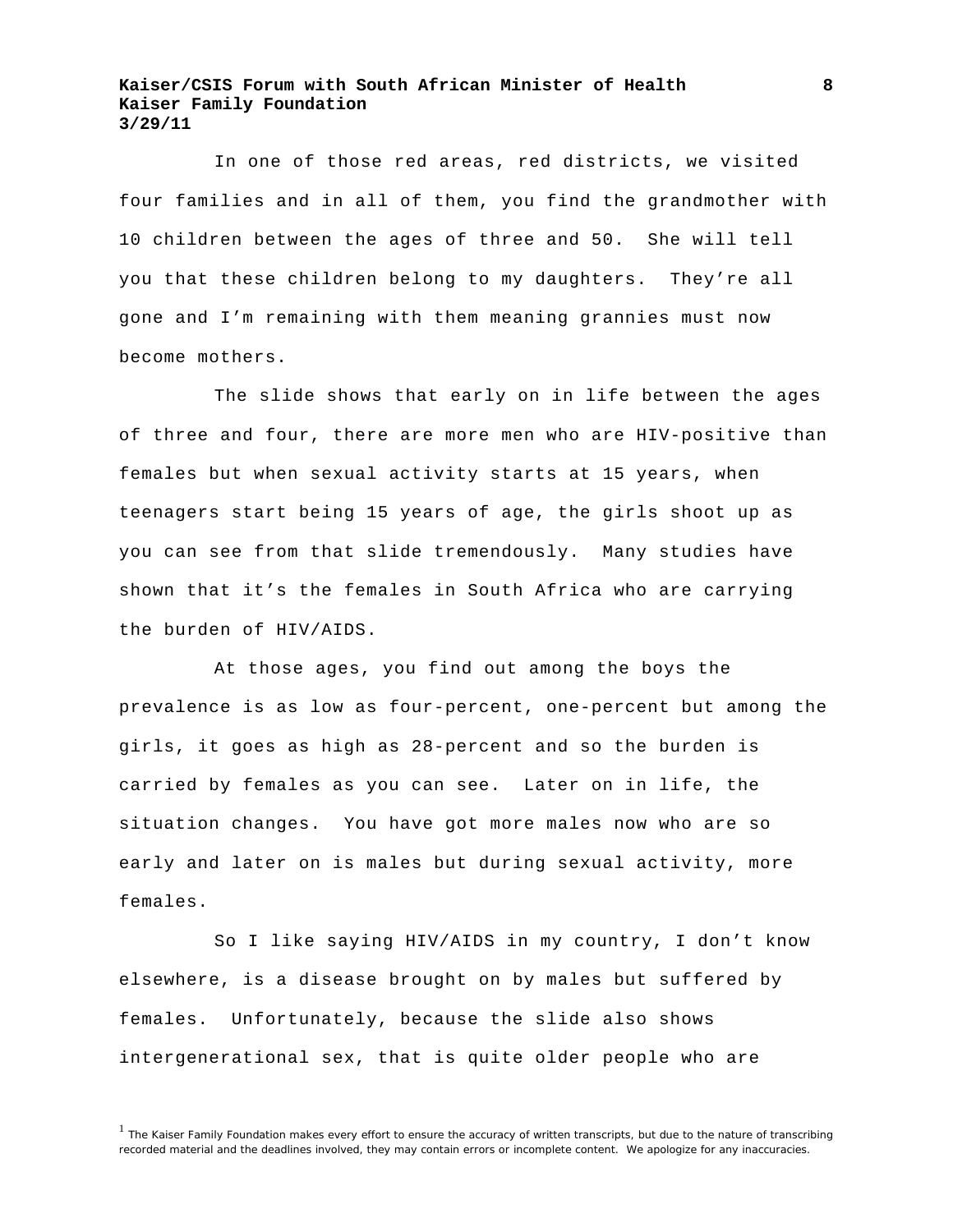having sex with these young girls and infecting them. That's why there is that difference.

This sort of slide, I like showing it to end the debate in South Africa because from 2009, as I said, we started a huge battle against HIV/AIDS changing our approach, which was generally problematic.

Quite a number of people accused me of over exaggerating HIV/AIDS that we've got other diseases in South Africa like noncommunicable diseases and some people feel the Minister never talks about them. Every time he talks about HIV/AIDS, HIV/AIDS and TB. That brings an end to the debate. This study was commissioned by *The Lancet*, the British medical journal, *The Lancet* but the researchers were our own professors and researchers in South Africa.

It suitably shows that we have got the quadruple burden of disease and in the order in which it has HIV/AIDS and TB's number one. So that figure forms only 0.7-percent of the world population but do occur in 17-percent of HIV-positive people of the world unfortunately. Our HIV/AIDS is 23 times the global average. So by far, TB and HIV/AIDS is the biggest public health disaster that the country has ever faced.

So our second burden is maternal, newborn, and child health. In fact maternal mortality, newborn mortality, and child mortality have showed up in South Africa because HIV/AIDS has been shown to have increased maternal mortality in South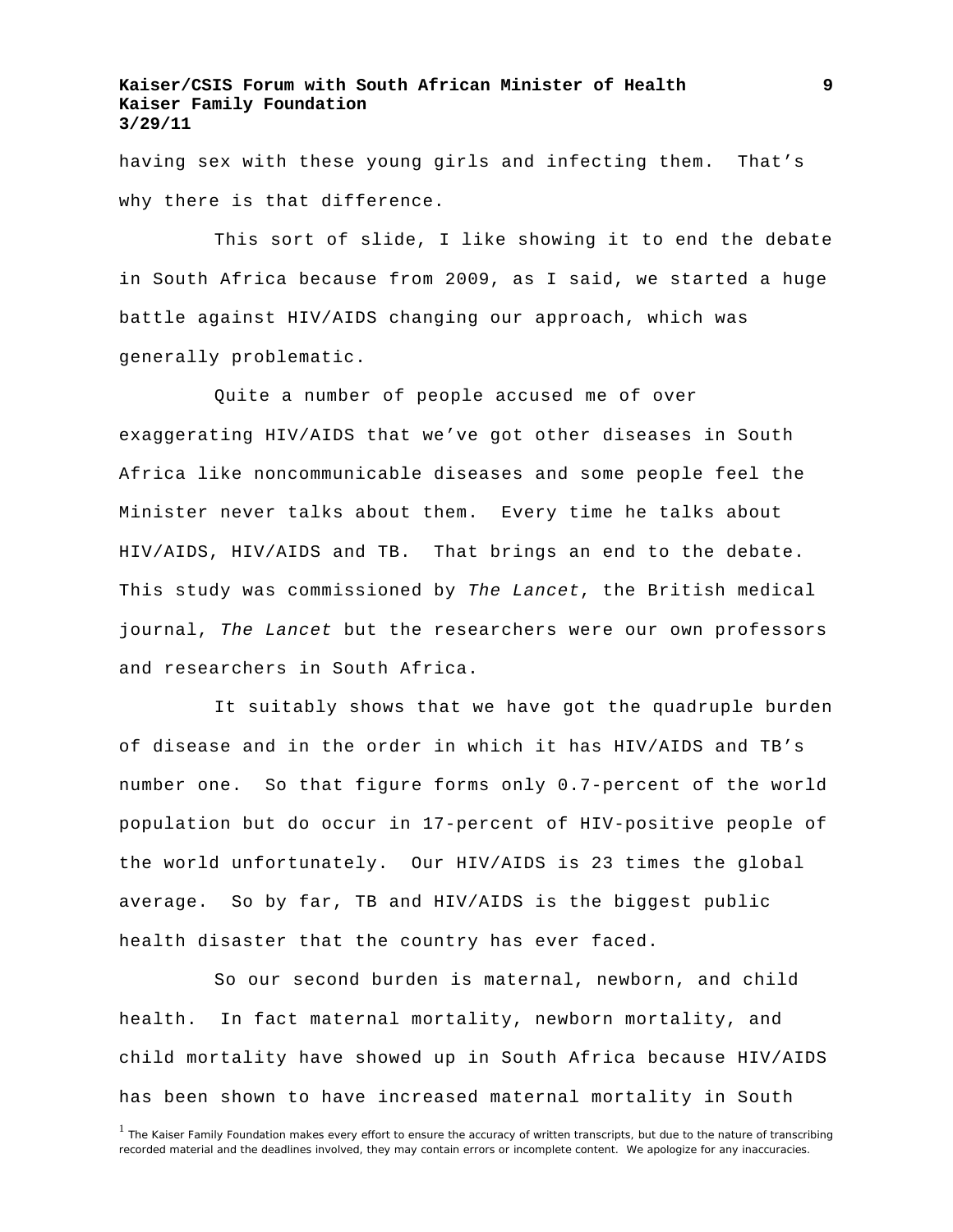Africa 10 times. In other words, in terms of, according to the National Confidential Committee of Maternal Mortality, 43 percent of maternal death in South Africa is caused by HIV as are 35-percent of child mortality. So it is a big problem.

The third one, of course, is noncommunicable diseases, which are on the rise like in any parts of the world, high blood pressure, diabetes, cardiac disease, etc. but in South Africa, there is a very clear pattern of relationship between noncommunicable diseases and HIV and AIDS. For instance, cervical cancer is on the rise.

In fact, in one of the biggest clinics in the country that is 10-percent of all the HIV people on treatment when they did pap smears positive women, they found that the rate of positive pap smears are at 50-percent so we are actually having a rise in cancer of the cervix, of the uterus because of HIV as are other cancers like Kaposi's sarcoma and many other cancers, which some of us just read in textbooks are coming back on the back of HIV/AIDS.

The last one, I'm sure I don't have to lecture you, everybody believes that's what characterized South Africa, the issue of violence and injury. When people have been discouraged from coming to the World Cup, they were quoting that as the biggest problem. To us, it's only, according to our research, the fourth biggest problem that the country's faced with meaning when we planned the health system, we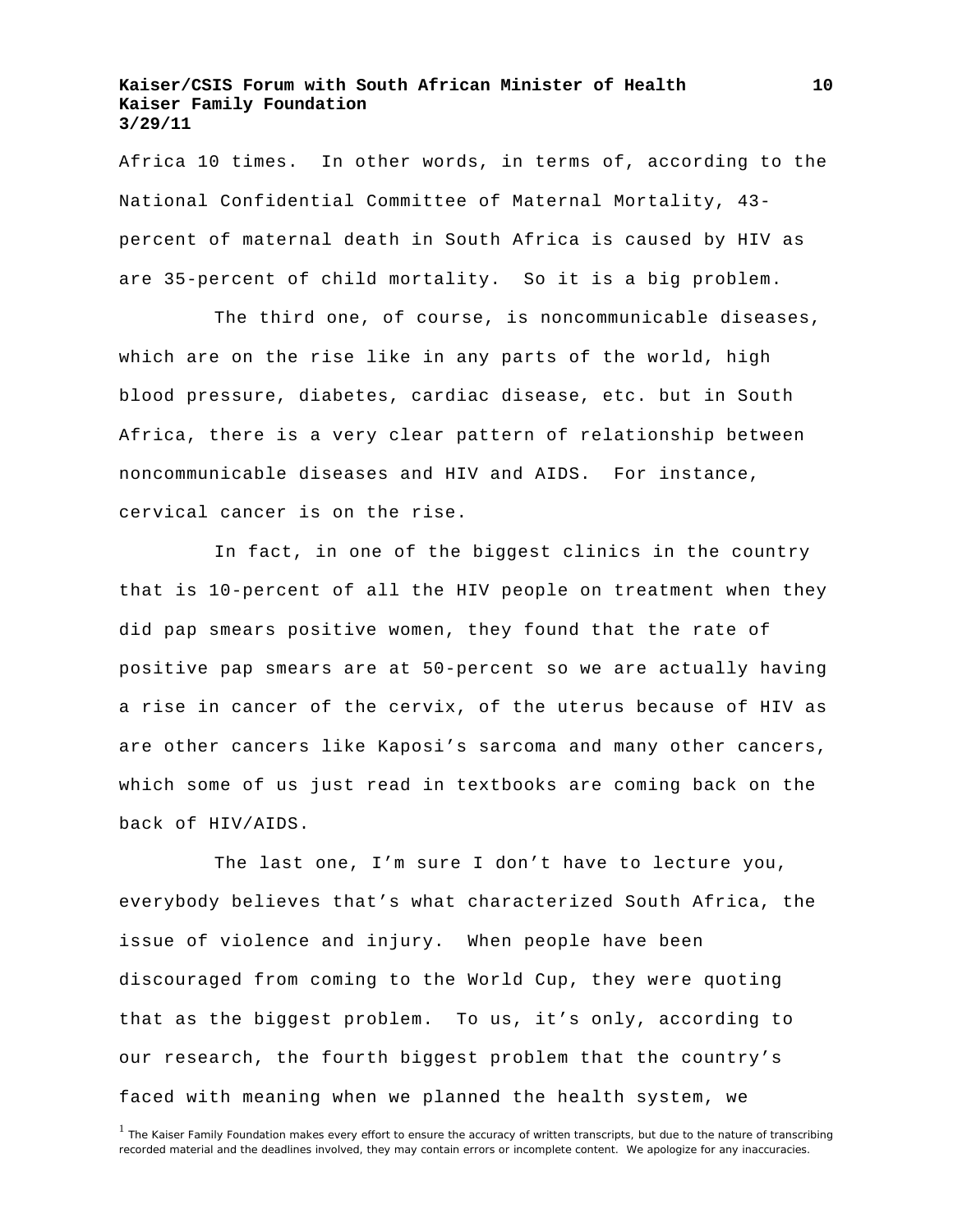planned it around HIV/AIDS and TB, maternal and child mortality, noncommunicable diseases, and lastly on the issues of violence injury.

TB, I'm a member of the Stop TB Partnership. That's why actually I'm here in Washington this week to attend a meeting of the Stop TB Partnership. They are the ones who produced this table. It's a 34-member international board, Stop TB Partnership established by the Global Fund immediately as Global Fund was established.

They established the Stop TB Partnership and there are the statistics that these are the 22 high-burden countries carrying 80-percent of the TB of the world. As you can see there in the, it's number one followed by China, Indonesia, Nigeria. South Africa is only number five but that's because of the huge populations of those countries above us if you do infection by population, we suddenly become number one. Our distant number two is Zimbabwe.

The last column is very problematic for us. It shows co-infection or what you call co-morbidity. How many people are sharing both TB and HIV/AIDS? As you can see in the very highly populated countries of India, China, Indonesia, and Nigeria, it's 5.3-percent, 1.9, three-percent, and 27.

In South Africa, it's only three-percent. For this reason, the co-infection of 73-percent has prompted us to regard TB and HIV as two sides of the same coin, same disease

**11**

<sup>&</sup>lt;sup>1</sup> The Kaiser Family Foundation makes every effort to ensure the accuracy of written transcripts, but due to the nature of transcribing recorded material and the deadlines involved, they may contain errors or incomplete content. We apologize for any inaccuracies.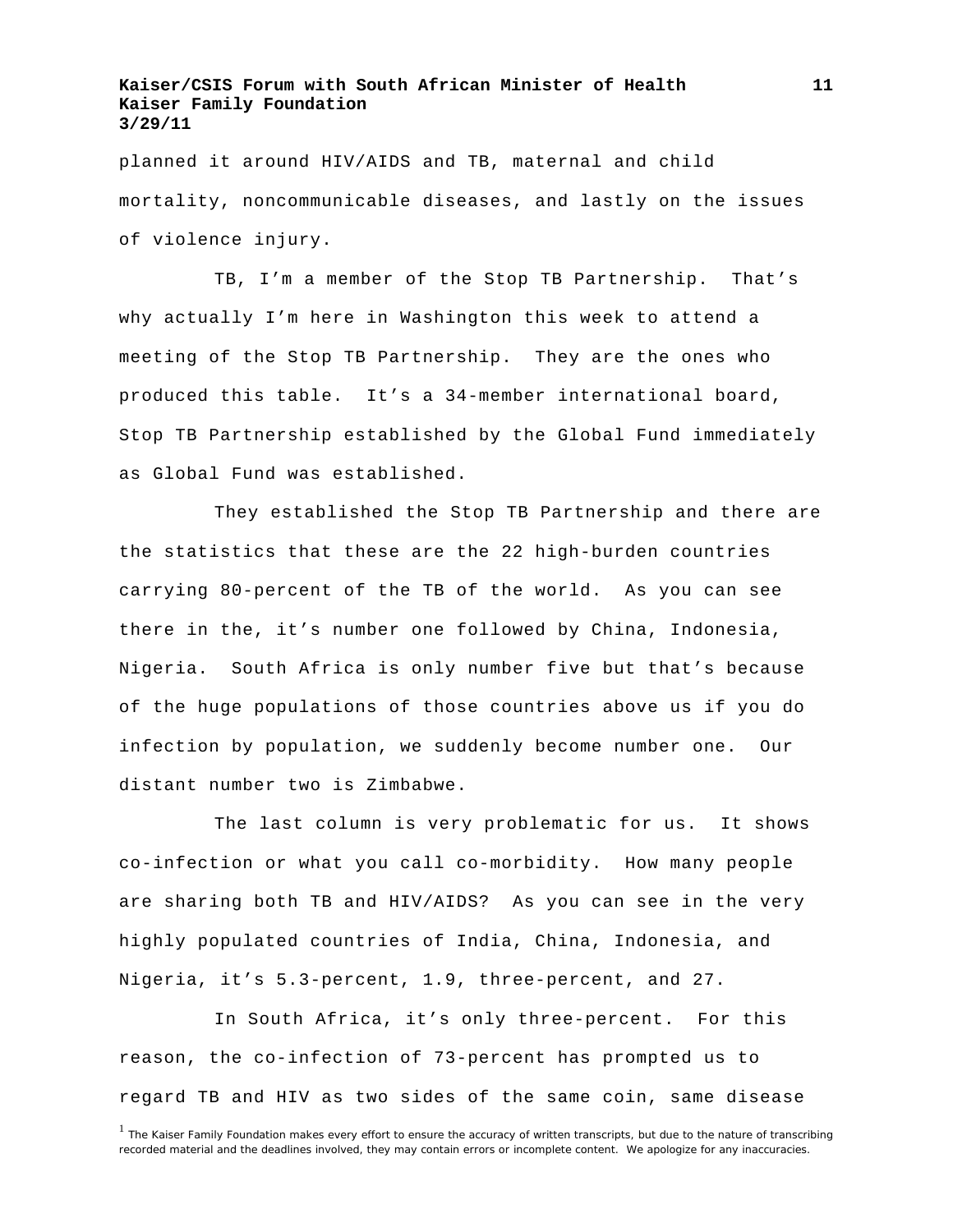presenting in different ways so that when you see someone with HIV think immediately TB. When you see somebody with TB think HIV. We have taken a policy decision that we need to treat them as such under one roof and take them as the same thing.

The daily adjusted live years, what keeps people away from work, as we are trying to demonstrate that by far our problem is still HIV and AIDS and TB not injury and violence as people believe because they contribute very little percentages as you can see there. People are staying away from work mostly in our country because of a combination of HIV/AIDS and TB not because they are injured or not because there's violence. Those are contributing very little.

This just shows what I've just said that when women are pregnant, among the HIV-negative ones, the mortality rate will be 34 by 100,000 but among the HIV-positive ones, it jumped 328 by 100,000. Among those who died untested are 275. both three figures showed the extent to which HIV because those who died untested is very obvious from that, there have been HIVpositive only that we never knew those details.

While our problems with Millennium development goals is that in terms of mortality, maternal mortality and in terms of infant mortality even though we have put up teams of very highly qualified people because we think the figure of maternal mortality is high but not as high as it was put there. We think in some way between three and 400 but because of the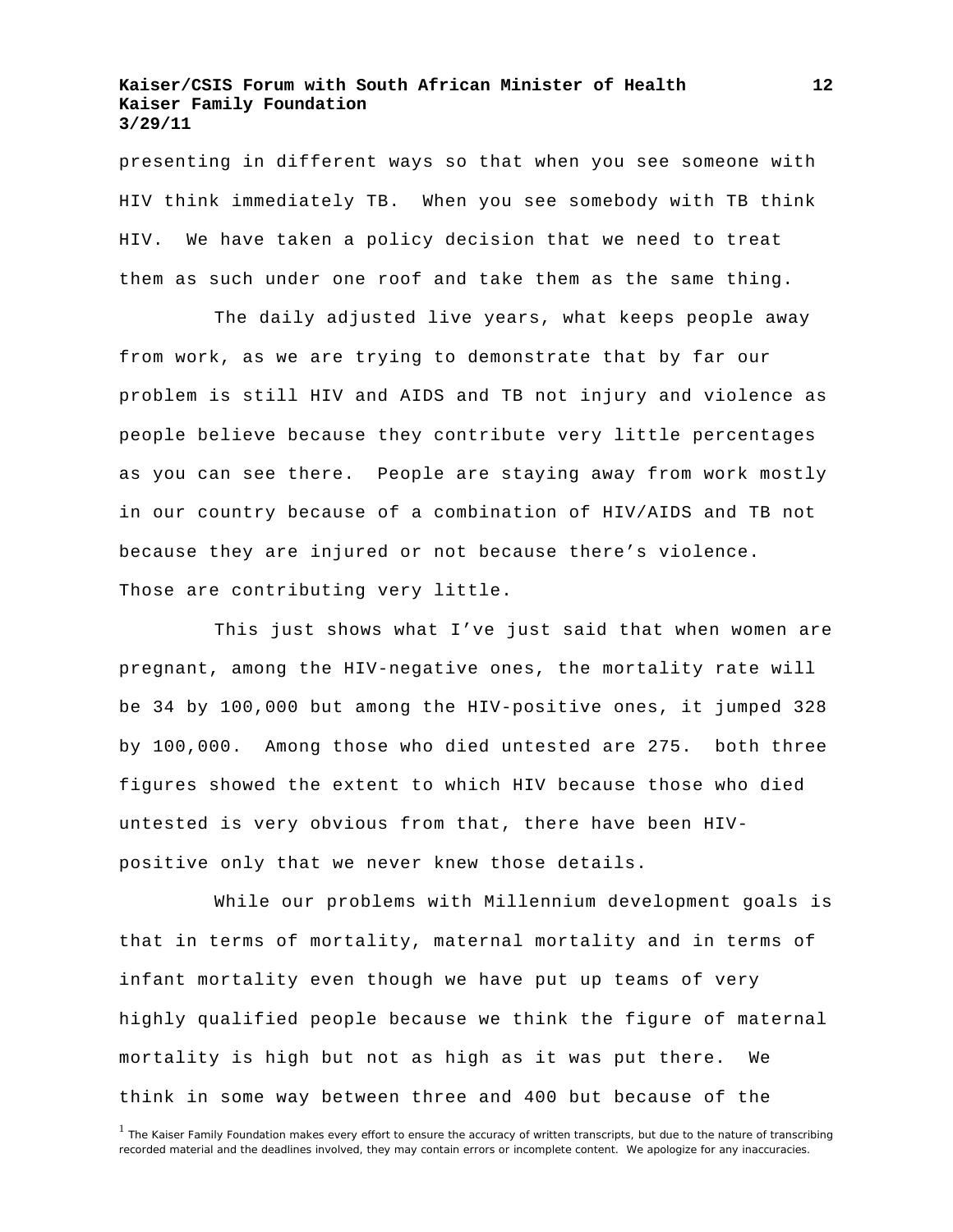complexities of rural statistics and all that and the fact that men and women don't present in hospitals, etc., mistakes will have been made in terms of figures but they are being looked into but as for now, these are the figures we are using.

Actually the main thing we want to demonstrate is that the maternal mortality has gotten worst after 1998 and that corresponds with the period at which HIV/AIDS reached the peak or started biting in the country that's mostly what I wanted to show. It also shows that here that when babies are born HIVpositive, they are 15 times more likely to die within the first six months. Put differently, HIV/AIDS increases the chance of dying the first six months by 1,500-percent. Now in South Africa because we have got 70,000 babies born annually HIVpositive that to us is very devastating.

In the continent of Africa, the figure is 400,000. There are 400,000 babies born HIV-positive in Sub Saharan Africa annually and 70,000 is in South Africa. ours, just comparing two provinces there, in terms of mortalities and taking action, this is where the province that is number two in HIV/AIDS, the province of Mpumalanga, it shows that in 1998 before HIV becomes worst, the lower graph, the purple, shows that death was quite very low in the age group zero to 11 months.

In the first 11 months of life death was not that low but that figure changed swiftly so that by 2006, you can see

<sup>&</sup>lt;sup>1</sup> The Kaiser Family Foundation makes every effort to ensure the accuracy of written transcripts, but due to the nature of transcribing recorded material and the deadlines involved, they may contain errors or incomplete content. We apologize for any inaccuracies.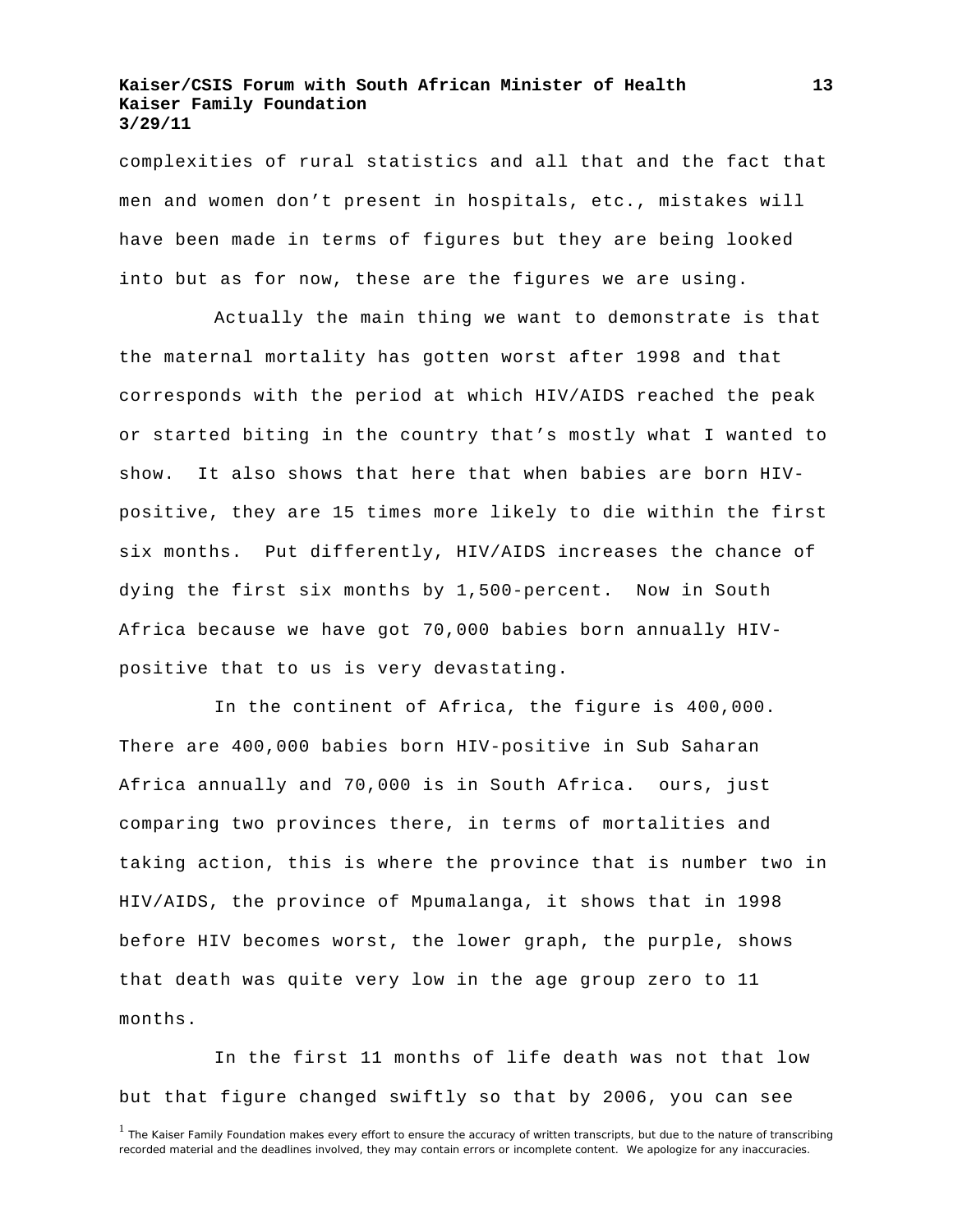the peak there and it's at three months and this is the province of Western Cape, it was much worst than Mpumalanga, that purple graph at the bottom. There is a peak in 2003 at which time they started massive dual therapy and the death dropped to the lower graph, I think it is the red one in 2006 just showing that if action is taken, results are actually seen and they are swift.

I'm just trying to show that death doubled in South Africa in the period between 1997 and 2006 corresponding again with a graph, which shows the shifting of death patterns. If you go to our home office department and check the death rate, in 1997 it was indicating 317,000. I'm not talking HIV, overall death rate, in the country and by 2006, it swiftly changed to 612 million. There's a doubling of the death rate within that period of nine months. There won't be any other reason to give except the HIV and AIDS.

These are another very problematic statistics. South Africa paused termination of pregnancy in 1997 because we were worried about lots of backstreet abortions but unfortunately it had the effects of producing so many young people doing legal abortions and we think this is the problem that happened in Sub Saharan Africa, which even the United Nations population development picked up that Sub Saharan Africa, when we started the battle against HIV/AIDS because we believed prevention is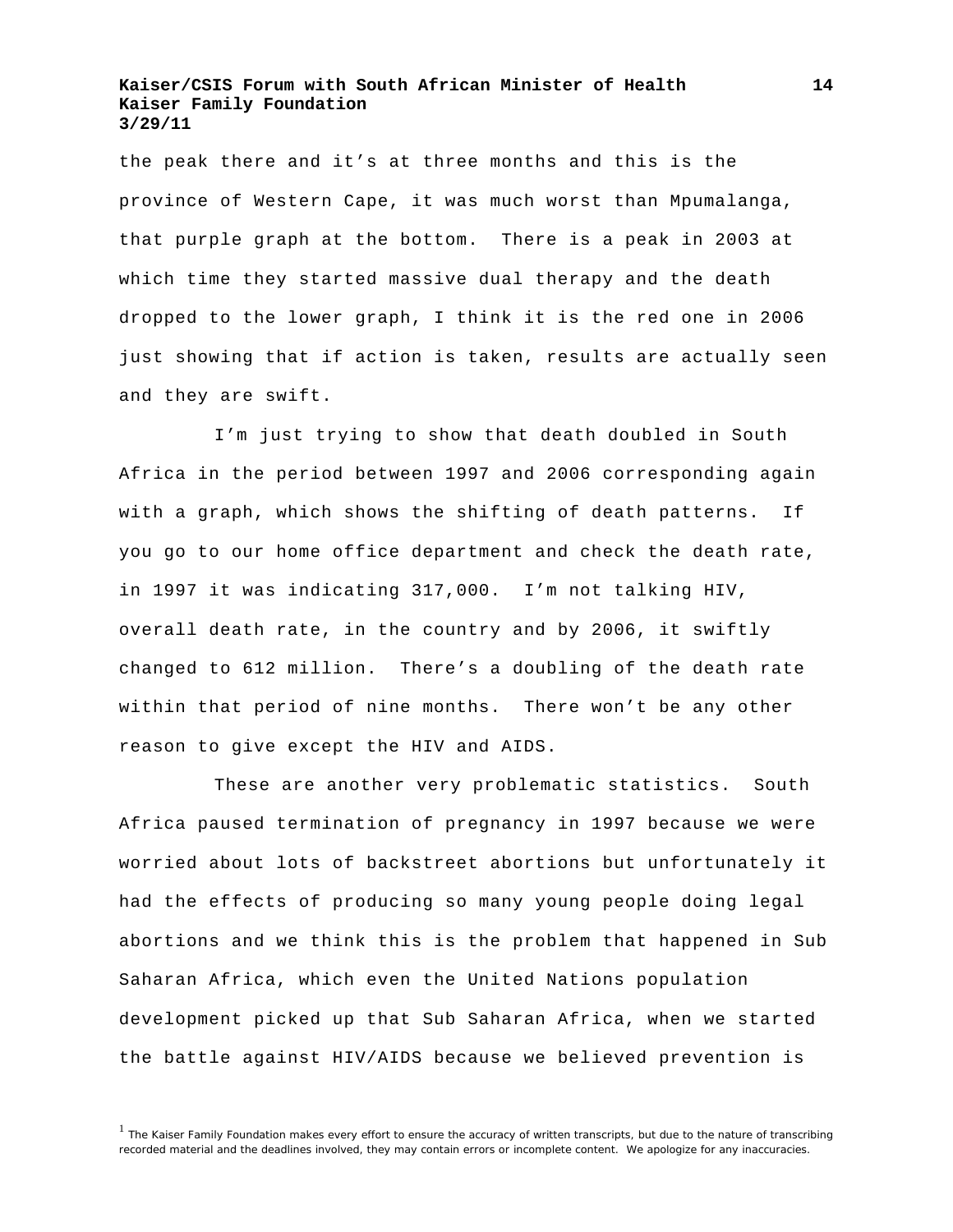very important using condoms, we unfortunately did drop contraceptive programs, family planning.

It no longer exists in many countries because if you introduce family planning, you will encourage young people not to use condoms. Unfortunately the effect is this, simply meaning that regardless of that consent, we've got to bring family planning back whether it is condoms or what. There has to be that because you can't have such young people, in other words, our conviction from this is that many young people in Sub Saharan Africa and South Africa specifically are using abortion as contraception, as family planning, which is not good at all.

This slide shows, actually it shows the issue I've just spoken about, the rate at which couples, specifically women, are protected against pregnancy using modern contraceptive methods including sterilization. As you can see, we are not doing very well. Our target is at the rate line and so we need to pick up contraceptive programs more than ever before.

We believe it was a mistake the fear that Sub Saharan Africa has that when you remove contraceptives, you push young women, young people to use condoms. It clearly it's not working. So contraceptives must also be used hand-in-glove with condoms.

<sup>1</sup> The Kaiser Family Foundation makes every effort to ensure the accuracy of written transcripts, but due to the nature of transcribing recorded material and the deadlines involved, they may contain errors or incomplete content. We apologize for any inaccuracies. This is primary health care utilization. Our target is up there. We are trying to indicate that our country has done

**15**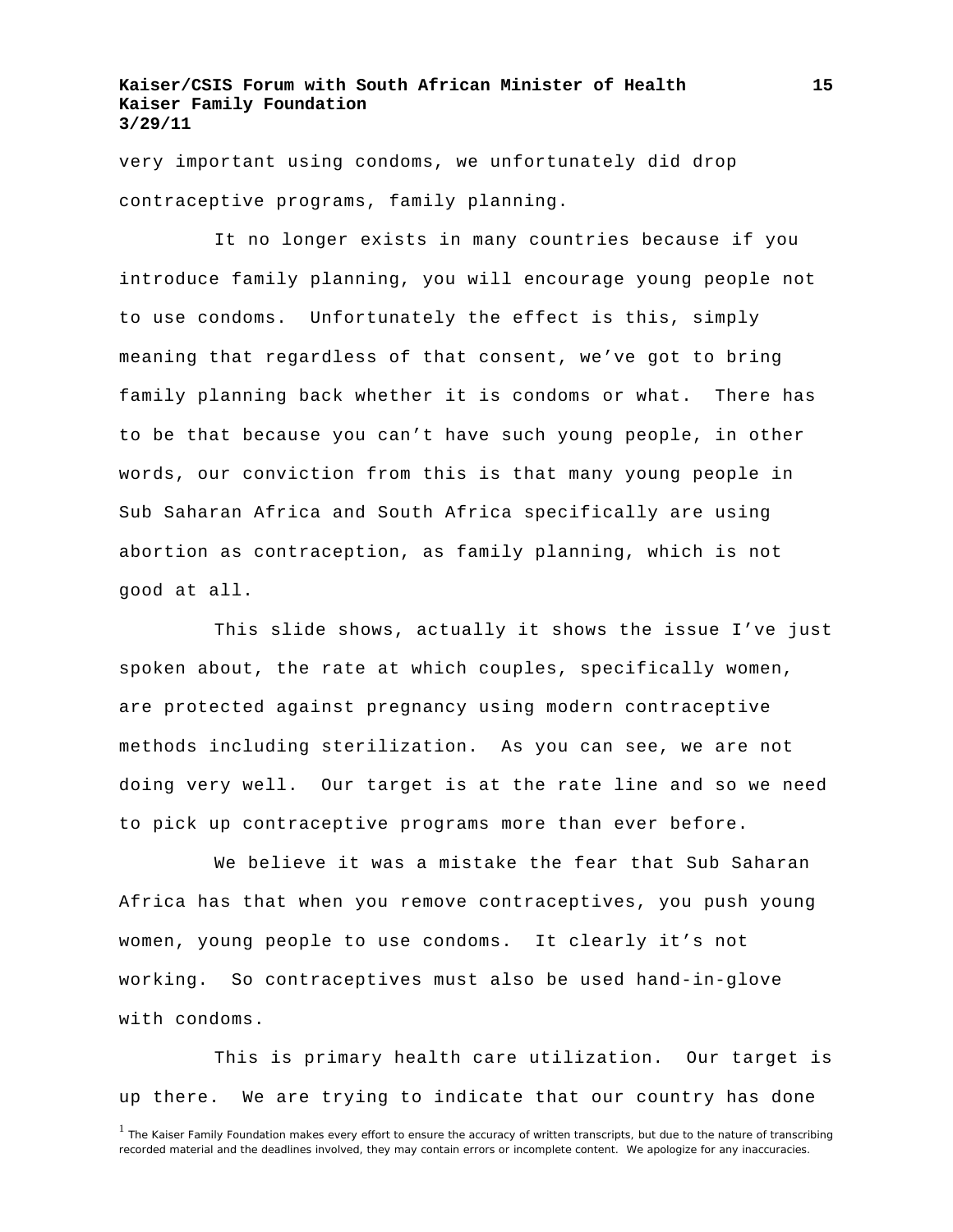something that I am not sure how many countries in the world that are battling with, running a curative health care system that is very expensive where primary health care is no longer utilized.

Forty-one-percent of rural clinics in South Africa were built after Nelson Mandela became president but the utilization ahs gone down. People are preferring to use hospitals most probably because primary health care and Mike will get a little bit surprised because one of his biggest involvements with us was on primary health care but it was soon dropped because people believed wrongly that when you get more sophisticated, you depend on a curative health care system because we have got money, technology, etc. It doesn't work. It doesn't work because diseases must be prevented not treated, doesn't work at all.

So we are showing this because and we're also showing that primary health care supervision rate is very low. We are doing so because I'm involved with a very, very difficult task of re-engineering the health care system in order for the health care system to be based on primary health care, on prevention, and promotion of health rather than treatment whether it's HIV/AIDS, TB, or any other diseases. Thank you [Applause].

**DR. MICHAEL SINCLAIR:** Minister, thank you. It's refreshing to have a frank fact-based presentation and as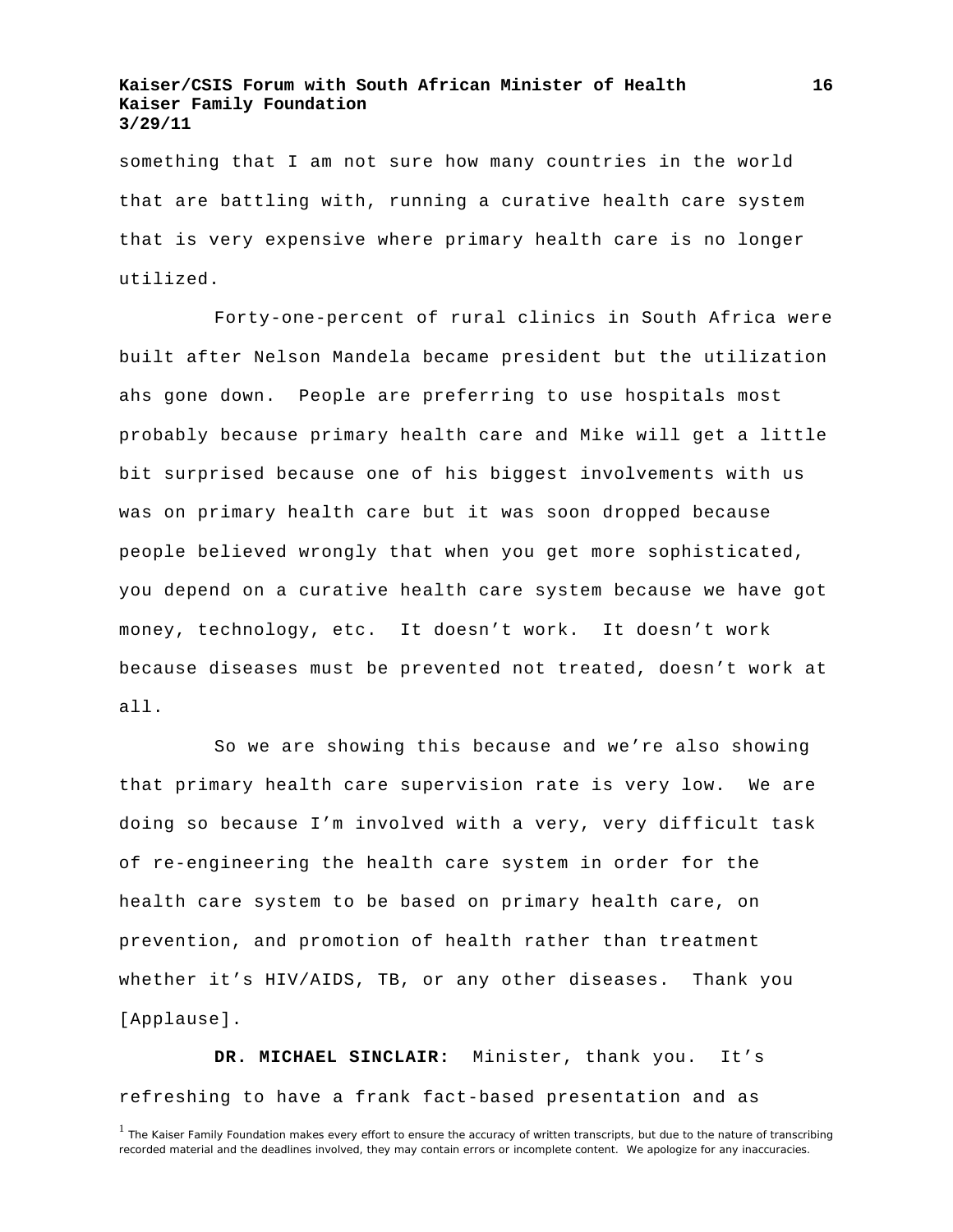startling and as horrifying as the facts are, it at least gives us that empirical basis for a good discussion. I would like to ask Ambassador Goosby to make any additional comments please.

**AMBASSADOR ERIC GOOSBY:** Well I want to thank the Minister, colleague, and friend for his presentation for the candor in it. I also want to acknowledge the difficulty it is in reflecting such numbers and also expressing the impact that this has on medical delivery systems and the health professionals within them and the patient communities that use them.

It is extraordinary what South Africa has done under the Minister's leadership. President Zuma has pivoted the country into engaging in an honest and candid way about the burden of disease that they are confronted with and their attention and focus in responding to it.

Not a small lift, a huge lift that most people on antiretrovirals on the planet is in South Africa and the response to it is one of the most breathtaking things to see energized and for that effort to crescendo now into more specifics around the programmatic impact and the convergence with the primary care agenda that the Minister has put forward is truly the way forward. The United States is proud to participate in this effort.

I also want to highlight the fact that South Africa is moving their program and always have been the primary funder of

**17**

<sup>&</sup>lt;sup>1</sup> The Kaiser Family Foundation makes every effort to ensure the accuracy of written transcripts, but due to the nature of transcribing recorded material and the deadlines involved, they may contain errors or incomplete content. We apologize for any inaccuracies.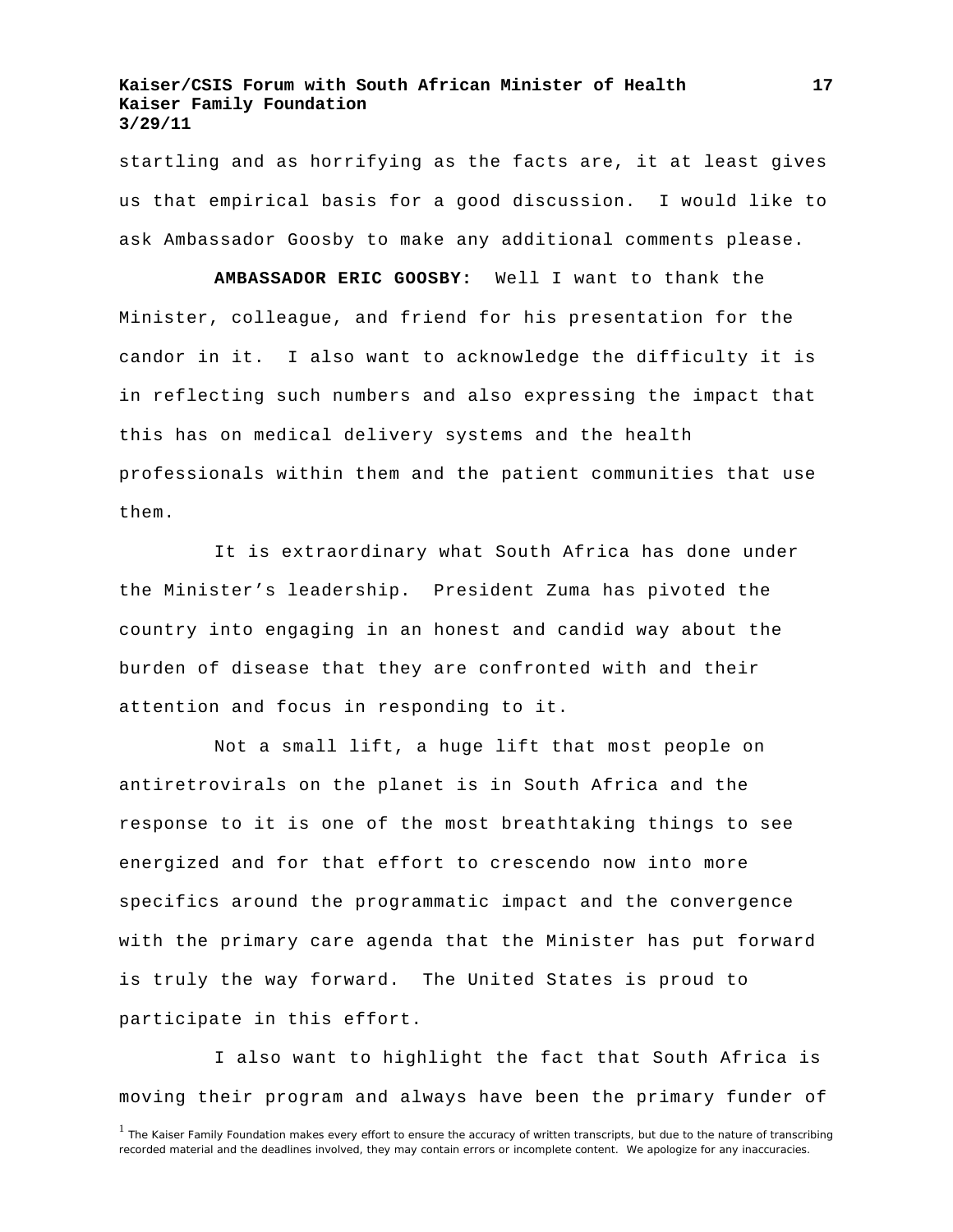their program for the treatment component and are moving aggressively to expand capacity at the provincial level and district levels for management, oversight and monitoring or evaluation, corrective reprogramming, retooling, refocusing of the effort to look at where the epidemic is indeed expanding, where the new seroconversions are and to align prevention programs to link and respond to that moving edge of HIV into the population.

This kind of geomapping and the alignment of programmatic emphasis on that moving, expanding edge is something that is very hard to move medical delivery systems to embrace it but South Africa again is taking the lead on that, moving toward a sustainable and progressively self-correcting system of care.

The final area that I think is commendable and strong in South Africa is their embracing of civil society, the acknowledgment that an emergency response as it moves into a sustained effort, needs to integrate and embed its programmatic footprint in the medical delivery systems that are in and of the public system as well as embracing the role, the critical role that civil society and faith-based delivery systems play in completing that delivery.

South Africa from really early on has used faith-based organizations in rural settings to cover that treatment need and has created, through the SANAC Council, the South African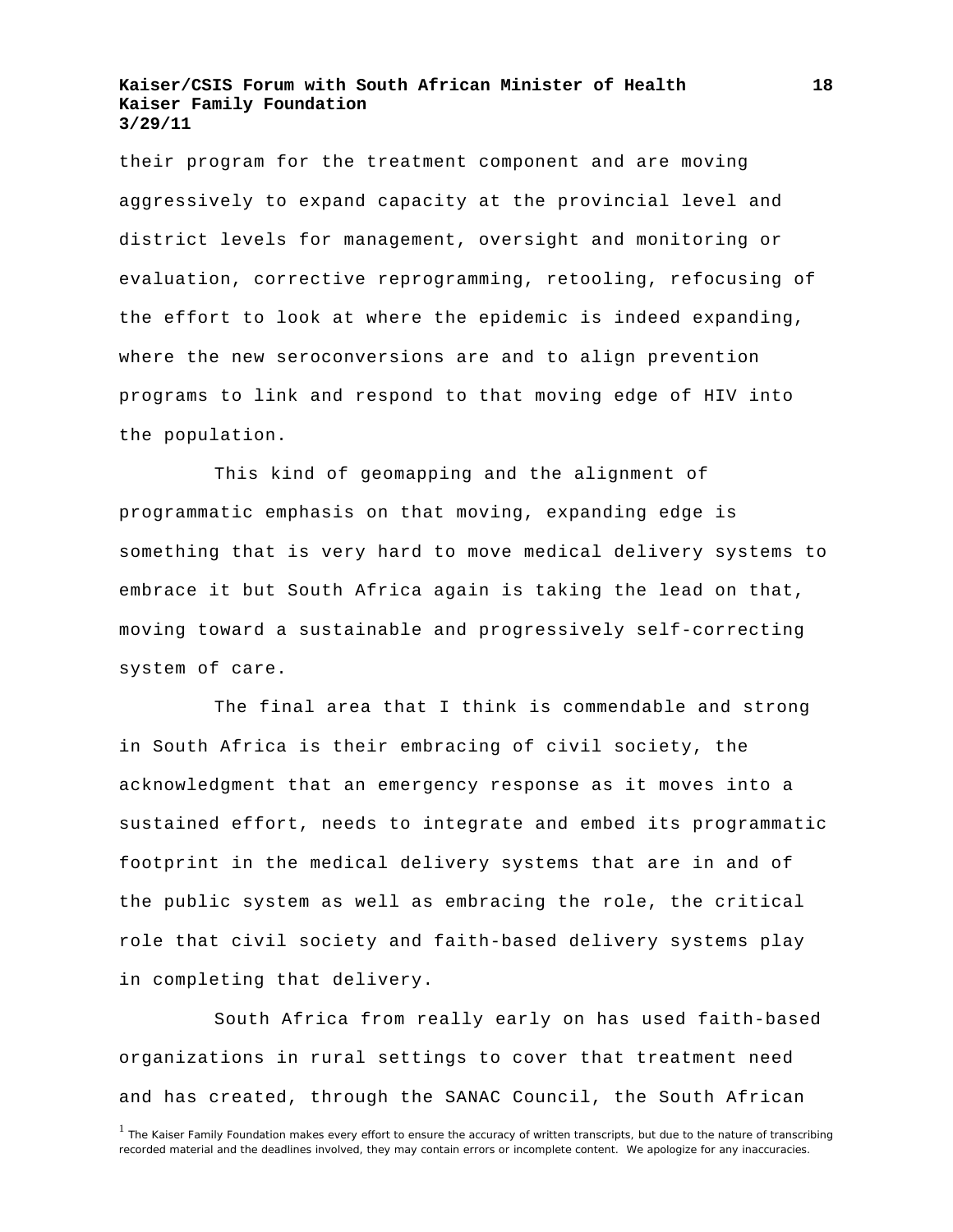National AIDS Council, an entity that allows civil society to be at the planning table and at the table for the definition of the problem but most importantly to define the response and the Minister has been a leader in featuring the importance of that community dialogue and input and instead of being hesitant towards it, has embraced it and we are seeing now the benefit from that by looking at the programs getting stronger and being more responsive without it being a contentious dialogue.

I think finally that the ability for the South African government to play the orchestrating role as the key planner in what and where the response should be tailored has been exemplary. South Africa, the government becomes the orchestrator of divergent funding lines from Global Fund, from PEPFAR, from their own country's resources, as well as other foundations and other bilateral programs to define one planning process that defines the unmet need. They prioritize that unmet need and then inform the allocation decisions that will best respond to these two epidemics.

Tuberculosis being the second epidemic that has converged in South Africa, they synergize with one another and again, challenge the medical delivery system to be responsive. The Minister spoke directly to that in some of his slides looking at that overlap but also looking at it as an opportunity to diagnose and treat both. South Africa really is the epicenter of the epidemic and it is really breathtaking to

<sup>&</sup>lt;sup>1</sup> The Kaiser Family Foundation makes every effort to ensure the accuracy of written transcripts, but due to the nature of transcribing recorded material and the deadlines involved, they may contain errors or incomplete content. We apologize for any inaccuracies.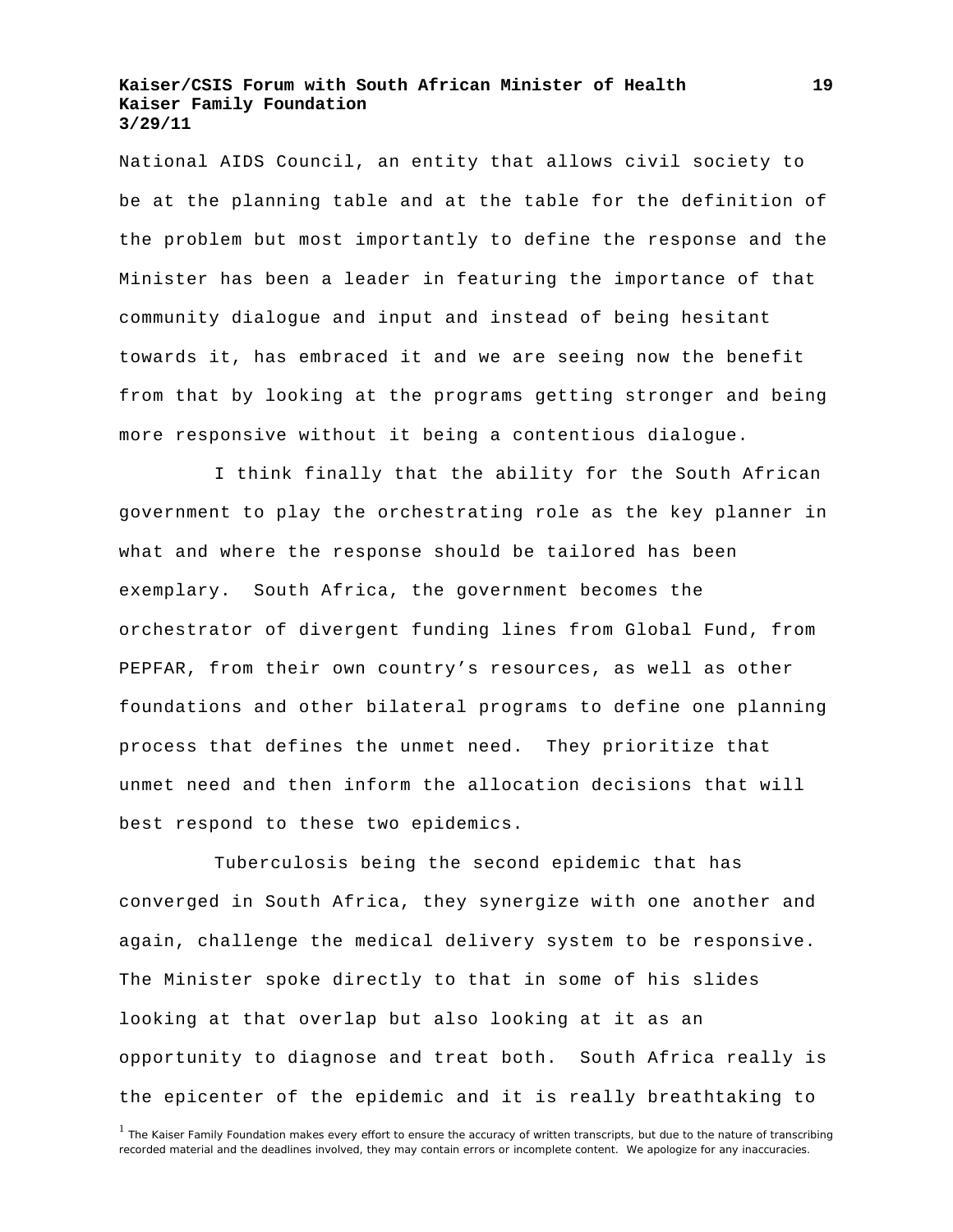see the government engaged and crescendo in their response and orchestration of a meaningful and effective response. So I'll leave it at that.

**DR. MICHAEL SINCLAIR:** Thank you Mr. Ambassador. As you suggested, Minister, the burden of HIV on particularly the primary health care system, I think to a very large degree and particularly in provinces like KwaZulu-Natal and Eastern Cape, overwhelm the system and has created a lot of the push from primary health care towards a more tertiary option even poor people choosing to often case bypass their clinic and go to a doctor and pay out-of-pocket.

 So as you're wrestling with this enormous issue of how to manage the HIV epidemic long-term, you're also wrestling with the need to strengthen the health system overall**.** So I think I would certainly encourage you in your responses later on to give us more information on that issue and perhaps Jennifer, you would like to make some comments in that regard.

**JENNIFER COOK:** Sure, just a couple of points. First of all, we're delighted, CSIS, to cohost this with the Kaiser Family Foundation and it's a real honor to meet you. I think you and the Zuma administration have really breathed this new energy and enthusiasm and sense of optimism into discussions we've had with public health workers in South Africa, I think into the partnership as well with the United States.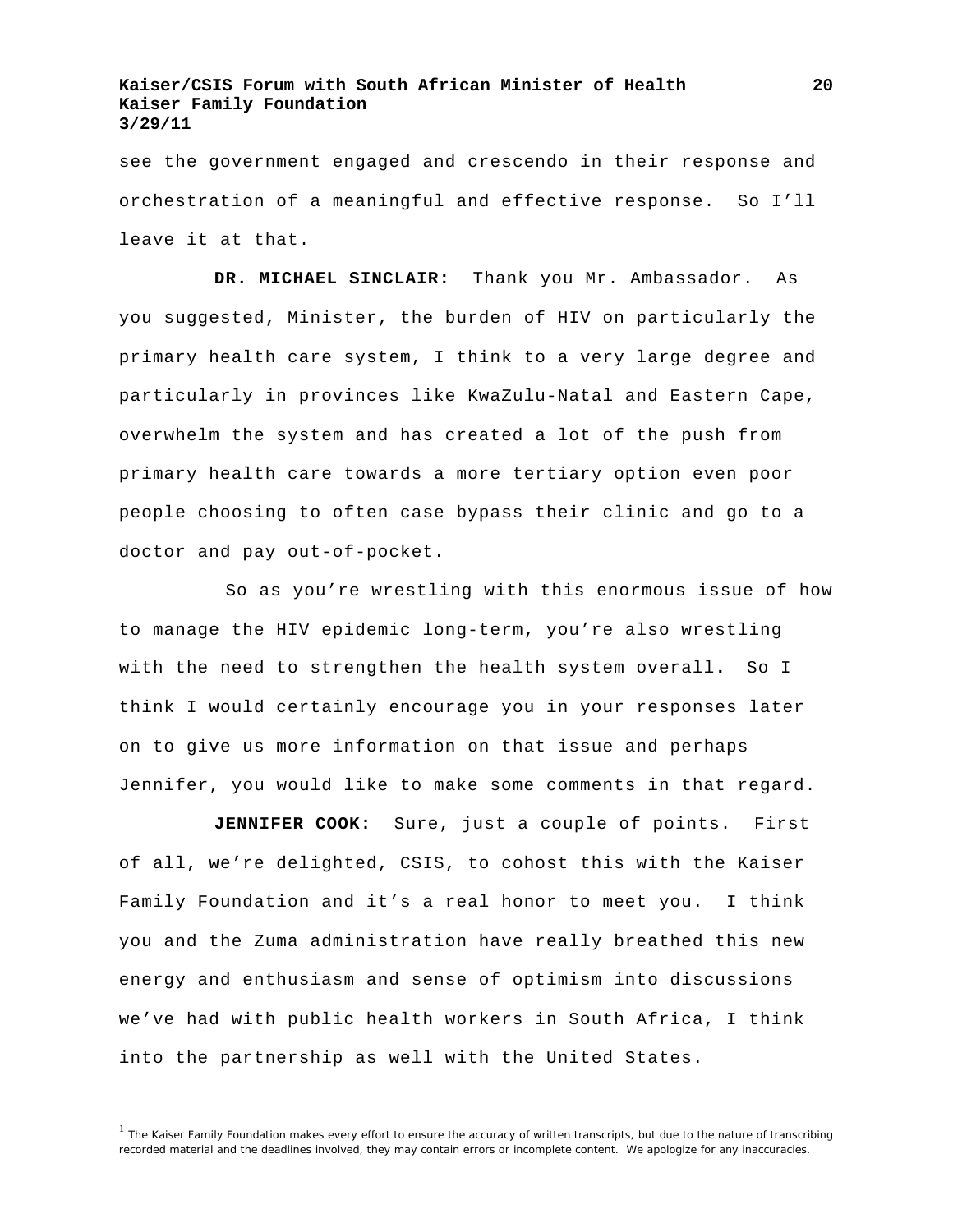Two things I wanted to touch on, first is the question of the big ambitious targets that you've set for yourselves and those are laudable. I think it's important to set the bar high but there's a lot of challenges that go along with that. I was a member of the Institute of Medicine Committee on the longterm impact of HIV/AIDS and how best to prepare for that.

I see Patrick Kelly from the IOM here and I think and I don't speak for the Institute of Medicine but I think South Africa's really one of the cases we had in our mind, I think as we thought long-term into the epidemic, the choices that we make today, how they affect what happens 10, 15 years down the line and what capacities you need today and what tradeoffs eventually will need to be made and it is a finite world no matter how many efficiencies or more resources you generate, there's still going to be tradeoffs.

South Africa, to me, was a prime example of that, one in the new health care restructuring, the effort really to push out to primary health care facilities integrated and comprehensive HIV, TB, and other health care to improve access. That requires big, big investments in infrastructure, in human resources, in data collection, and so forth.

I think the human resource component is one of the most daunting challenges to my mind for South Africa. I was last there in August with my colleague, Susan Brendidge, in the midst of the public sector strikes and health workers were not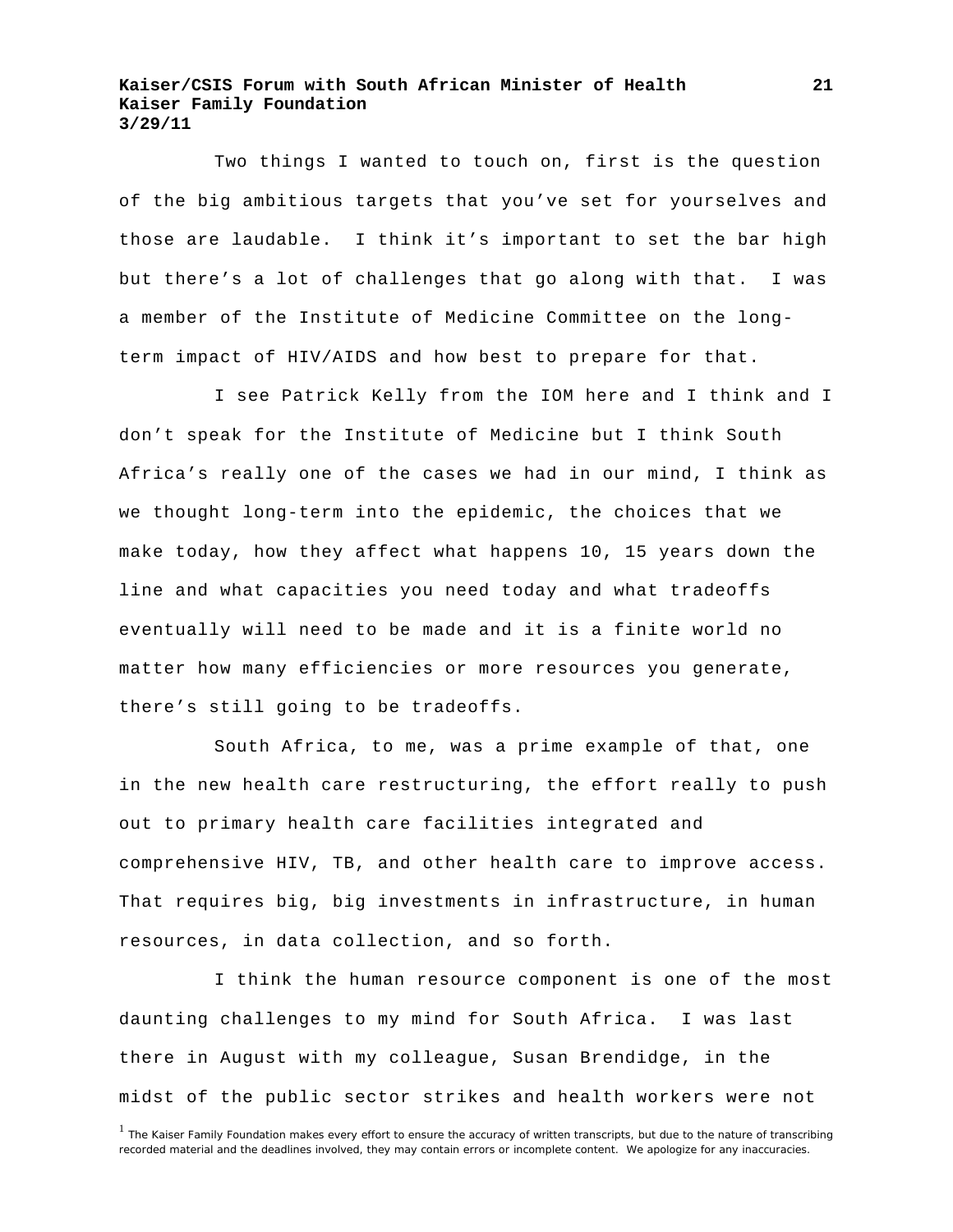immune. Some joined in the strikes but I think some valiantly tried to get to work and couldn't make it. Now the government is in a tough spot on that.

It already has a major public sector wage burden, not just in health but overall but offers to increase wages by seven-percent were initially rebuffed. I don't think it was because health workers or public sector workers were greedy or overly ambitious. I think many in the government acknowledged they're struggling to get by on very little and they play this vital role.

So that's a tough question that South Africa will have to answer especially know as it has this big wage burden already and with this push out to primary facilities, it's going to have to, that burden or that workforce is going to expand even further. How do you sustain that over time?

The second big tradeoff and I know this gets a lot of discussion is really on the burden of HIV treatment and the cumulative cost of that going forward over 10, 15 years as you look at those graphs and the unfortunate but very real tradeoffs and decisions that are going to have to be made.

I think there's going to be public pressures to adhere to WHO protocols, for example, or we heard more and more of test and treat model, second line therapies, and so forth. Those costs, what gives in that? Who makes the decisions on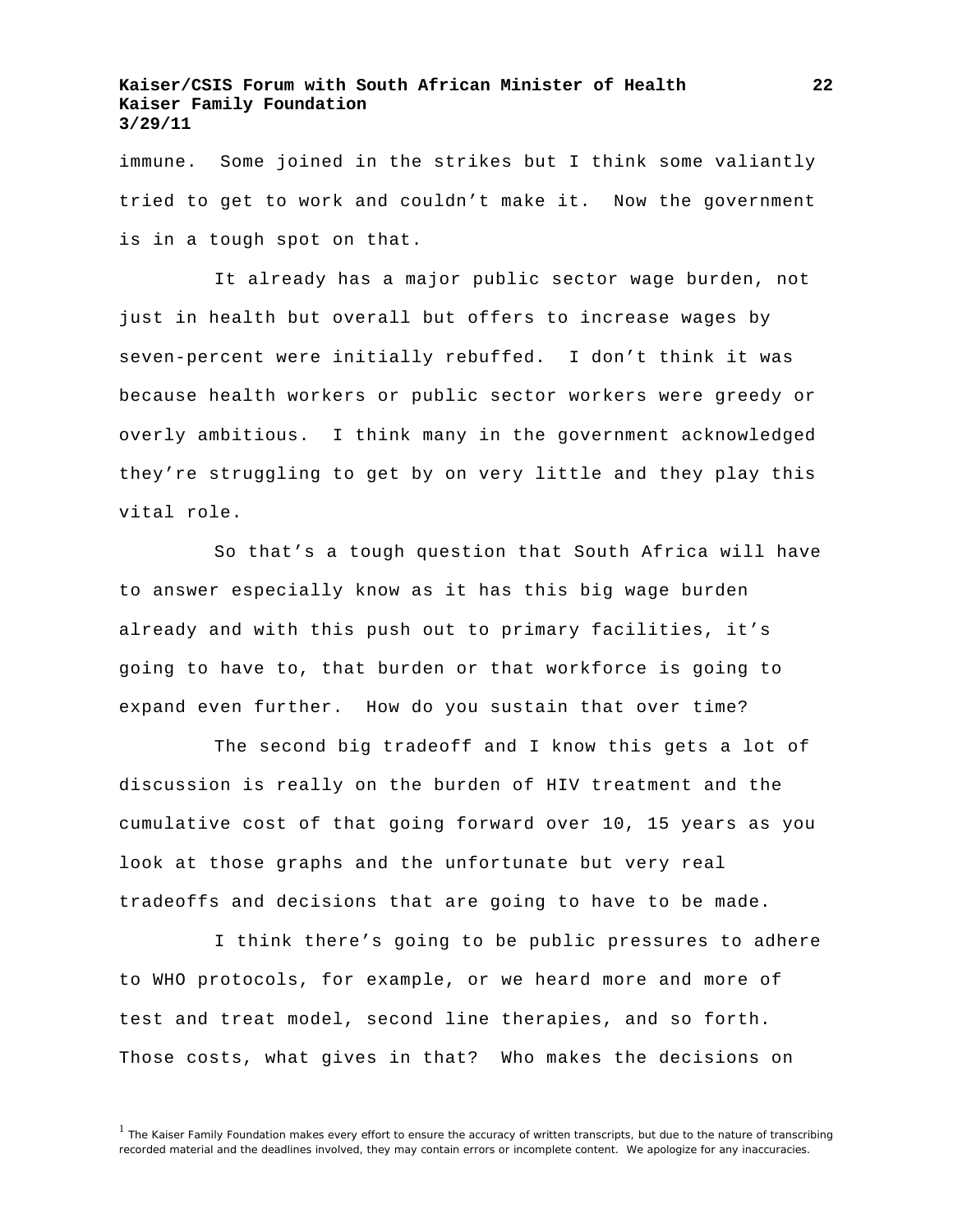these important tradeoffs? How does that get decided? Who gets impacted?

That's something that we have in our own country with our health care reform and right now with budget cuts in Congress, where do you cut to make a vision possible? So I'll stop there and come back perhaps later on the broader U.S. South African relationship.

**DR. MICHAEL SINCLAIR:** Maybe Minister you would like to give some response before we take questions from the floor.

**HON. DR. AARON MOTSOALEDI:** Yes well obviously I presented the problem. I didn't present the [Laughter] the solutions. Yes, let me start with HIV/AIDS. You are aware that on World AIDS Day 2009, the first of December 2009, the president of the country, President Jacob Zuma announced, made [inaudible] announcement which turned the situation on HIV/AIDS in South Africa.

The four treatment regimens targeting what I've been showing here, firstly, pregnant women that we need to treat them when their [inaudible] count is 350 or less in the coinfected people also and the fact that all the children when HIV-positive have really given a figure of 70,000.

We need to put them on treatment immediately and lastly to start prevention of mother-to-child transmission at 14 weeks rather than 28 weeks. That was broadly done and it welcome but you also announced prevention strategies starting with a

**23**

<sup>&</sup>lt;sup>1</sup> The Kaiser Family Foundation makes every effort to ensure the accuracy of written transcripts, but due to the nature of transcribing recorded material and the deadlines involved, they may contain errors or incomplete content. We apologize for any inaccuracies.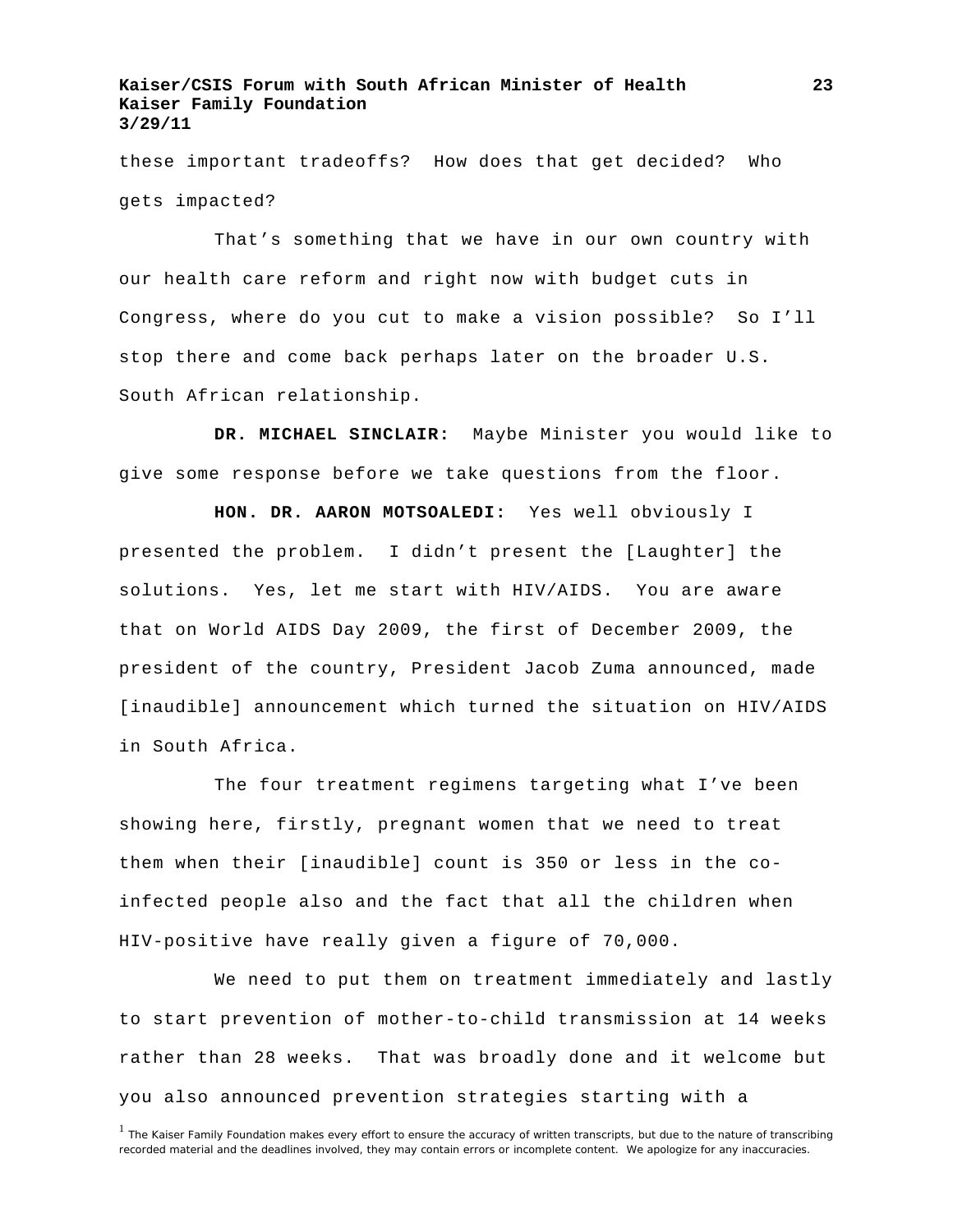massive HCT campaign where every citizen was encouraged to know their status, to test 15 million people, we've really to test and counsel 15 million people. Our target was by June this year.

We are already at nine million counseled and about 7.7 who have been tested and about close to one million of them tested positive but we are moving in terms of knowing your status.

Now TB, last week it was World TB Day on the 24<sup>th</sup> of May. We made three announcements also on how to combat TB. The first one, we are beneficiaries of the gene expert technology, which is just new whereby we're able to diagnose TB within two hours rather than waiting for four weeks as we're doing before.

We found it a very, very revolutionary development in the fight against TB but the most important announcement we made on that day that how is it that if you have got such high [inaudible] technology within in your health centers, we are waiting for those people who will come, what about those who don't even know they should be coming?

So we have decided to take the battle right into households and from the first of February one, we have put out teams to visit families. [Inaudible] we have got 407,000 people with TB. We think all those families must be visited and screened for TB. So from the  $1<sup>st</sup>$  of February, we've already

**24**

<sup>&</sup>lt;sup>1</sup> The Kaiser Family Foundation makes every effort to ensure the accuracy of written transcripts, but due to the nature of transcribing recorded material and the deadlines involved, they may contain errors or incomplete content. We apologize for any inaccuracies.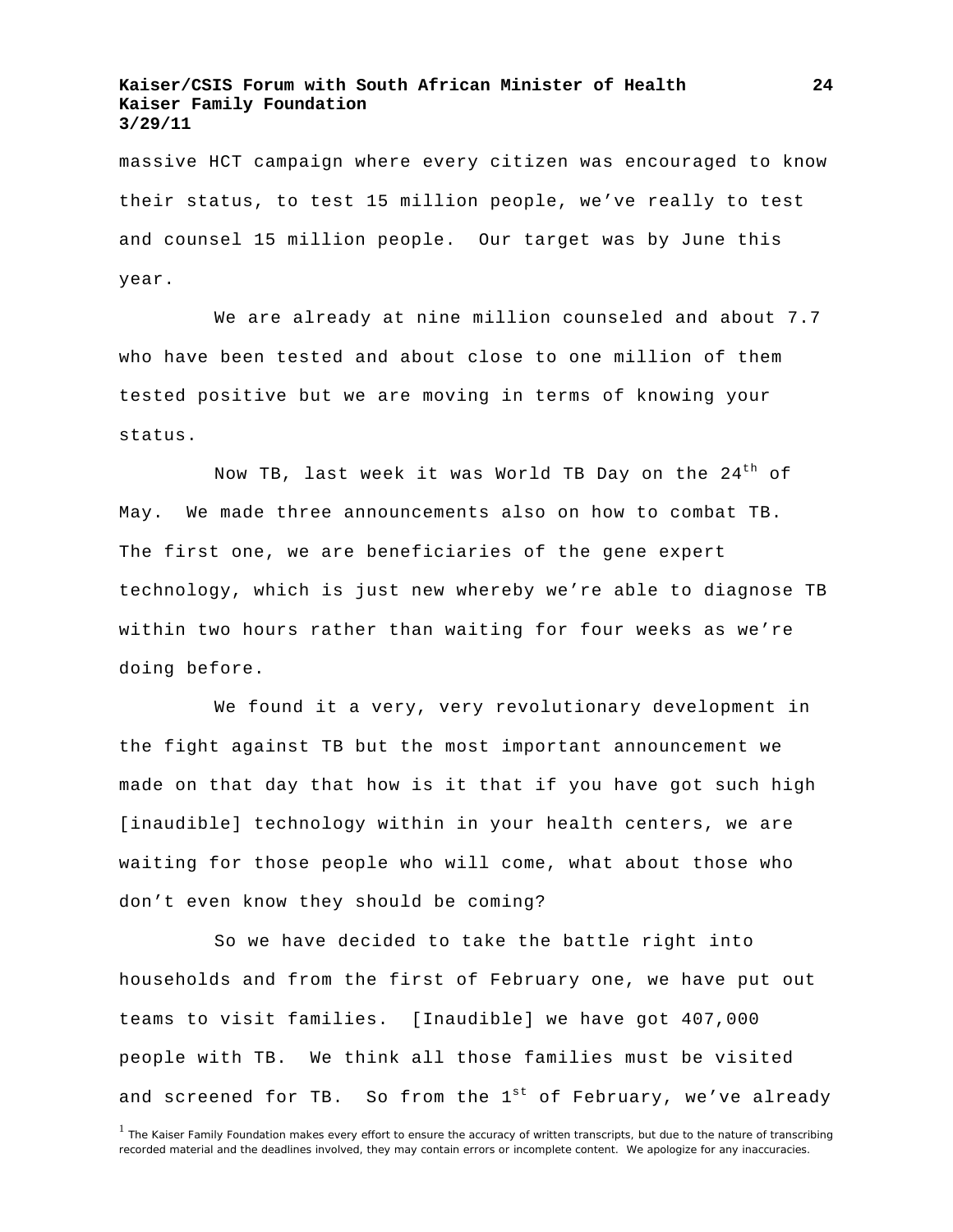covered 18,000 families just in that period. These are teams of five where you put a professional nurse, a lay counselor, and three primary health care workers to visit families.

So that's, to us, we believe is the most important. The third one of course is through Global Fund, we're given money to put MDR hospitals and we unveiled them last week one per province. And now it's sort of a contradiction. When you unveil and celebrate that look I've done something that will help you put heavy MDR hospitals and utilizing them will increase if the house campaigns fail.

If the house campaigns become successful, [inaudible] and treated then you won't need MDR hospitals. So we're likely to close them as the house campaigns intensified.

Now lastly, the reengineering of primary health care must be in terms of what I've just mentioned and we've managed sort of, we've identified three streams of primary health care in the country, which we are busy planning to launch either this year or early next year.

The three streams are, we need five teams of very highly qualified people in each district in the country, a principal gynecologist, principal pediatrician, principal midwife, principal primary health care nurse, and principal family physician. If you put them in this group of five in each district to fight the mortalities then they're also helping prevention.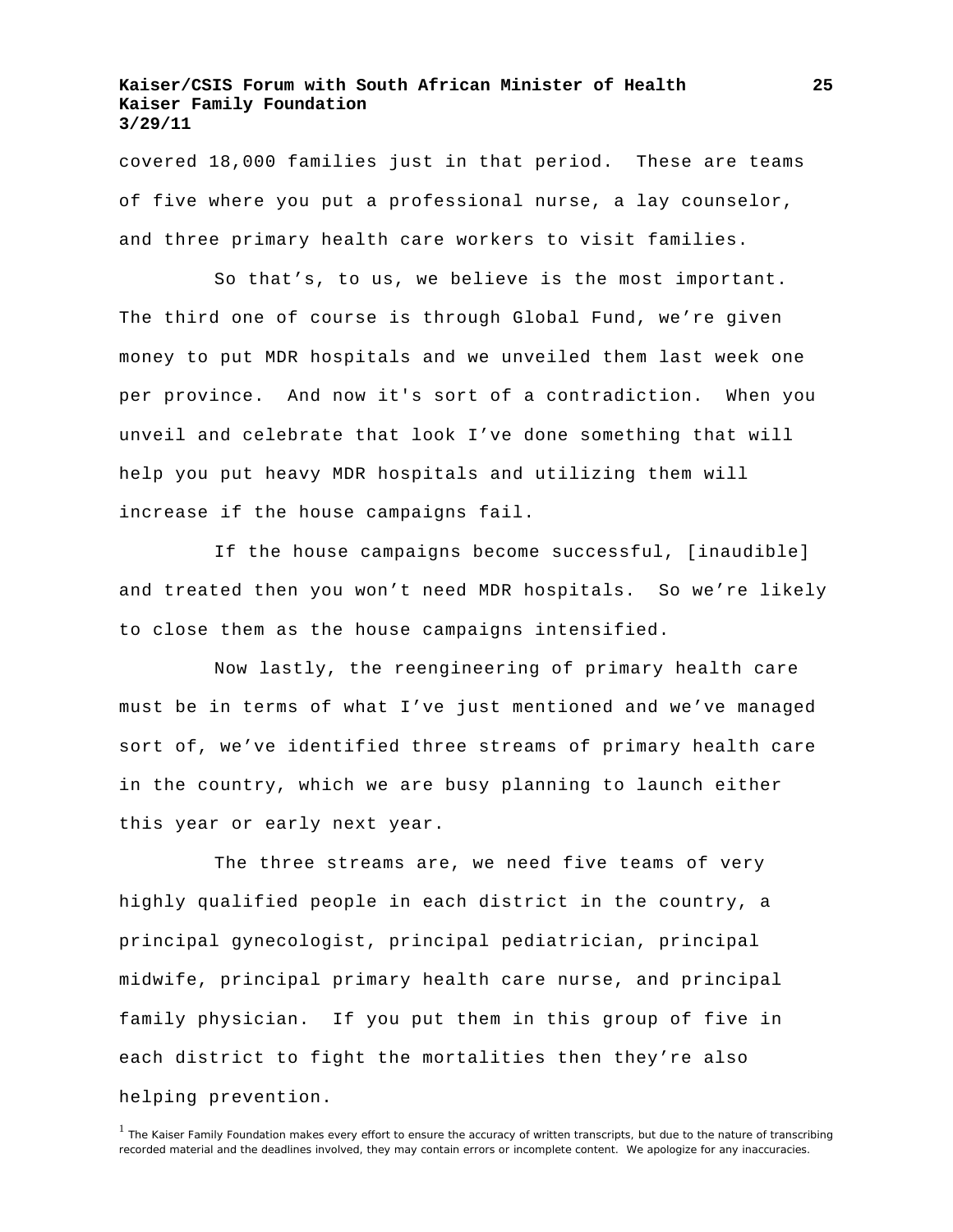The second is what base primary health care agent, which the method we are using we've seen it working very well in Brazil, in the primary health care approach in which we're taken there by Kaiser Foundation last year and we have updated. Lastly is a school health program where we think it's better to remove at least one nurse from each hospital and put them in schools, we're going to have a shortage of nurses in hospitals and have an overabundance of them in schools. There are 12 million school kids in South Africa.

We can do it for them to get HIV/AIDS and TB as it's likely to happen, put a nurse there and to stop what you saw there about contraceptives, reproductive health rights, immunization, HTC campaign, TB screening, all that must happen at school level. So that to the hospital only those who go is after you failed. That will tremendously reduce costs. If we come to Congress here and to Ambassador Goosby and to keep asking for money to put people on ARVs is obviously a losing battle. It is a losing battle.

So that's why primary health care, to us, is the key strategy because you detect the problems before they even happen. This is why there's been [inaudible] in our country as Mike says, people believe going to hospitals shows development. You are more developed. You've got money, you've got transport. You've got medical aid. You've got lots of doctors.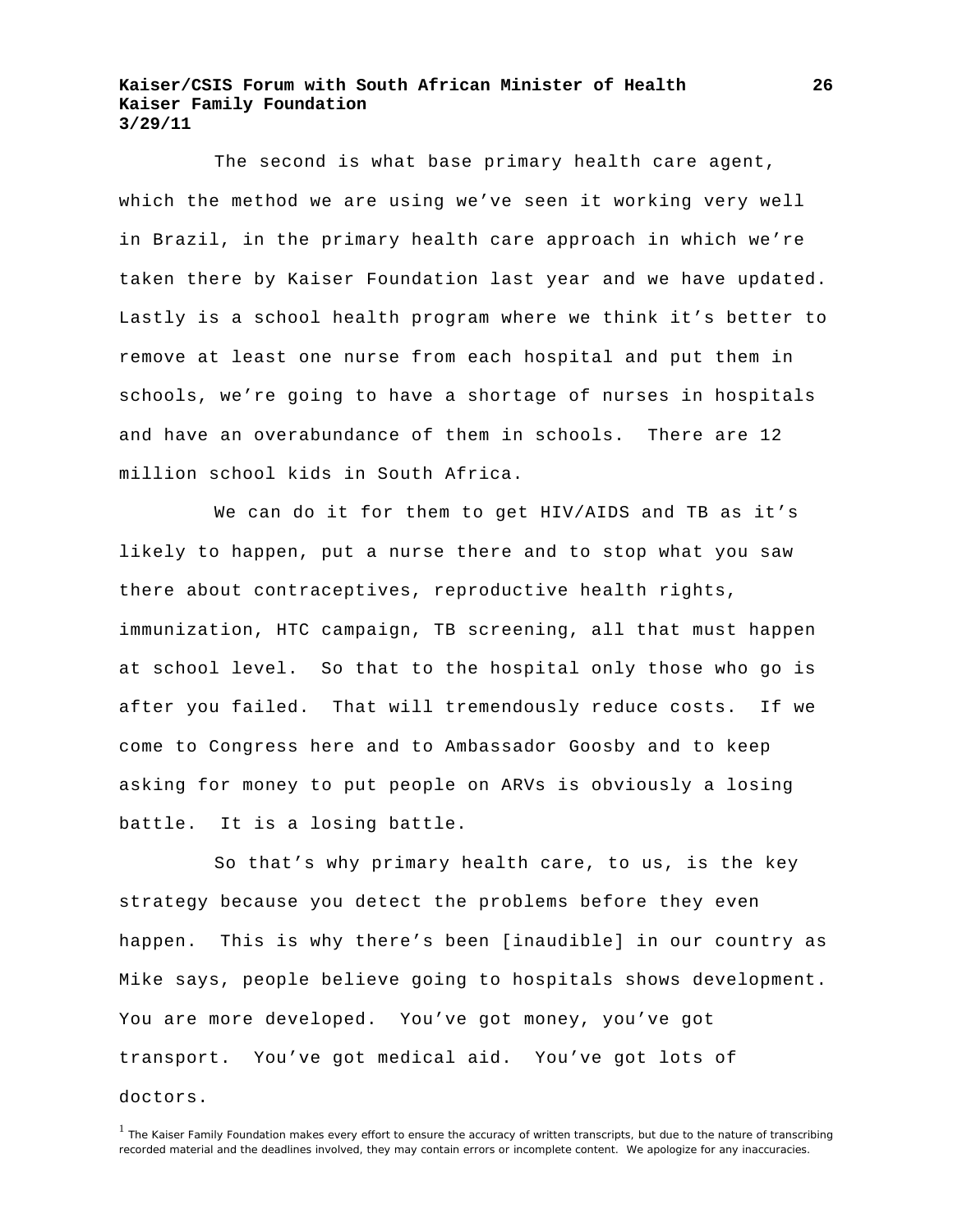That system doesn't work nor do I believe it will work in any part of the country. At the moment, we are engaged like U.S.A in health care reforms in terms of health care shortage. People are telling us it's completely unachievable. In the beginning, I didn't agree. I didn't understand them. Now I understand them, they are right. It's totally unachievable in the present method.

We wait for everybody to get sick and use the best possible technology to treat them. That is unachievable, I agree. Even if you are to give me a trillion dollars, I think it would still be unachievable but in a situation where you understand that disease can be prevented and you can promote health then anything is achievable and that's precisely the package we are putting forward to the country. Thank you.

**DR. MICHAEL SINCLAIR:** Thank you Minister. Alright, the floor is now open. When you ask questions, please raise your hand and if you would give your name and your organization, a microphone will find you. So if I can have an indication of questions and I think we'll take three or four together and then ask the panel to respond. So are there any questions? Yes sir?

**CHRIS COLLINS:** Good afternoon and thank you so much for being with us. My name's Chris Collins. Thank you so much Minister for being with us. My name's Chris Collins. I'm with AMFAR. I just want to underscore what others have said about

**27**

 $<sup>1</sup>$  The Kaiser Family Foundation makes every effort to ensure the accuracy of written transcripts, but due to the nature of transcribing</sup> recorded material and the deadlines involved, they may contain errors or incomplete content. We apologize for any inaccuracies.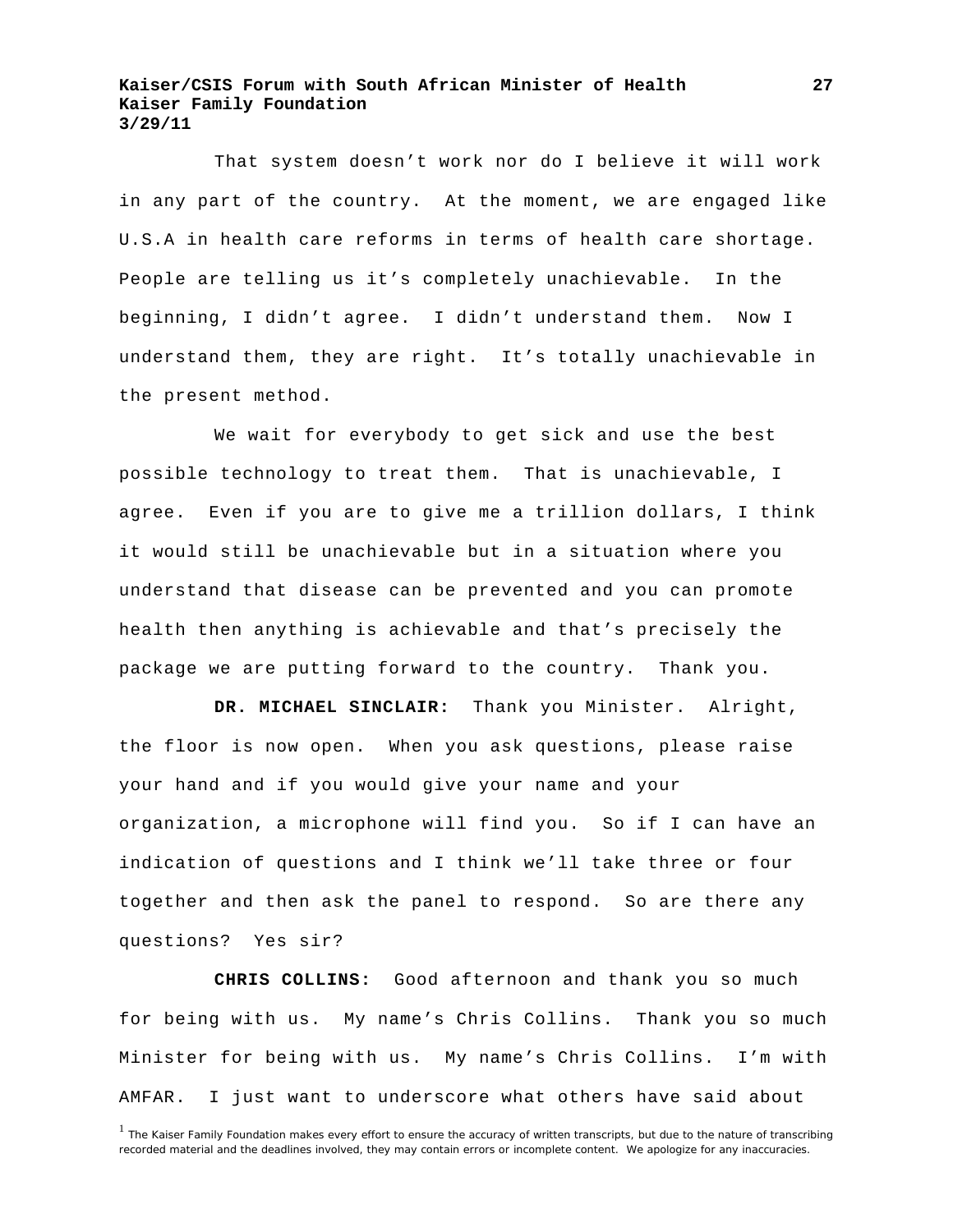your accomplishment on treatment delivery is amazing. it's inspiring. We want to learn from it. we want to celebrate it so thank you.

In that vein, you talked about the connection between HIV and maternal mortality, the need to make reforms, and increase demand around primary care, in this country we're engaged in the global health initiative and redefining some of what we do in global health.

I'm wondering what the lessons are from your experience in terms of using the HIV response as a foundation to build out to other health services. What are the lessons that might be useful for the global health initiative here in terms of how the AIDS response is a foundation for broader health delivery?

**DR. MICHAEL SINCLAIR:** Okay, other questions? Way in the back.

**BENJAMIN:** Hey, my name's Benjamin with the Center for Interfaith Action and Global Poverty. I was just wondering if you could comment on what you see as the potential promise in pre-exposure prophylaxis for HIV, which is currently under nine different medical concurrent trials and we've also seen the initial results, which show some promise but both for the Minister and for Ambassador Goosby how you see it potentially playing a role in HIV prevention down the road.

**DR. MICHAEL SINCLAIR:** Okay and there was somebody else to the right.

**28**

 $<sup>1</sup>$  The Kaiser Family Foundation makes every effort to ensure the accuracy of written transcripts, but due to the nature of transcribing</sup> recorded material and the deadlines involved, they may contain errors or incomplete content. We apologize for any inaccuracies.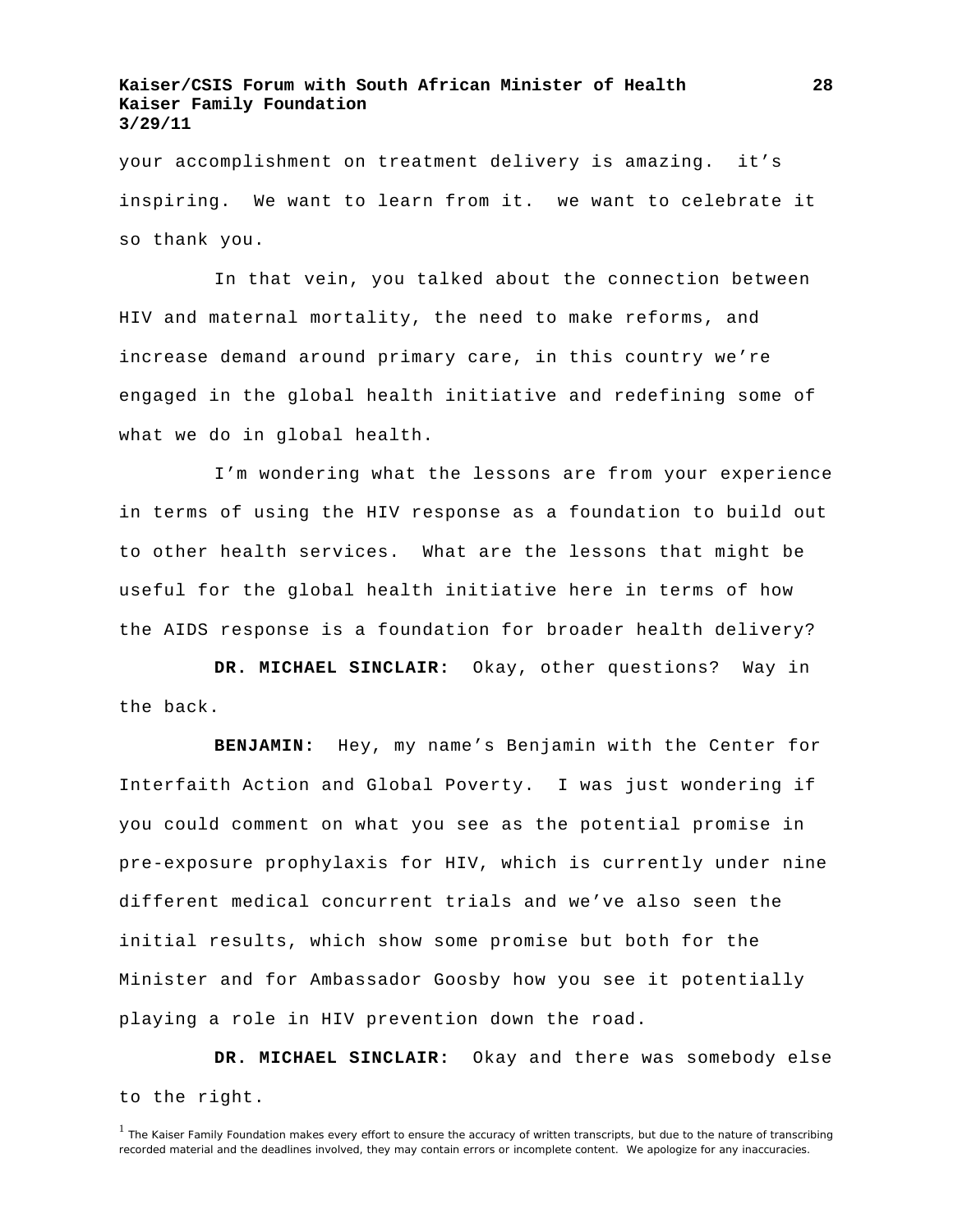**SAUL EVAN:** Yes, Saul Evan with the American Medical Association and former President on Medical Education for South African Blacks. I wonder if you could talk a little bit about how you're going to create the pop line of training the health care professionals that are going to have to take care of the population that is now affected and where you see some of the economics of that playing out.

**DR. MICHAEL SINCLAIR:** Right. Training health care professionals and how is the cost of that going to play out and that feeds into the issue that was being raised by Jennifer earlier about expanding the workforce, the health care workforce, etc., etc. Perhaps Ambassador Goosby, you'd like to start with the prophylaxis question because that's probably a fairly concise answer and then Minister if you would answer.

**AMBASSADOR ERIC GOOSBY:** Sure. The use of pre-exposure proph is exciting to think and decide how that could indeed be integrated into a prevention effort that includes populations that are participating and highest risk.

Sex workers, men who have sex with men, injection drug users, individuals who are in a migratory pattern, truck drivers, miners who are in a transient mode for many months out of the year, all of these populations need to be targeted and looked at as individuals and as groups that could benefit from a strategy that included a pre-exposure proph matched with other prevention interventions that also target these same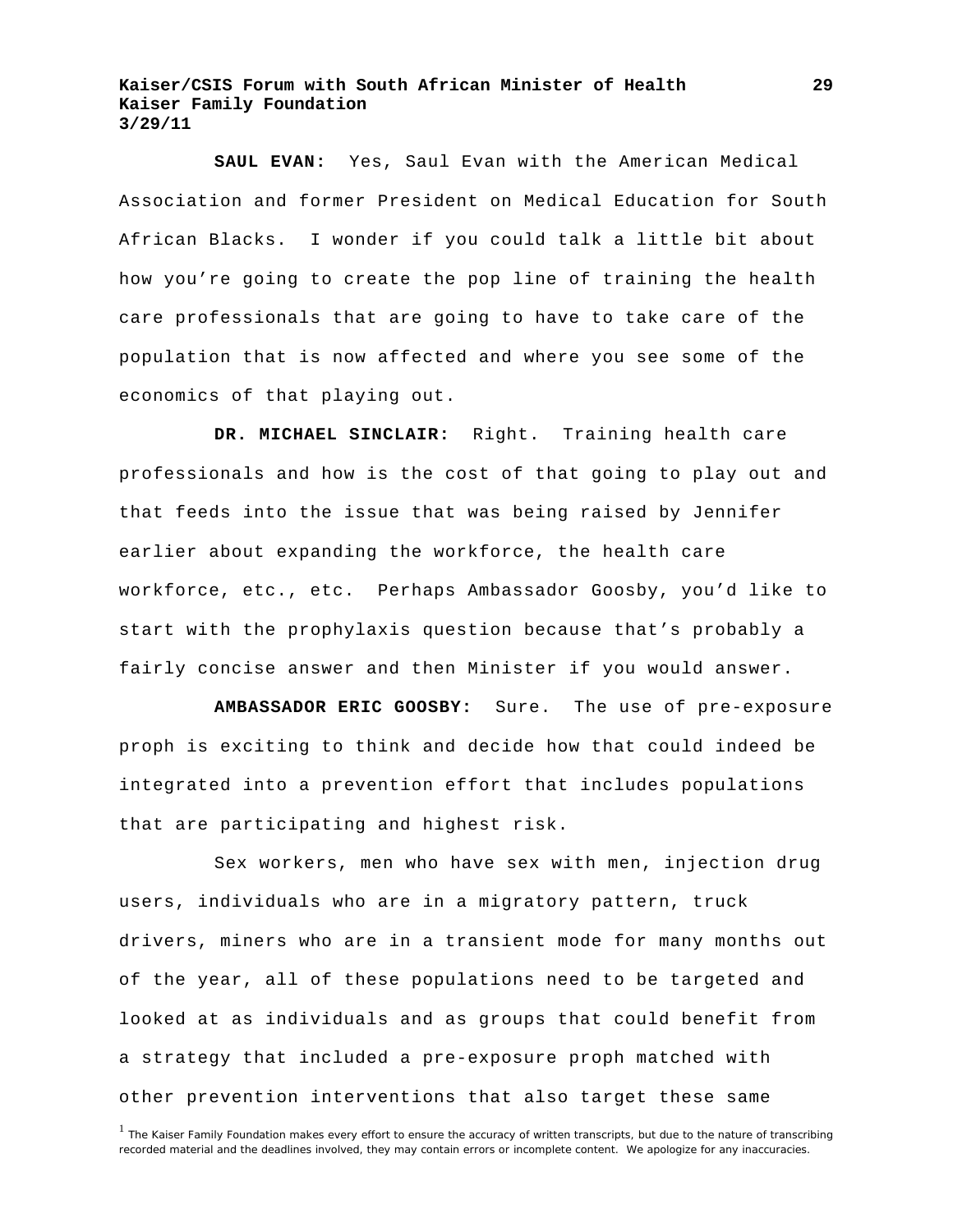populations to keep them negative over time is something the PEPFAR program is looking at in a number of different settings including KwaZulu-Natal at this point so something we're looking at trying to understand how it best could impact and synergize with other prevention efforts.

**HON. DR. AARON MOTSOALEDI:** Well our prevention strategies as such I only mentioned one, the AZT know your status but we are actually using nine prevention strategies. One of them is this post-exposure prophylaxis. We've not yet rolled it over but we've had, in the way the Ambassador is describing but we've adopted just one of the prevention strategies.

The other one, which I forgot to mention, which was speaking to some of what you saw on the maps there is medical male circumcision. We found that curiously the areas that are red there [inaudible] do with areas in South Africa where there's no traditional circumcision. In South Africa we have got a lot of tribal groups and some of them do circumcision others don't.

We found that those who are not practicing circumcision, the areas are red like the Zulu Nation. That's why the king has taken so much interest because they stopped the practice of circumcision 200 years ago when Shaka became king during the wars. The king has just cancelled that 200-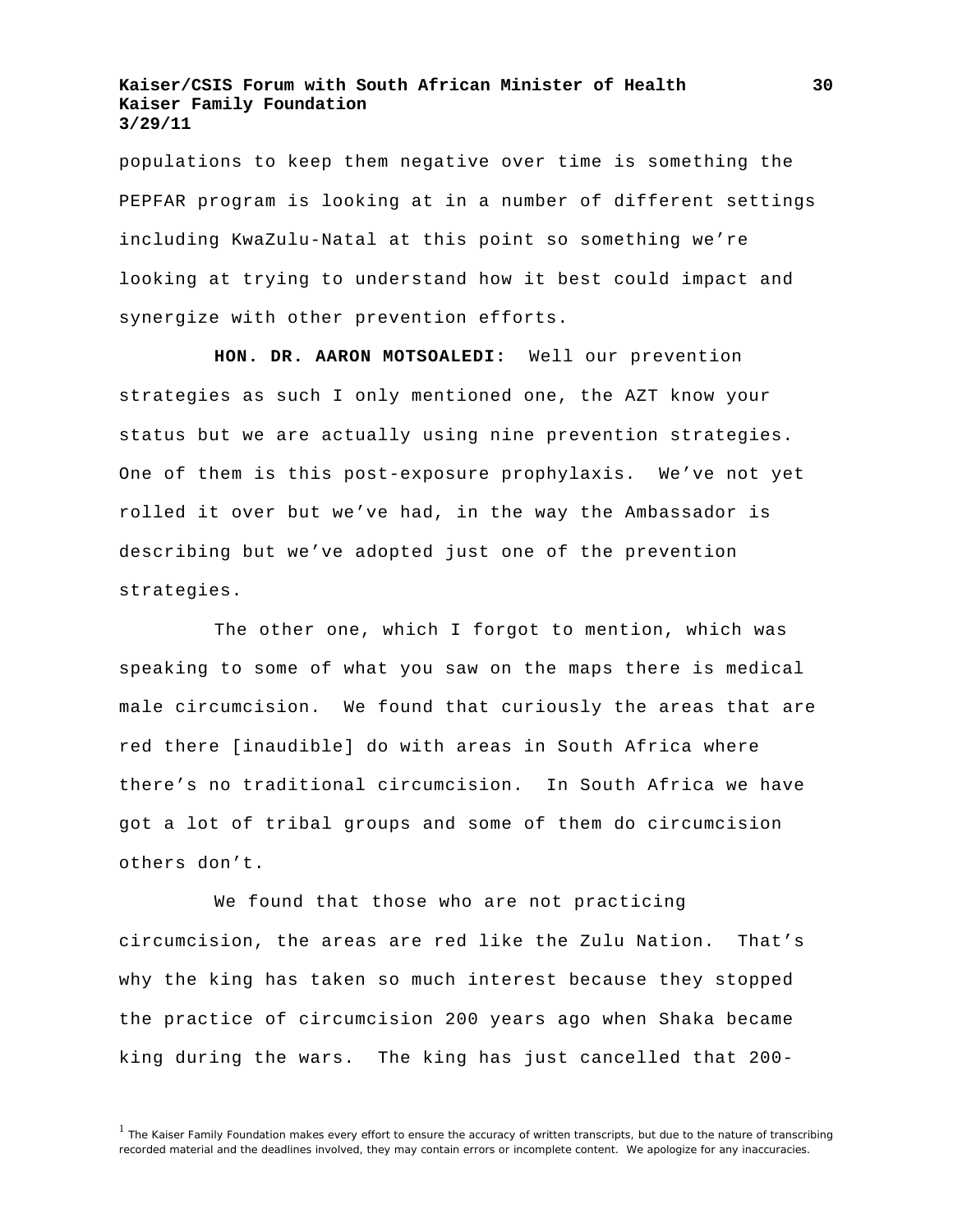year tradition that they must now circumcise but they do so medically no longer traditionally. So it's one of the methods.

So I'm just saying it's post-exposure prophylaxis, medical male circumcision, know your status provision of condoms, safe blood transfusion, which by the way, I don't know why we forgot to mention with the Ambassador here, we have achieved, through the help of PEPFAR, I can safely say getting HIV infection from blood transfusion in South Africa is close to zero because of the help from PEPFAR in putting at state facilities. So we do have some things to celebrate actually.

Now the issue of training, yes it is quite grave. Seeing that in South Africa, the training we are doing is not only for us. We are training for the neighboring countries, many countries within [inaudible] they don't have medical schools.

The medical schools are in South Africa. Namibia doesn't have, Lisutu doesn't have, Swaziland doesn't have and many others right up to [inaudible] all that, all those people have been treated in South Africa and yet unfortunately we've been producing 1,200 doctors per annum for the past 10 years regardless of that and the burden of disease. We have adjusted it to expand that. We are dreaming about increasing that three times. We don't know whether that is going to be possible but we are putting up that plan.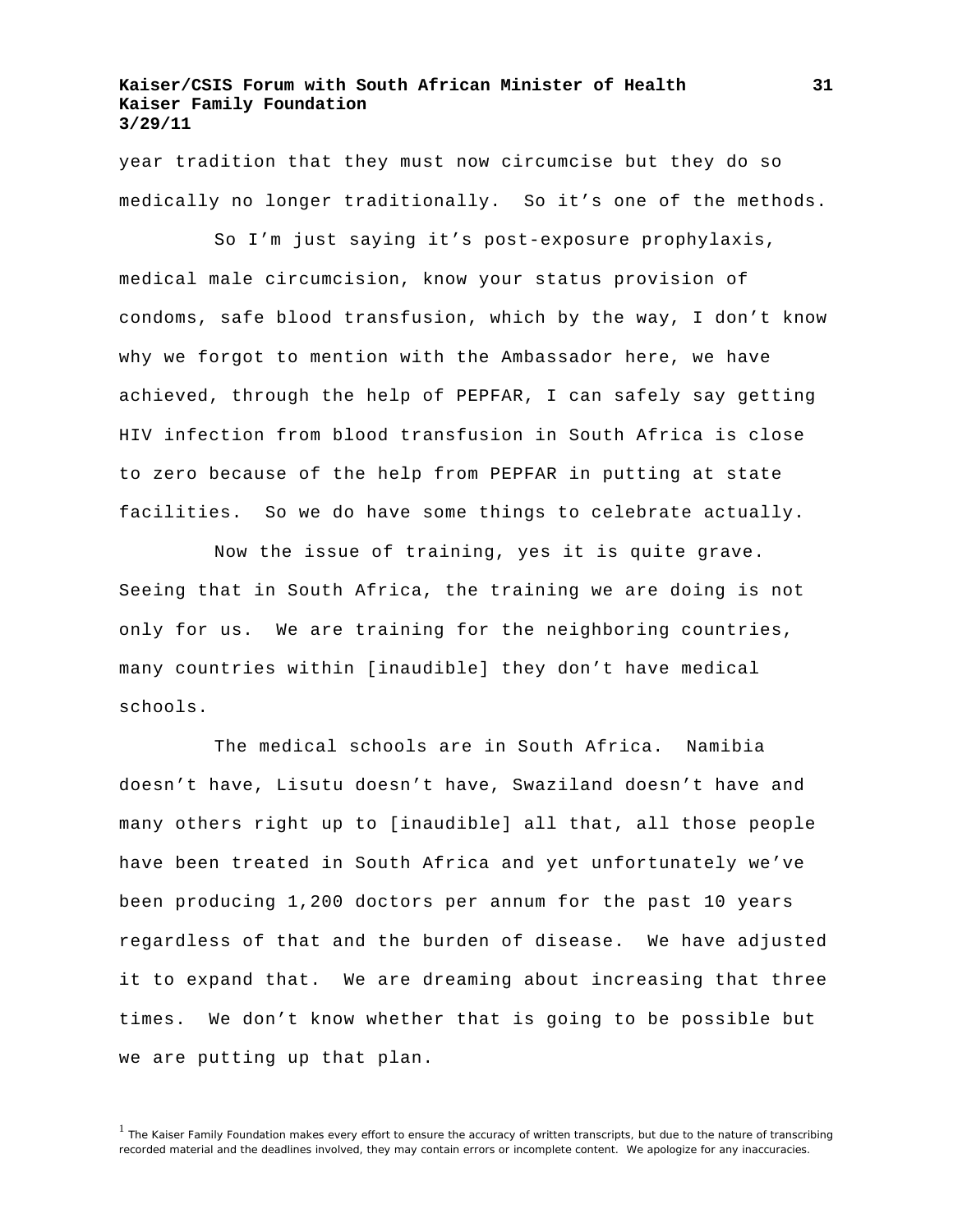The second area is about nurses. When you've got such a big burden of disease, you can't rely on doctors. You have to have very highly qualified nurses and treat in large numbers. In fact, by February last year, we only have 250 nurses who were licensed to initiate ARVs and we're only having 490 centers, which could initiate ARVs.

We've increased the centers to 2,000 because the number of nurses who have been trained has actually increased tremendously, 10 times and because if you are to expand that and use doctors only, you'll be able to achieve it. So for this reason, we are calling a huge big nursing conference next week.

Those who know and understand the history of South Africa, we brought the new South Africa through a process called cordessa [misspelled?]. We called that nursing conference a cordessa of nursing. that we need to have, to start the whole nursing profession afresh in terms of the number of people trained, the level of training, where did you get the training, etc. in order to be able to fight this burden of diseases. That will supplement the way doctors do it.

But lastly South Africa's adopted what you call midlevel workers, people who, it's a new profession, midlevel workers. We only produced 23 by now because it's only one university, people who are not doctors but they are not nurses either. They go for a four-year training and they can do some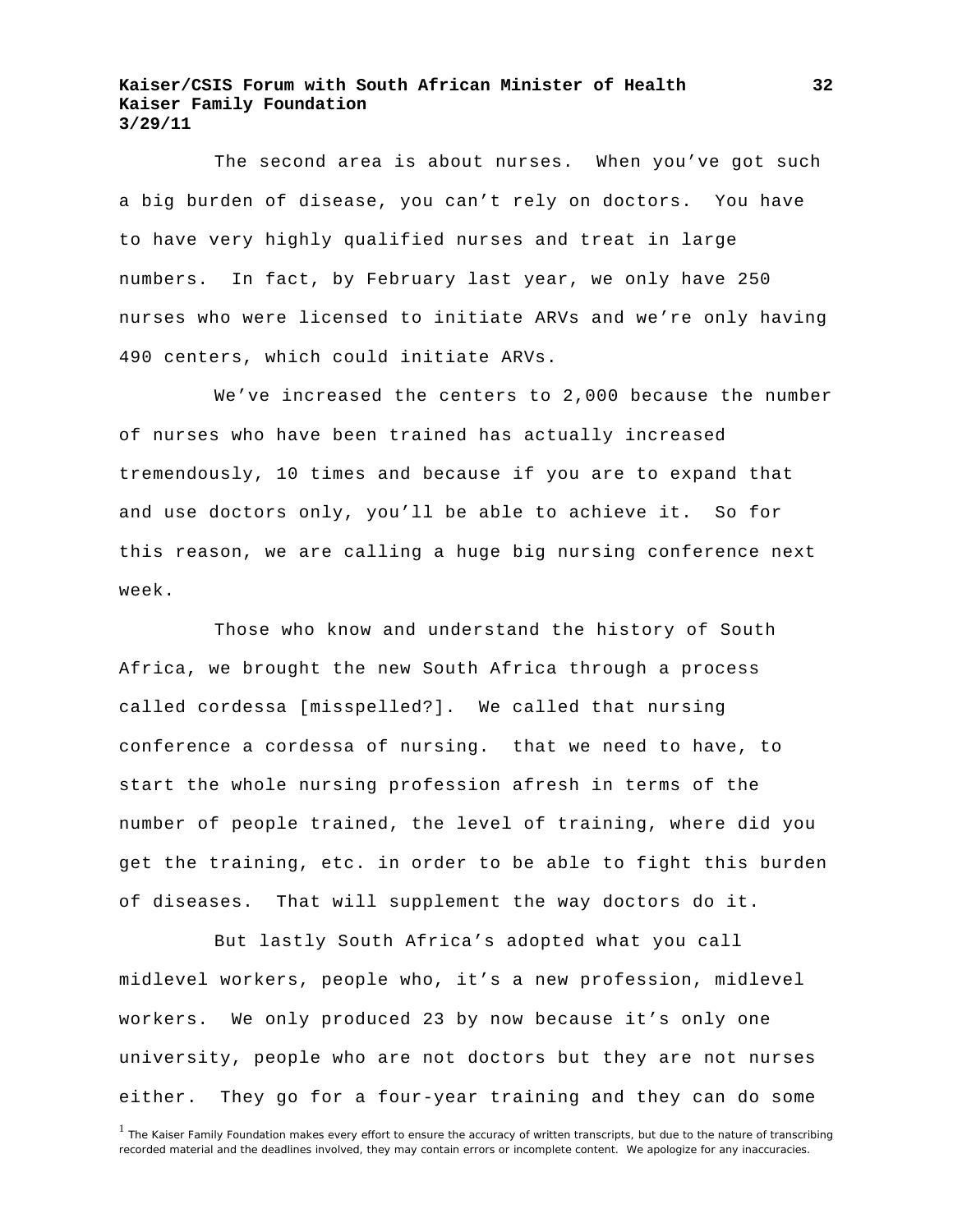of the work, which is done by doctors or assist, but also can do some of the work, which nurses are not able to do and afford us a new level of worker that will help in terms of HR.

Jennifer, you've mentioned something about a strike, we have consulted many nurses even before this summit as a buildup. Nurses don't want to go on strike. The problem is that in South Africa we've got the trade unions all over and and in federations, new federations which will say if anybody goes on strike, all of us must go.

We're all workers and all that but nurses are trying to discourage that because they understand their role is essential workers and many of them definitely, they sure don't like it but the reason we are having this situation in South Africa is the wage gap between you know we are a very unequal society, the wage gap between the rich and the poor is too big in South Africa.

If we don't close that, this issue of having strikes will always happen because workers believe there is money elsewhere but it's being received by few people who are super rich and we're being left behind. So they just feel like striking all the time. If there can be a closure of this gap, doesn't exist in many countries I must tell you. Brazil used to be higher than us and I'm not sure but [inaudible] they are closing it.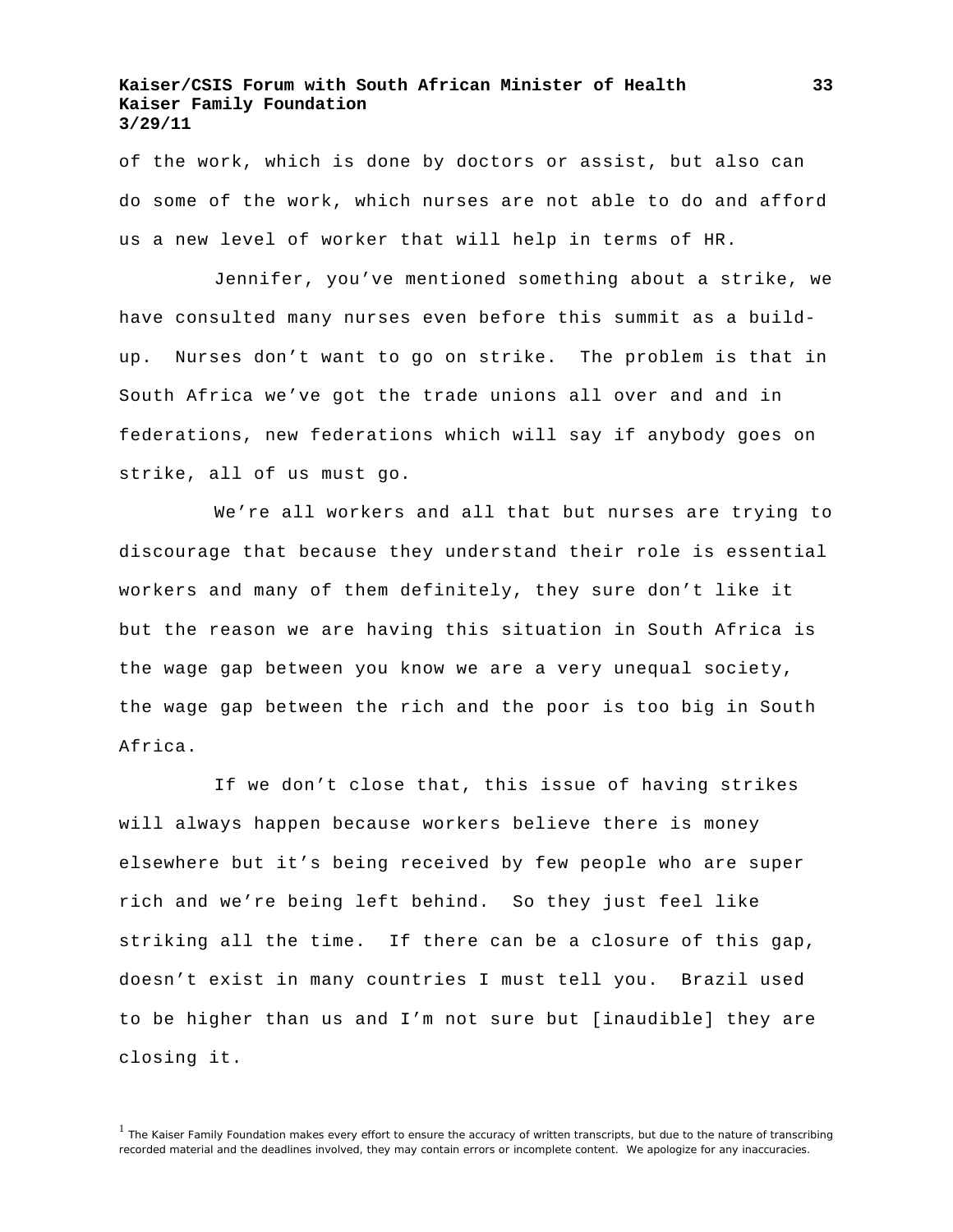In South Africa, this gap is huge but obviously coming from the era of apartheid you can understand how we came about. The after effects is that we're having strikes all the time. The way people feel, there is money. All I have to do is to strike then I'll get it. Then you have to convince them that it's actually not like that. Thank you.

**DR. MICHAEL SINCLAIR:** Minister, the other question related to the extent to which your rollout of antiretrovirals might have some lessons for addressing, tackling some of the other health priorities in terms of health systems development and so on.

**HON. DR. AARON MOTSOALEDI:** Yes, yes obviously rolling out this HIV has taught us a lot of lessons in terms of training people. For instance, when you rollout, you need a lot of laboratory stuff. You have to do training. You need a lot of cost shifting. You've got to shift, as I've said, you are shifting over to nurses and you expand many more centers and you involve lay counselors.

You involve primary health care people. It brings a lot of lessons in terms of HR but also, Mike, you see my worry is I was not very happy on World AIDS Day when the president announced these measures because the media was more excited about treatment and that [inaudible] South Africa has turned the corner.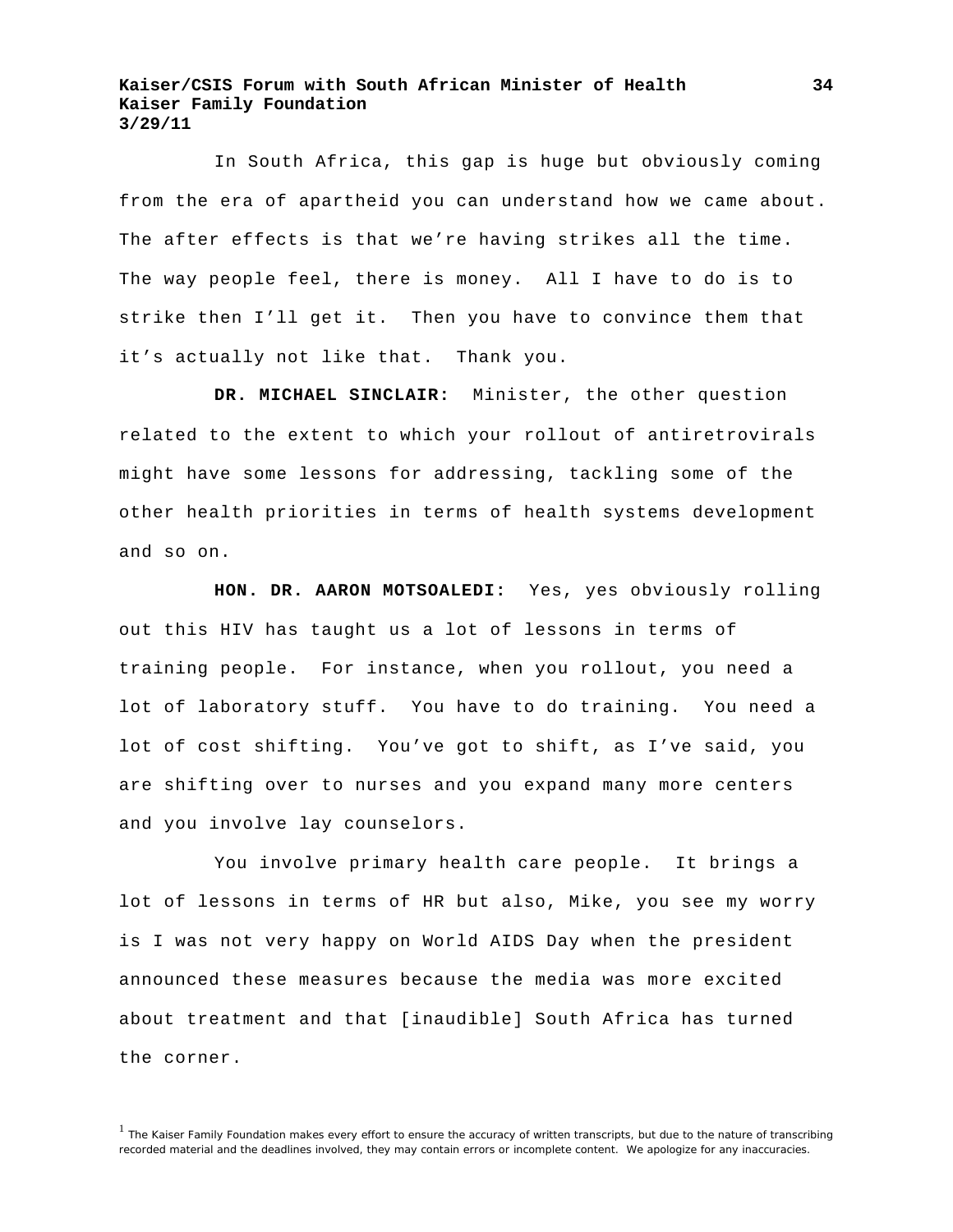At long last, there's treatment. I wanted them to get more excited about prevention and that's the [inaudible] to turn everybody's attention towards prevention, not to believe that once treatment has arrived, the problem is over because it can be. I mean imagine it's a newborn baby who goes on treatment today. If he's going to live for 60 years, it means for 60 years, he'll be taking tablets assuming that nothing will change. That's not a good life. It's not a win. So they issue of rolling out but also encouraging prevention is the best lesson that we think everybody else must learn.

**DR. MICHAEL SINCLAIR:** Okay, good questions.

**AMBASSADOR ERIC GOOSBY:** If I could just answer a little bit. Two things, our programs, PEPFAR programs, have seen the need to support the expansion of medical professions from the very beginning of PEPFAR and we are happy to say that in the last month, we've been able to start an initiative with the National Institute of Health that looks at the medical education needs in 11 different countries and 16 different medical schools in Sub Saharan Africa.

South Africa, as the Minister alluded to, is playing a partner role with a number of institutions and other areas in Sub Saharan Africa. The unique aspect of this initiative is that it targets the medical school, the African medical school to be the principal investigator and then they choose who they want to have as a colleague in curriculum development revamping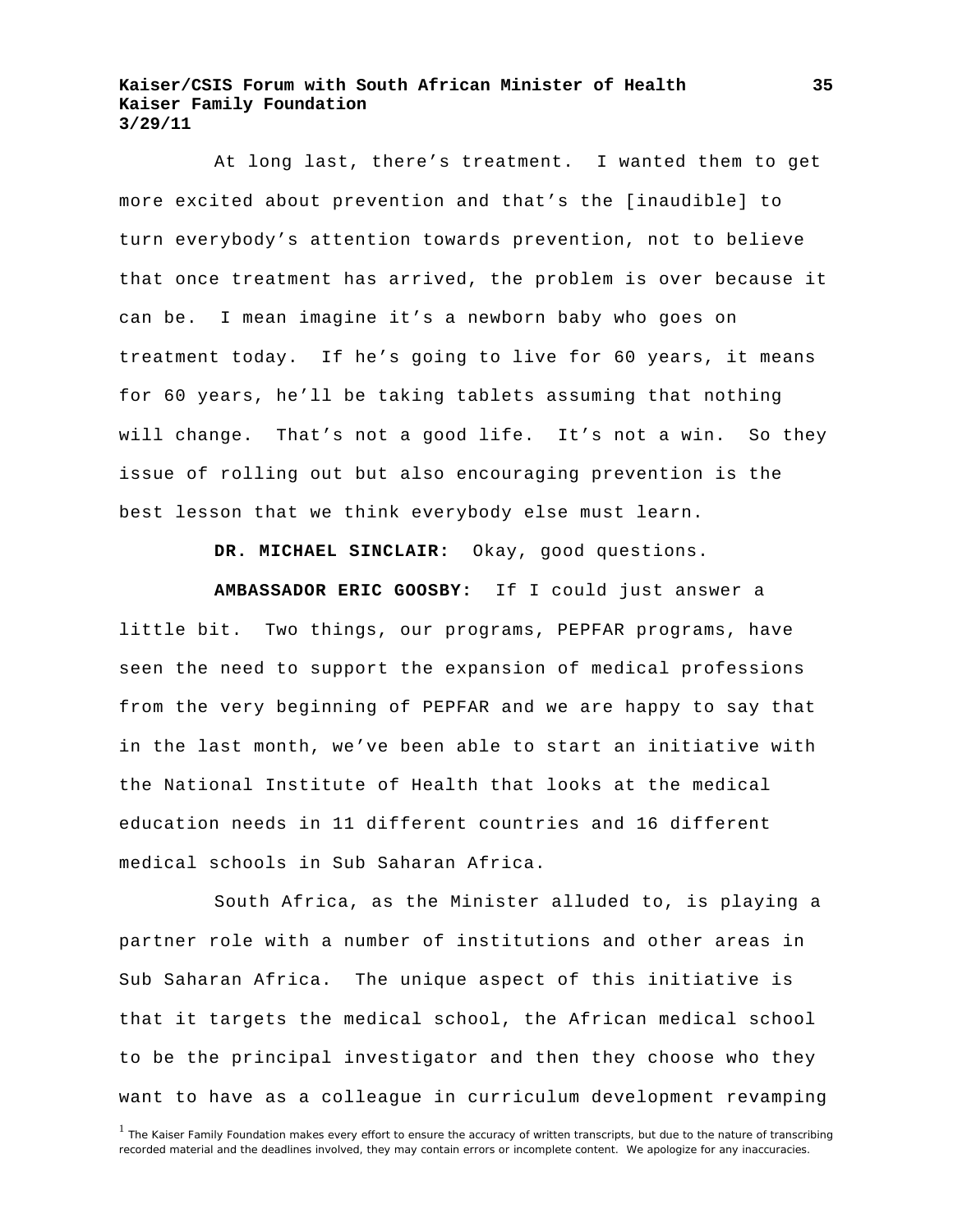the curriculum to make it more problem-oriented, more family practice kind of focused from an American perspective and to work with the faculty to teach them how to teach in an excellent fashion.

So it really is an initiative that's focusing on increasing the training capability of the medical schools. It adds a two to three-year residency for medicine pediatrics, OBGYN and surgery at the end of the medical school training as the medical student moves into their first years of in-hospital time for a three-year period and then also teaches them the methodologic skills and clinical research, how to read clinical research and make it part of their toolbox in understanding and caring for patients, so bringing that skill set into the medical school setting. We're also doing that in nursing schools. South Africa's medical schools, two of them, are some of the twining or collegial relationships that other medical schools have identified to partner with.

In terms of the GHI question that Chris asked, there are many lessons that we learned from our work outside of the United States that have informed and given us insights into strategies that may be more effective. The idea of using existing medical platforms on which we add other services to expand the service capability of that medical platform be it HIV/AIDS, be it maternal and child health that just makes sense and we believe we'll be able to extend the service portfolio of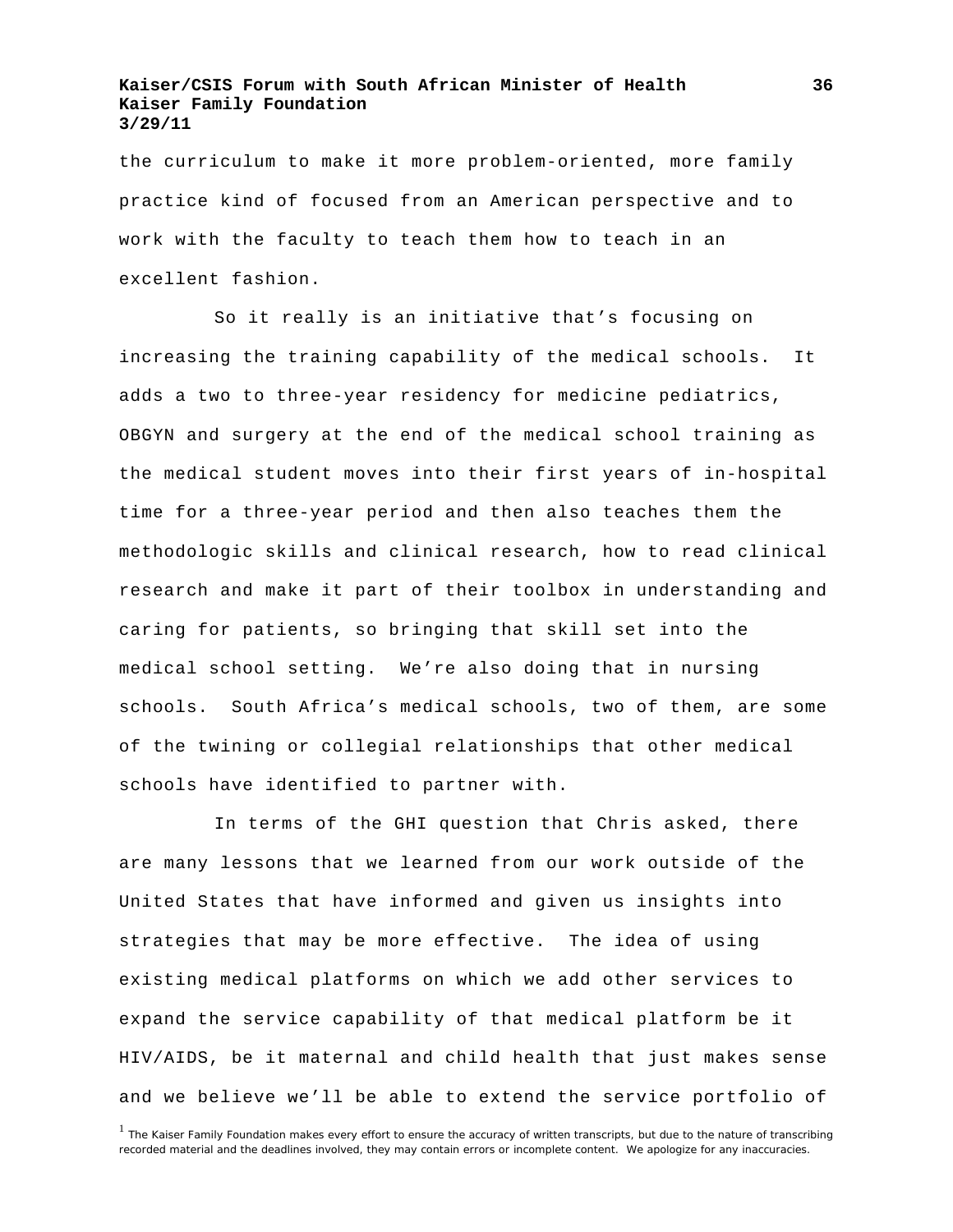programs that were already engaged with significantly to enhance the services that the individuals who are using these service sites can benefit from.

**DR. MICHAEL SINCLAIR:** Okay great. Alright we're going to start with some questions and starting in the back there, way in the back and then we'll work our way forward. Can we get a mic in the back there please?

**BENJAMIN MOTAMBI:** Thank you honorable Minister. I'm Benjamin Motambi also from South Africa. I want to commend you for turning this thing around in the way that you and the new leadership have done and restoring our promise to our people towards primary health care. My question is with regard to the big goal that we have for knowing your status. Out of 15 million citizens, reaching 15 million is still a little far from where we should be and certainly may not be realistic or necessarily desirable to reach all 15 million.

So the question really might be one of prioritization and in a country where the epidemic is so generalized, what do you see as the way forward in terms of who we should reach first with this program? Who are the people we should prioritize? Thank you.

**DR. MICHAEL SINCLAIR:** Right thank you. Just a little bit further forward. Yes, Janet?

**JANET FLEISHMAN:** Thank you very much all of you on the panel and especially the Minister. My name is Janet Fleishman.

**37**

<sup>&</sup>lt;sup>1</sup> The Kaiser Family Foundation makes every effort to ensure the accuracy of written transcripts, but due to the nature of transcribing recorded material and the deadlines involved, they may contain errors or incomplete content. We apologize for any inaccuracies.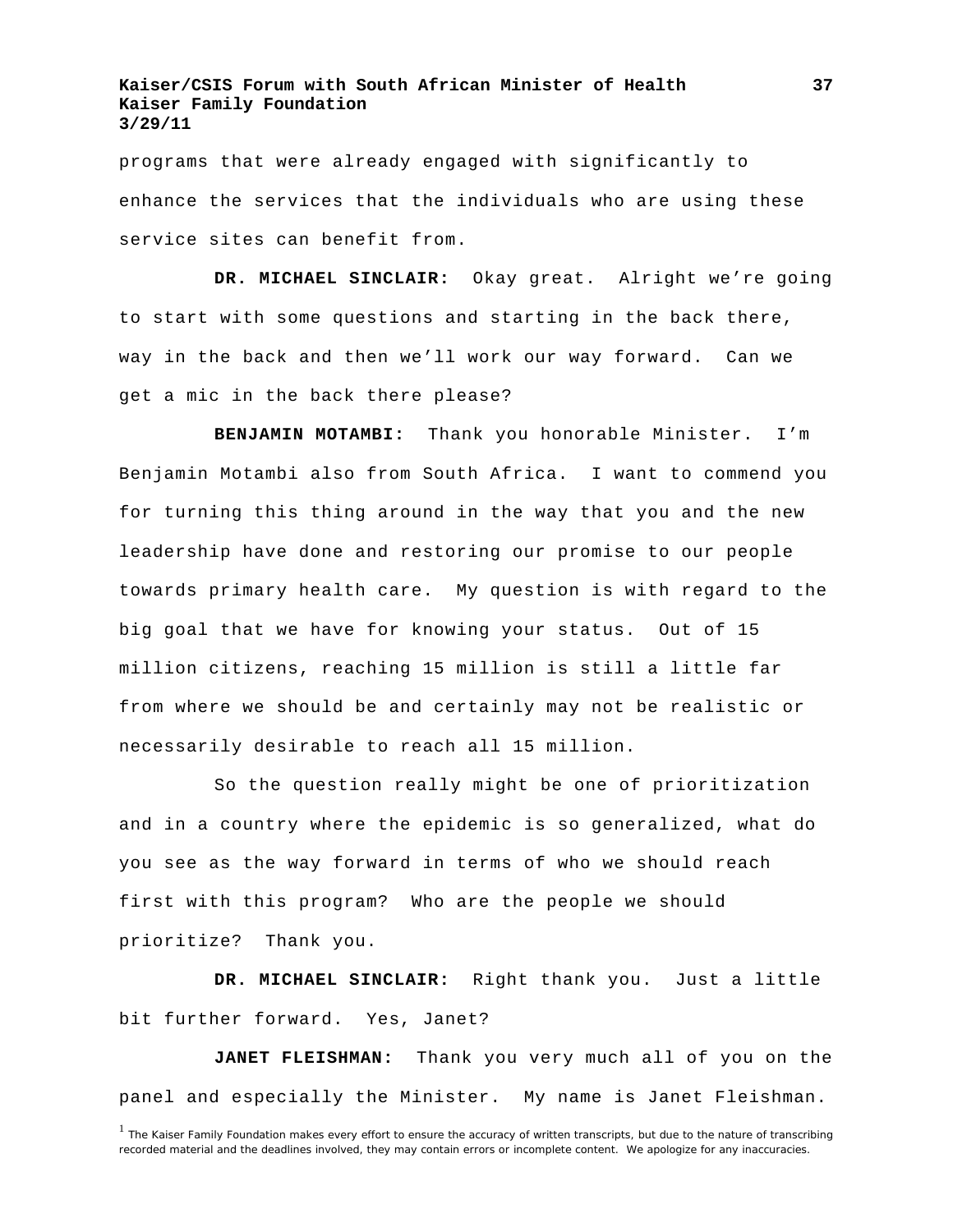I've done a lot of work with CSIS on gender and issues of HIV and global health. I wonder if you could speak for a minute about the integration of family planning and HIV.

You spoke so eloquently about the situation of women and girls of reproductive age in South Africa and clearly they have reproductive health needs and HIV issues that are often linked and each can be a platform for helping to address the other. I wonder if you could speak for a minute about your plans or your strategy to look at the integration not only of TB and HIV but family planning and HIV. Thank you.

**DR. MICHAEL SINCLAIR:** Alright, I think there was a question just in front of you, ma'am?

**NENE FOFANA:** Hi. I'm Nene Fofana with Population Services International, PSI. I want to thank you for this opportunity to be here and respond to questions. My question is about public/private approach. You are talking about this very interesting public health program that you're trying to bring up to scale and I wanted to know how your government is or how you'll be working with the private sector to make that happen. Thank you.

**DR. MICHAEL SINCLAIR:** Alright so Minister, quite a menu there. Would you like to start and then we'll ask Jennifer to chime in.

**HON. DR. AARON MOTSOALEDI:** Yes, yes. Well the issue of putting a target of 15 million South Africans by June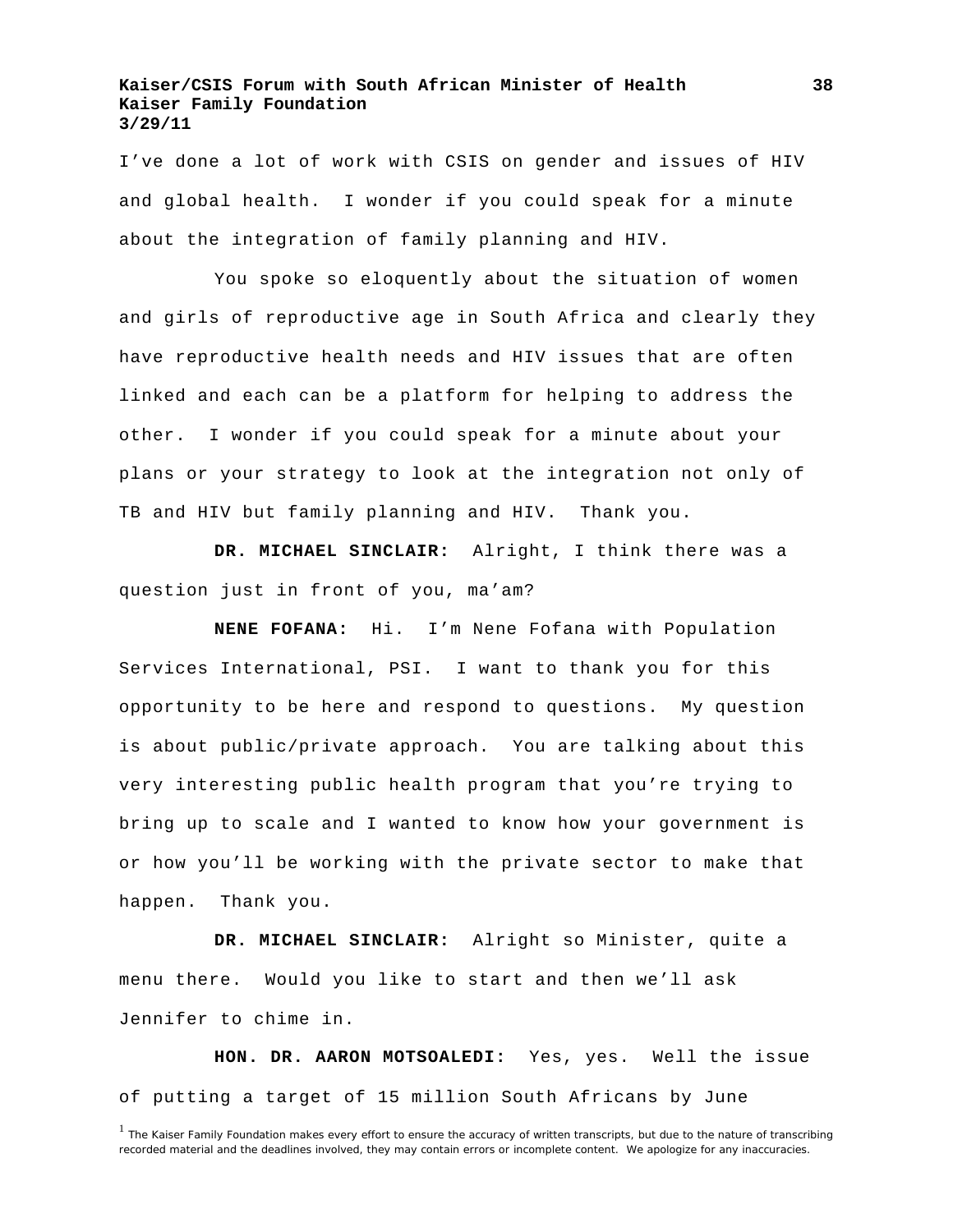obviously was not a goal in itself, which after reaching then closed up. We just targeted to have a period of heightened activity, so that in other words, to bring awareness. Obviously I like people to test even thereafter.

Many of them to test more than once, in other words, we just initiated it for South Africa to start learning that you have to test for HIV every year. In some sectors, that has been achieved. For instance, Ungulu Cove [misspelled?], which is one of the biggest mining companies, when I visited them two weeks ago, I found out every year, the workers have tested and because they [inaudible] successful, they reach a 94-percent testing rate among the workers. It's an annual thing.

So we were trying to establish that annual thing by saying we targeting 15 million people. Obviously at the end if it's all 15 million who have tested I would be very happy. So the media was asking us that no this figure is not going to be correct. Some people are going to repeat, I said yes I'm encouraging actually. I'm testing at every available opportunity.

When I show people that they need to test, in my own department, when I test the workers, I tested at their lunch when the president tested, I did so. We want to take the [inaudible] to parliament. I'm insisting that all members of parliament must test publicly, I'm going to test again, so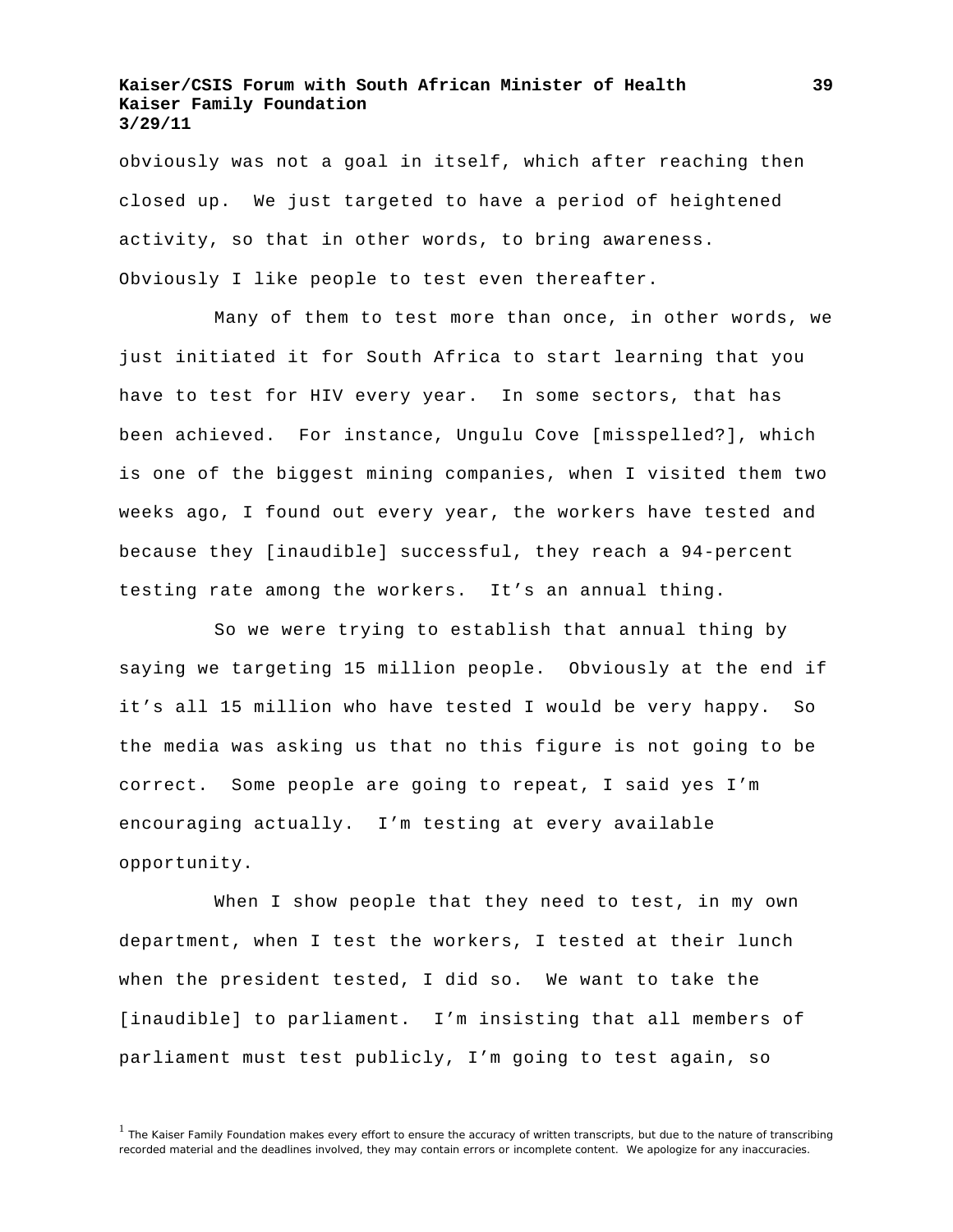every available opportunity so that people must get used to these.

So they think of 15 was just to have a target really. I mean they think of 15 million and who are the people who are targeted specifically? We want to take the campaign into schools. We've already started at universities and answer many questions at the same time. When it comes to PPPs, for instance, the people who are doing the testing in our universities are the private sector or pharmaceutical industry.

They came together and say Minister, we want to help you. Let's take the university students and launch this campaign in universities. So it's another public/private partnership that is going on.

We need to test people in the farms. We need to do so in industry and we've already done that. We've already started, for instance, with escort our escort South African Electricity Commission, our power supply because I've been able to show them that one of the red areas there is where most of the power stations are and they got scared, then we started the program to go to the power stations with them.

It was initiated by the deputy president of the country personally and so are doing it with them and [Inaudible] is one of our biggest construction companies joined in wherever they've got a construction site with lots of workers, we go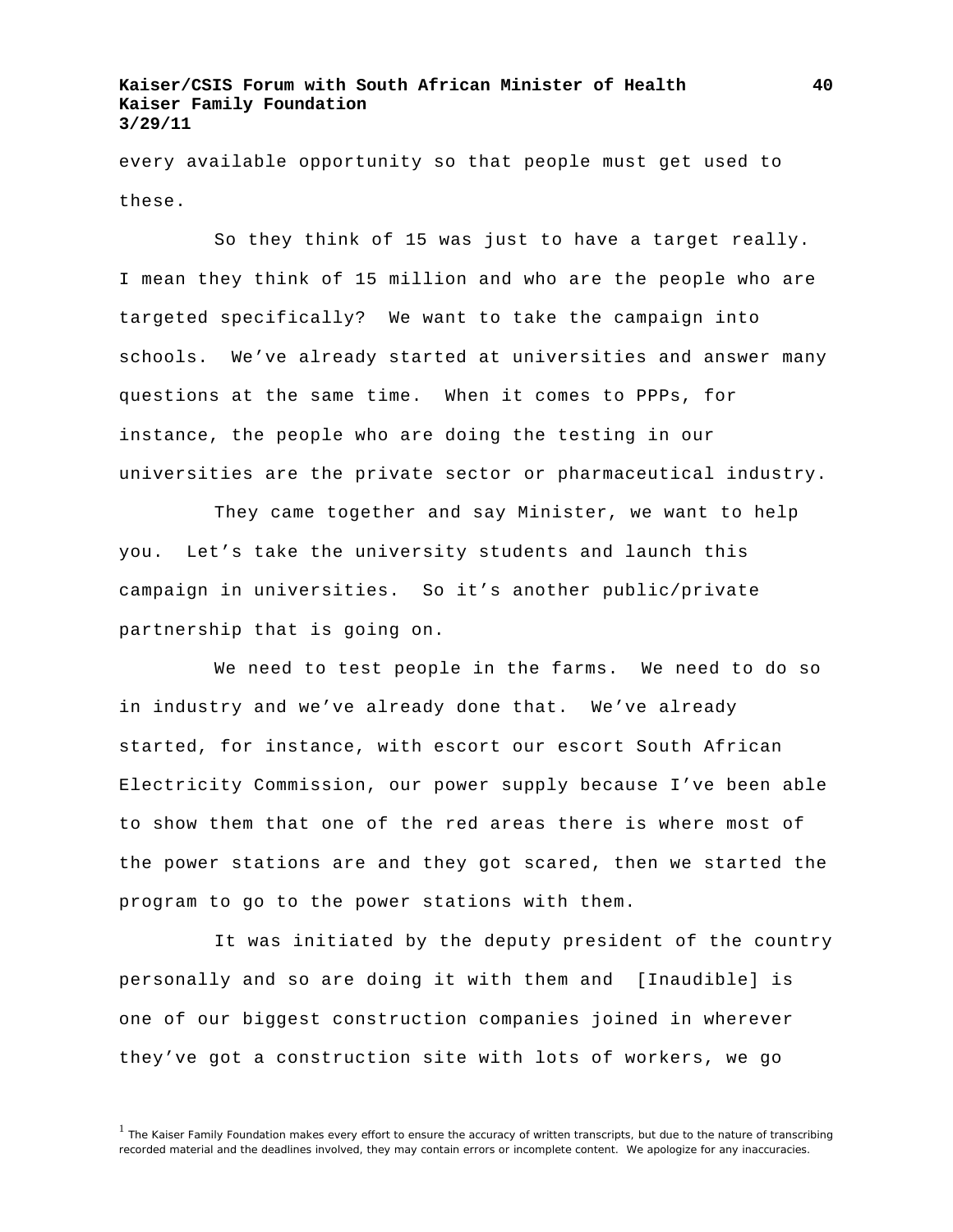with them there, we test and the fund is showing again that it's another PPP.

The integration of family planning and HIV is one of the most important deliverables that must come. So in our school health programs, that's basically what we are targeting that if you've got a school health nurse, they are there exactly for that, for contraceptive health right, integrating HIV/AIDS treatment, and family planning but this morning, I met the International Partnership for Microbicides, if they get successful, this will be a revolution. This Microbicide ring to protect against HIV where they are also trying to put this ring with microbicide and contraceptives that will be a revolution.

The problem in Sub Saharan Africa of dumping contraceptives because they are scared that if you don't use condoms only, young people might believe that I am not going to for pregnant because I'm on contraceptives but not use condoms and not being exposed to HIV.

If you got a microbicide ring, which has got both contraception and ARVs in the gel, that's a revolution we want to see to integrate the facilities very well but we are disintegrating them as in this school health program. Our main motivation of having school health programs is to do exactly that apart from the other things.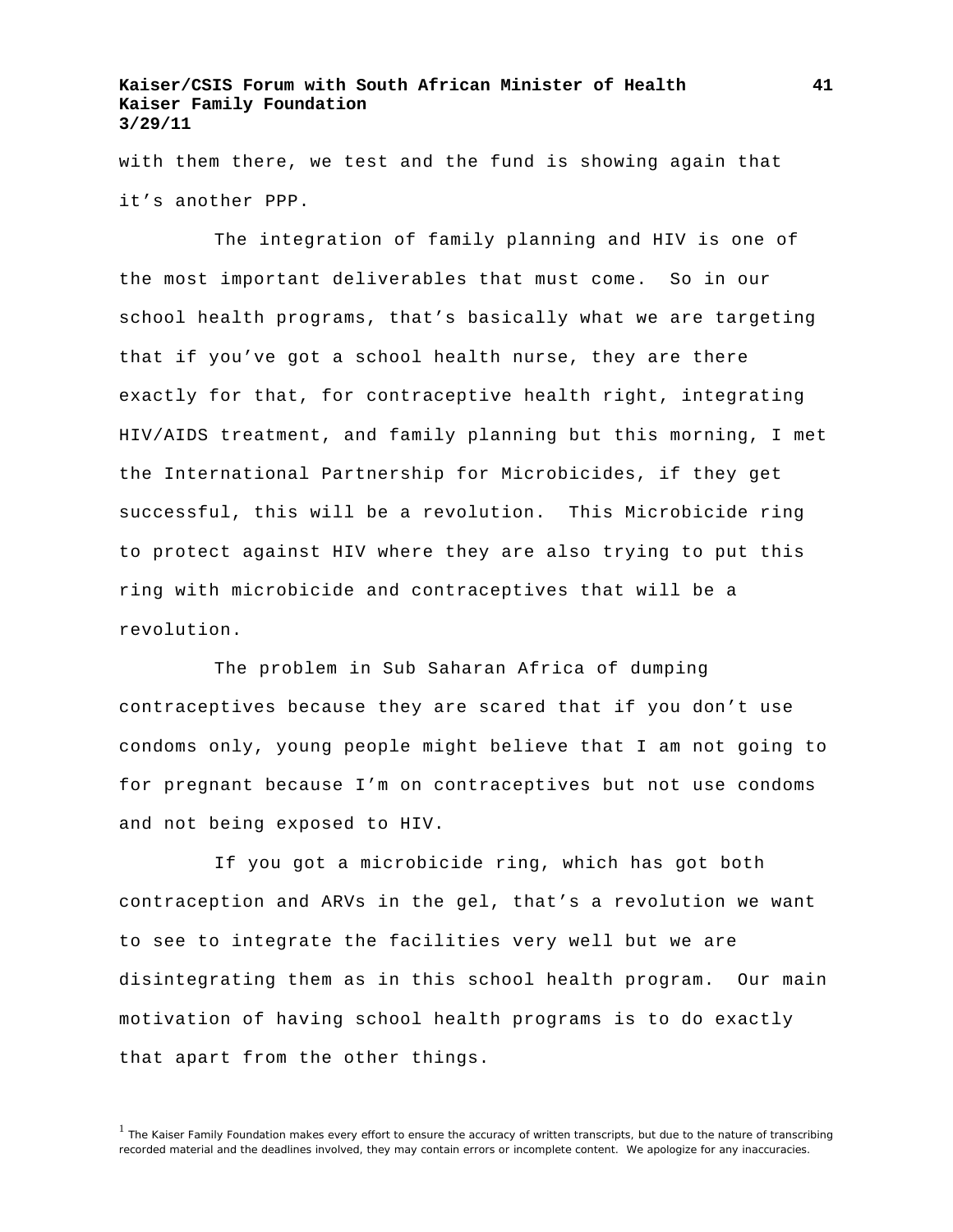Now the public/private partnership I've already mentioned, last week I met the [inaudible] no less than 15 companies who came and said Minister, we want to participate in this health programs. Where do we start? I gave them to, that I'm giving you HIV/AIDS and HR, the HR we're speaking about here.

How many people can you sponsor to become doctors, nurses, pharmacists, physical therapists? I said go back and work that and come back and meet me only on these two, then we'll start talking. So that's going to be a huge PPP, public/private partnership because I said we might not be sharing lots of things in common but we are sharing are the human resources. When you train doctors, some of them go to work for private companies. So if there are more, there'll be enough for both the state and them and I said they must try and fund such programs.

**DR. MICHAEL SINCLAIR:** Jennifer, would you like to comment on this human resource public/private issue?

**JENNIFER COOK:** Yes and you know, and one question I did want to ask is the intersection between the private health sector and the public health sector. There are some models of kind of co-location within health facilities of private and public that was one. I guess I kind of rather step back because it strikes me through the conversations, whether on training and the new kinds of models that you were mentioning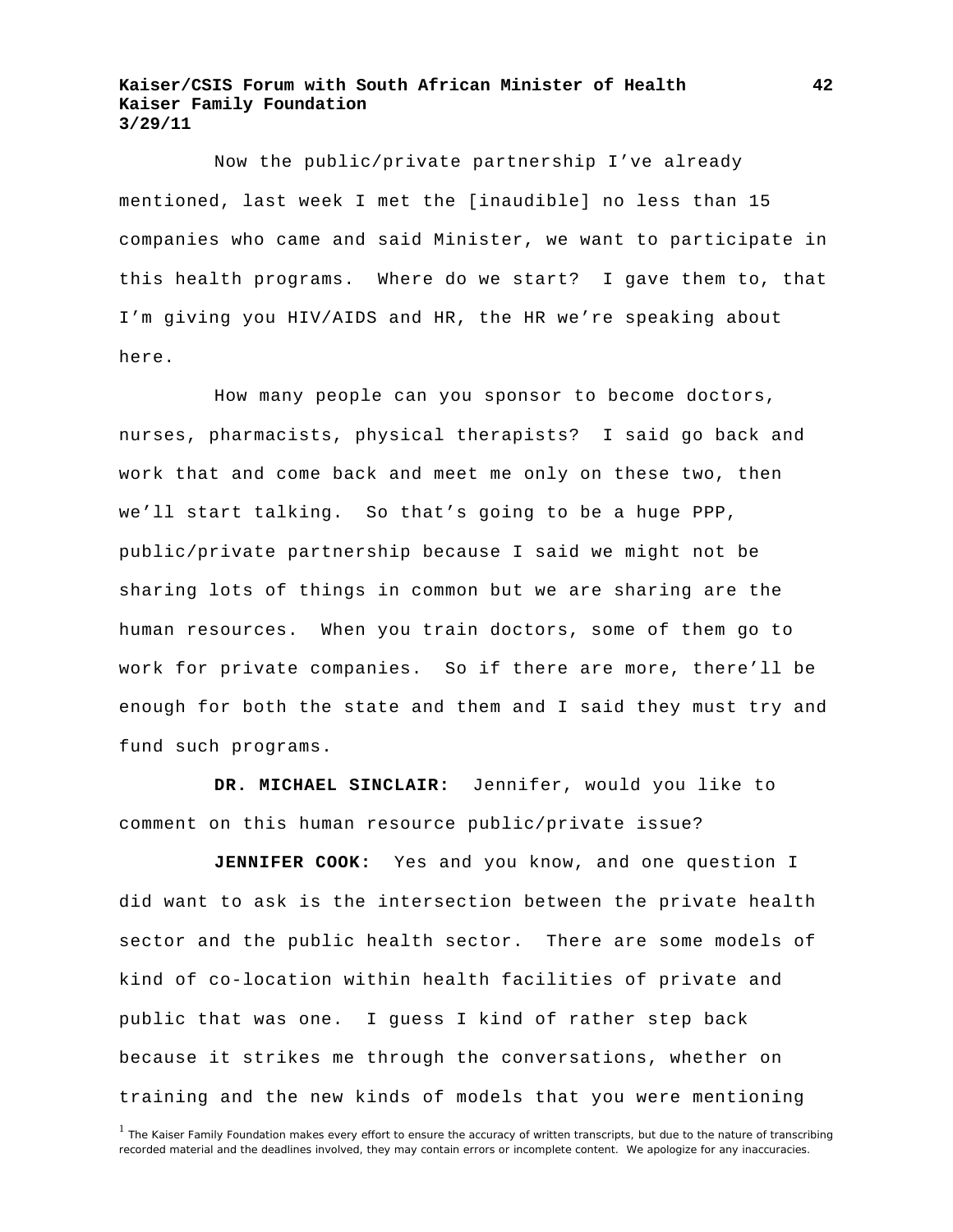that follow very much along the Fogarty research partnerships with South Africa.

I mean for all the challenges that South Africa has, it has some amazing and very unique capacities and really in playing a catalytic role in the region and in Africa more broadly. The lessons that you took from Brazil probably a lot of African countries can turn to South Africa on the TB/HIV intersection not just in your programming but also in the basic research that's being done in South Africa and Cayruth and Caprisa and so forth.

In the integration and the primary health care push of family planning, TB, and HIV, in terms of the new model of a U.S. engagement with South Africa, I think that's focusing less on the provision of ARTs and more on these catalytic issues of training, human resource development, and so forth.

I really see South Africa in that way on so many of these things, on circumcisions, so many of the things that you mentioned on these prevention technologies, on measures of incidence so much that in a way that South Africa's grappling with the broader world can learn from. I tend to think that U.S. engagement with South Africa will be moving in future. South Africa is, after all, a brick now, or bricksa [misspelled?], whatever you want to call it, towards that catalytic kind of role.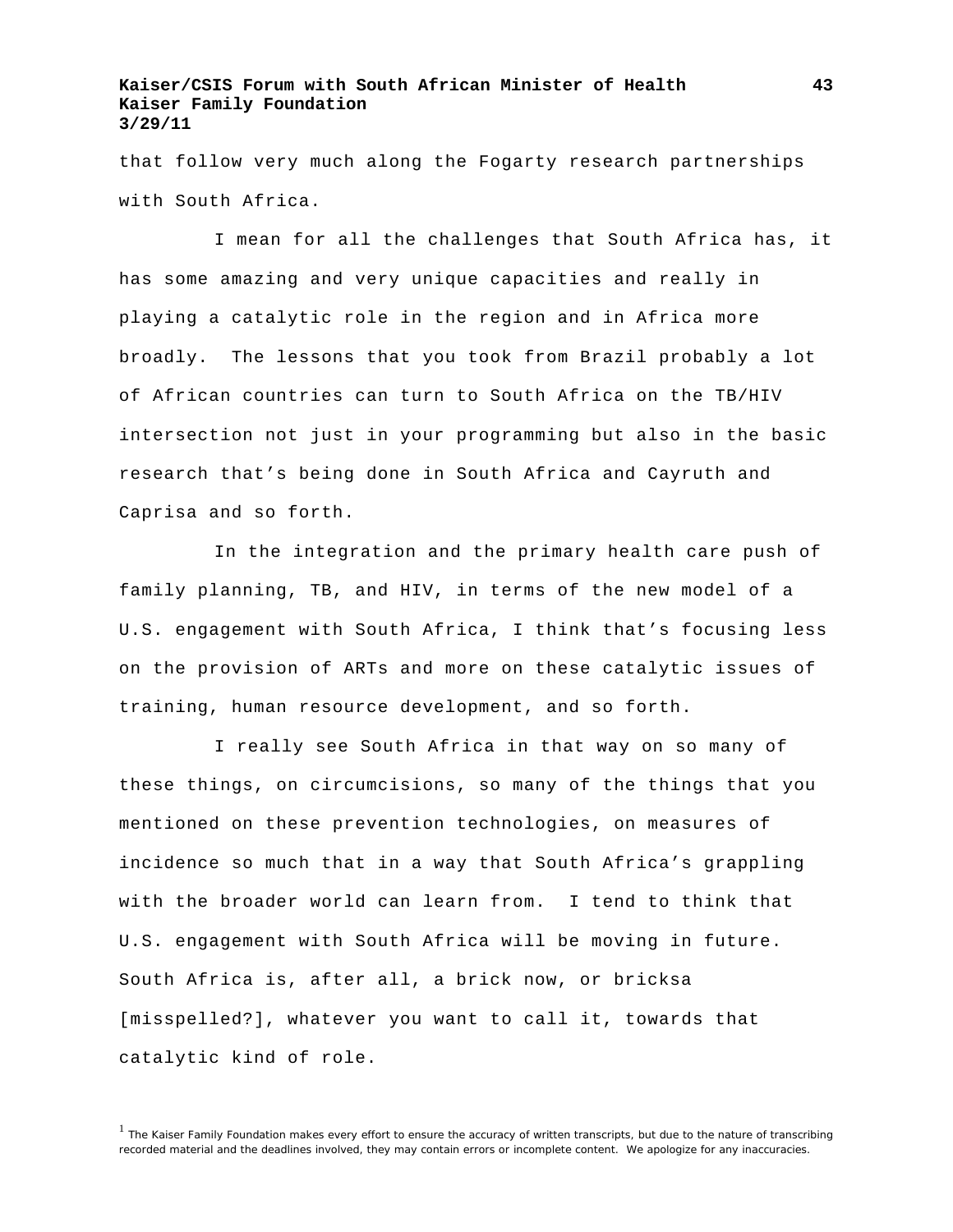So in that, I wonder in all of these things that you're trying out, your outreach and the rest of Africa and in the region, how you see yourself playing that broader role on all of these things that you're trying out within South Africa.

**DR. MICHAEL SINCLAIR:** So how much are you sharing with the rest of the continent?

**HON. DR. AARON MOTSOALEDI:** Well the first thing is that you must understand that South Africa is two countries in one. We have got the Western Country and the developing country, third world country in one country. Take for instance this issue of medical care, there are lots of high-tech medical procedures, which can be done in the rest of the sub-continent.

They are all done in South African because we have got a very strong, highly developed private health care sector but that works as hand-in-glove with that, you've got the huge burden of HIV/AIDS, high maternal mortality, high infant mortality. It doesn't make sense to be so highly developed on one side but have such high mortalities. That's why we want to produce primary health care as an intersection between the two but our level of engagement with the continent is that we're doing that almost every week, must approve somebody coming from neighboring countries to do some form of procedure or other. So that's the first level.

The second level I've told you in training, we're training lots of people within the subcontinent but the third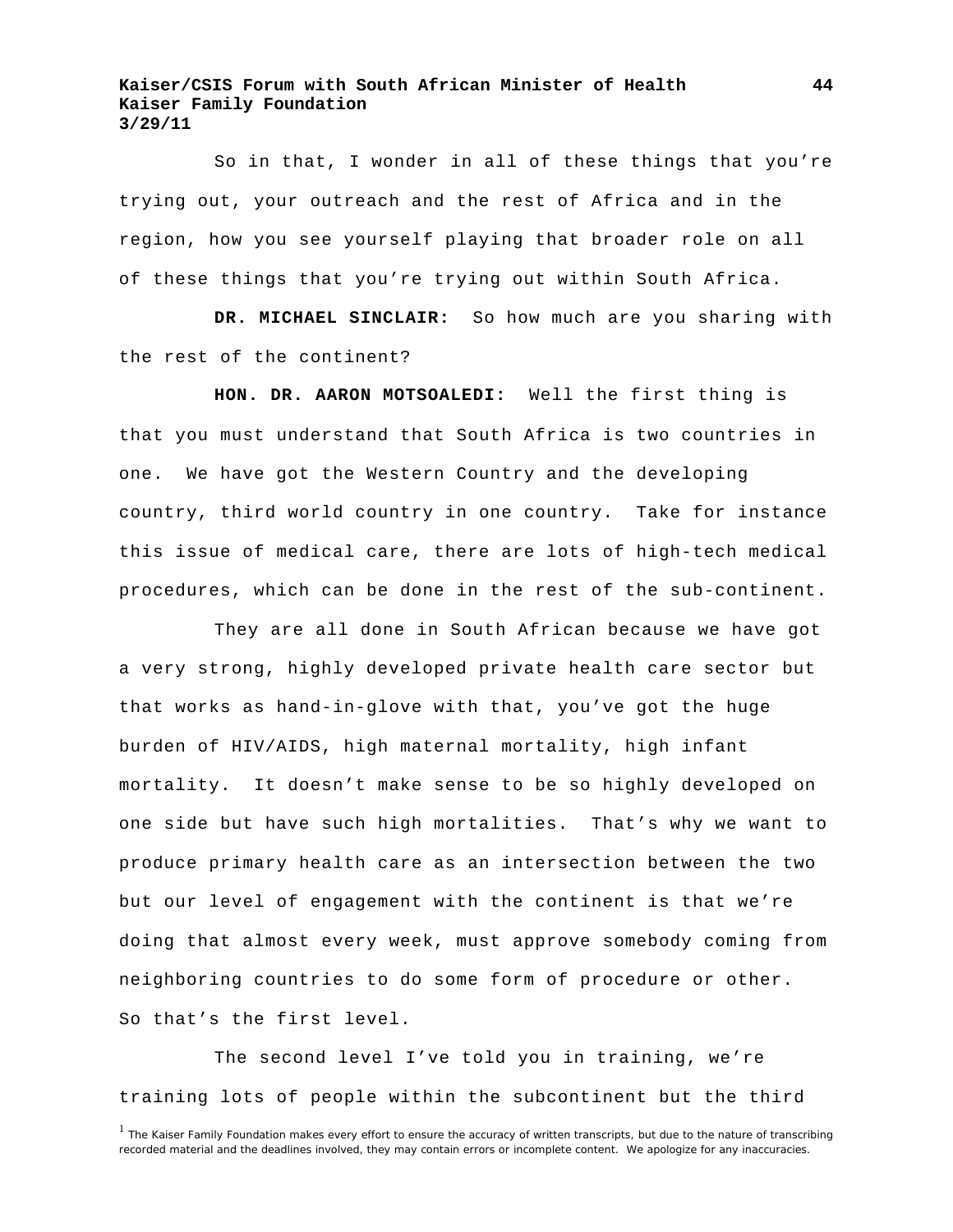one because South Africa is an economic giant in the region, there is a feeling for instance in the mines, the people who are working in the mines are mostly not South Africans. They come from Lisutu, Botswana, Swaziland and so there's a lot of migration and they got worried about this issue of TB.

The reason that we've got that high burden apart from HIV it is from the mines. Remember that South Africa had gotten migrant labor system where husbands were forced to leave their wives and come and work in the mines in [inaudible].

So it also accounted for the problem we're having. So what we are planning now through this Stop TB Partnership is to call all Ministers of Health in Southern Africa, all the Ministers of Minerals and Labor and Ministers dealing with migration to come and draw a common strategy for the whole region not only for South Africa.

We will drive it but it will be for the whole region so that in South Africa, if we've got this plan for TB, it must all be for the whole region, if we've got this protocol for HIV, so whether a worker is in the mine in South Africa or in Lisutu they must be on common treatment and that's what we're doing to influence the regions in South Africa of course, driving that type of strategy because they see us as a problem but also as a solution at the same time. Thank you.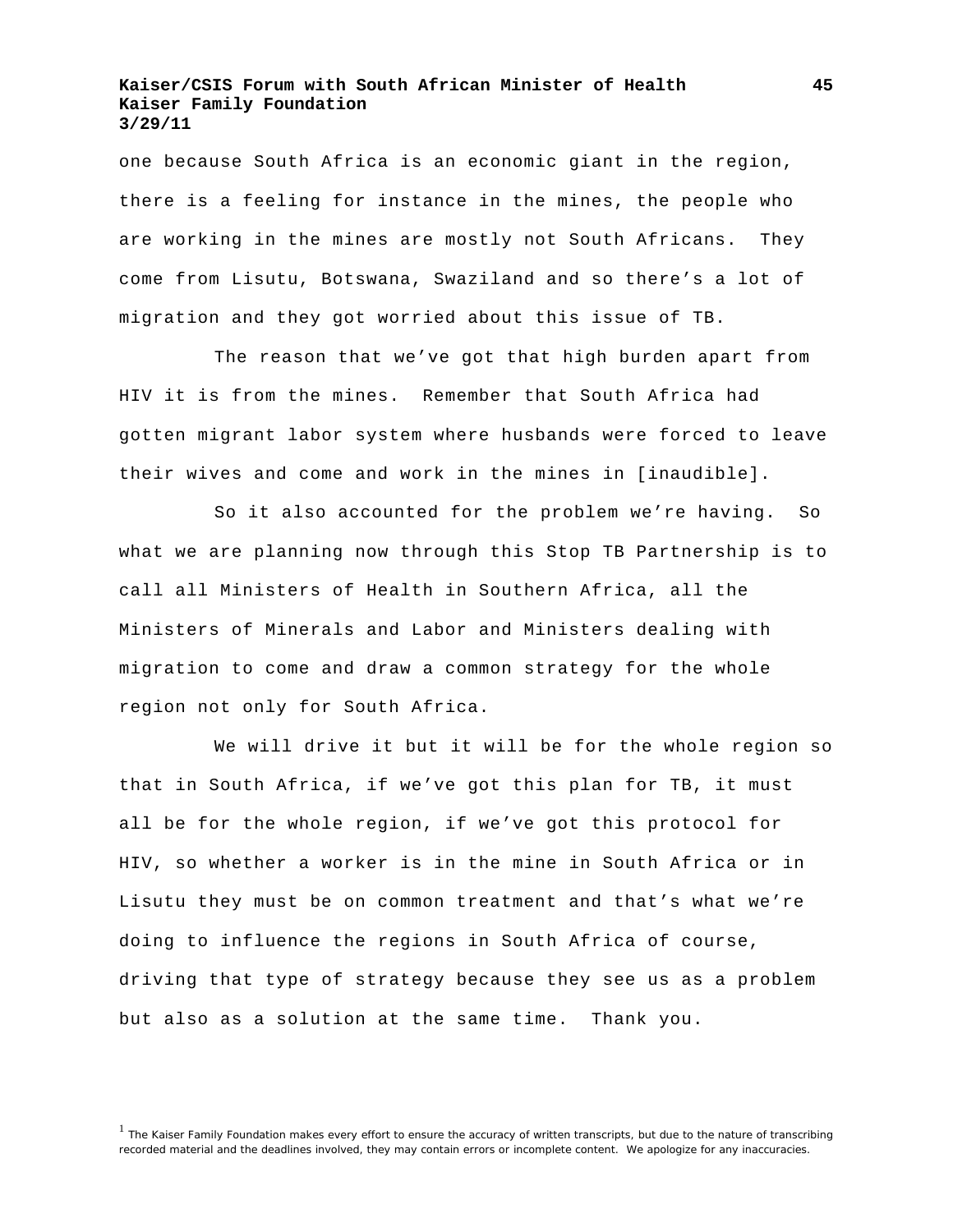**DR. MICHAEL SINCLAIR:** Alright so let's go to Chris sitting up front here now. Jack can you get a mic? Oh here we go.

**SAMUEL EODISIAN:** My name is Samuel Eodisian

[misspelled?] U.S. Department of Health. One of the cornerstones of the global health initiative is moving towards country ownership. Conceptually it looks like a great idea but there are many challenges.

I remember President Zuma when he was president in waiting visited the U.S. with Dr. Zwelan Kesay [misspelled?] and went and met with counterparts from the Ministry of Health and OGAC, one of the issues that President Zuma actually very eloquently pushed forward was that this concept was good but it has to be well planned, couldn't be precipitous. It has to have a transition and he said actually a long transition. so from the point of view of South Africa, what have you learned about the transition and what ideally do you see as a good transition towards country ownership for a program like HIV/AIDS?

**DR. MICHAEL SINCLAIR:** Alright, good. Other questions right behind you there.

**PATTY WEBSTER:** Hi, my name is Patty Webster. I'm with the Institute for Health Care Improvement and I'm honored to be here and thank you all very much for sharing your insights. I know that one of the points, major points, of your plan

**46**

 $<sup>1</sup>$  The Kaiser Family Foundation makes every effort to ensure the accuracy of written transcripts, but due to the nature of transcribing</sup> recorded material and the deadlines involved, they may contain errors or incomplete content. We apologize for any inaccuracies.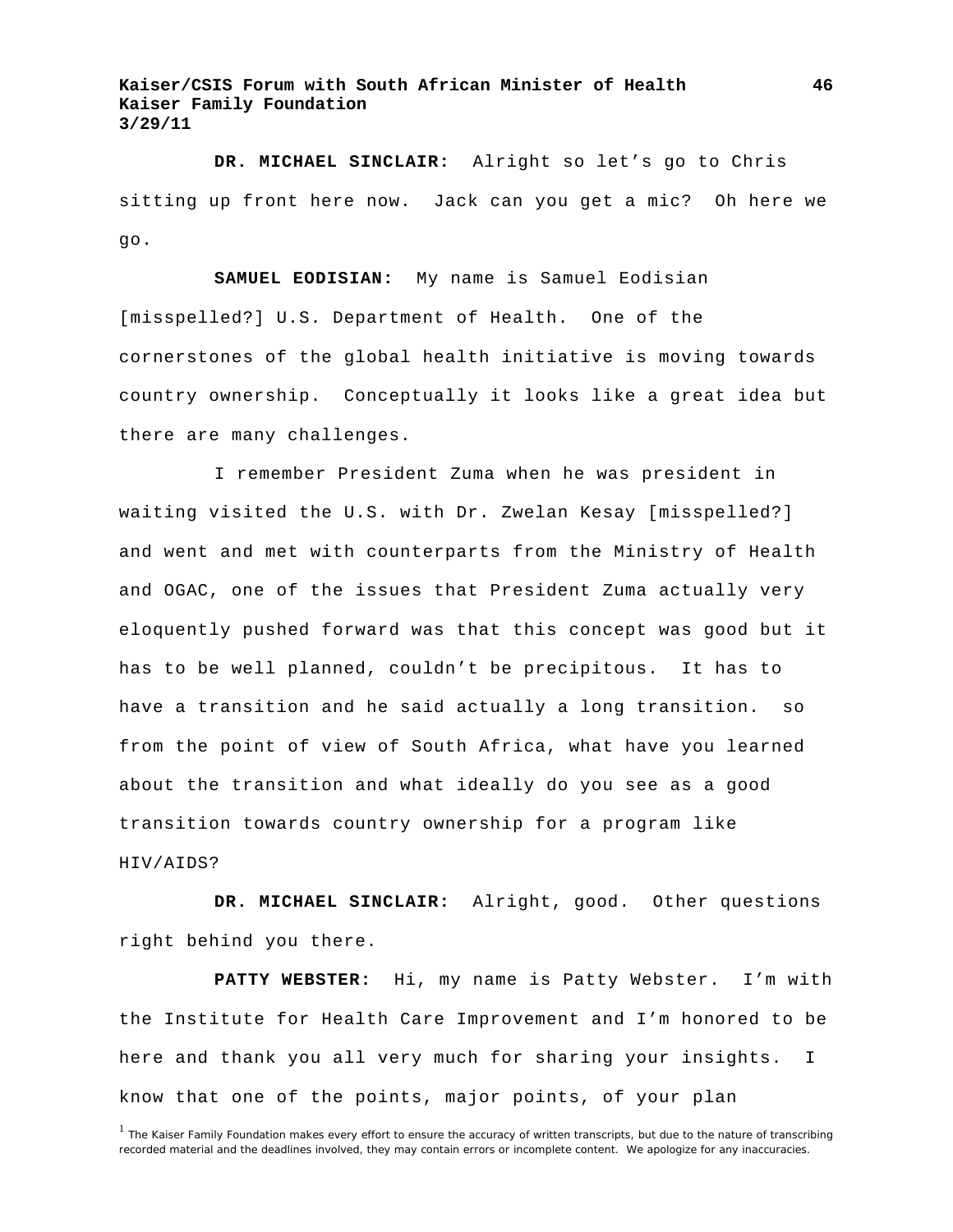honorable Motsoaledi was quality improvement methodologies and I'd love to hear more plans to further spread this.

I think there's been phenomenal examples across South Africa of how quality improvement has been used from the bottom up to really impact on your health systems, to improve the systems given the resource constraints that we have and that goes back to the question of the HR constraints.

I'd love to hear further plans on spreading these methodologies to retain patients in care now as we have a system that we need to chronically manage these patients because there's been some fantastic examples already in South Africa and coupled with that, my question is what plans to involve the community and patients as one of the most underutilized resources that we have to help improve those systems and get their perspectives on that. Thank you.

**DR. MICHAEL SINCLAIR:** Thank you very much. Right behind you here.

**AMANDA LITTLE:** Thank you. Amanda Little, Georgetown University, Minister, Ambassador, doctors. I would like to return to the question of training and look at the flipside of it. As someone who's been involved with medical and nursing education for a long time, it's not just the training or the education, it's the retention of the worker after they have been well educated.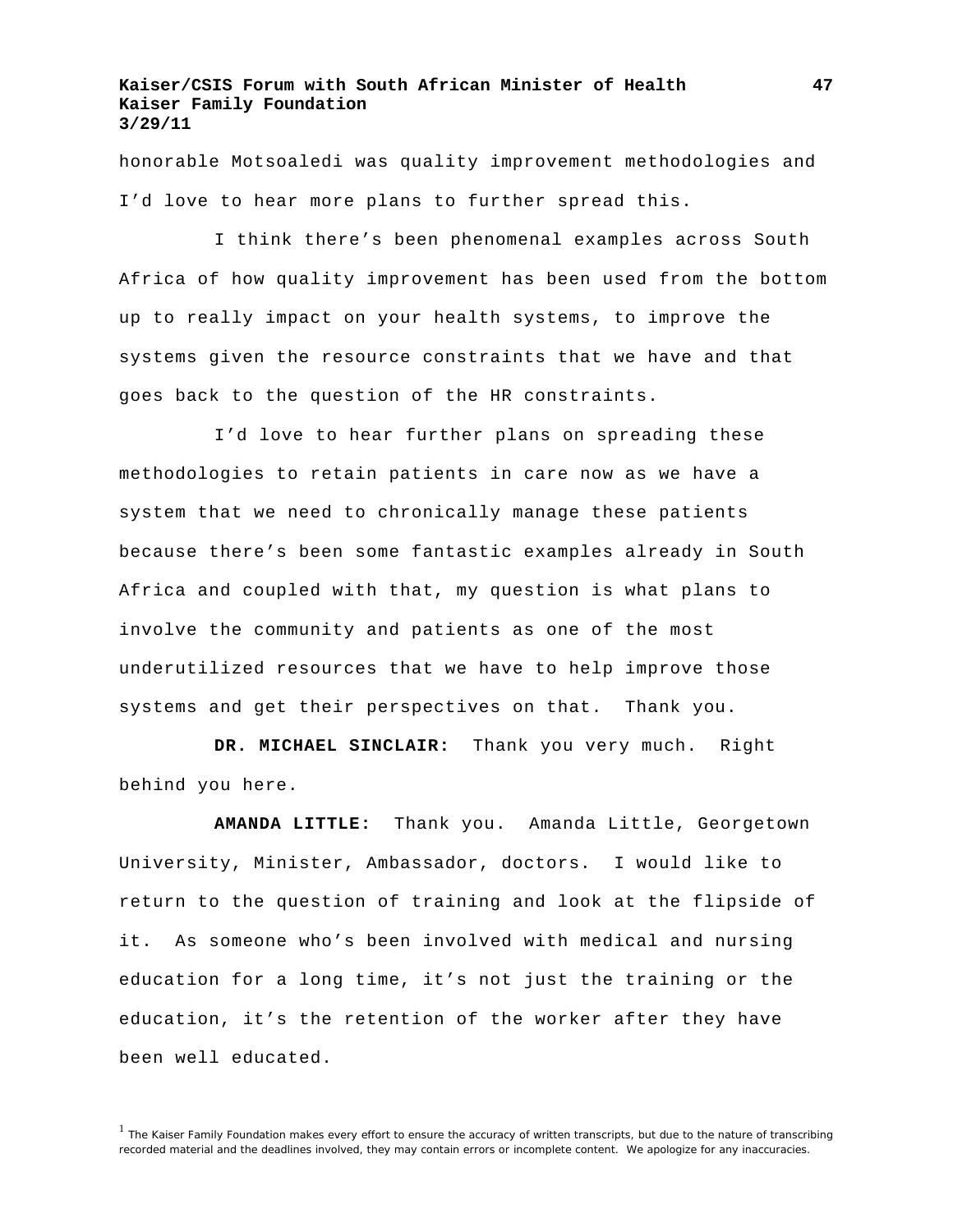As you're having a fresh look particularly at nursing even next week, will this be on the agenda so that South Africa doesn't just put a lot of resources into training many in the various types of health care workers but they can also retain them and also look at how they can be good maybe regional neighbors so they're not attracted to the other countries surrounding South Africa that many workers often want to come after they've received training in their own countries. Thank you.

**DR MICHAEL SINCLAIR:** Alright, thank you. Minister, do you want to kickoff on ownership issues?

**HON. DR. AARON MOTSOALEDI:** Yes, I think we've already started in South Africa. While we need help and PEPFAR's helping us a lot, Ambassador Goosby knows but 80-percent of the HIV/AIDS programs in the country, we pay them and we keep on expanding so that we think we must reach a situation where if we ask for help, it shouldn't be to buy drugs. We should be able to do that on our own and a lot has happened between us and the treasury and the president after the World AIDS Day announcement to move towards that.

The second thing that we did with the help of the Clinton AIDS Initiative, the Global Fund, PEPFAR, etc., we had discovered that were buying the most expensive ARVs of any country in the world regardless of having the biggest rollout.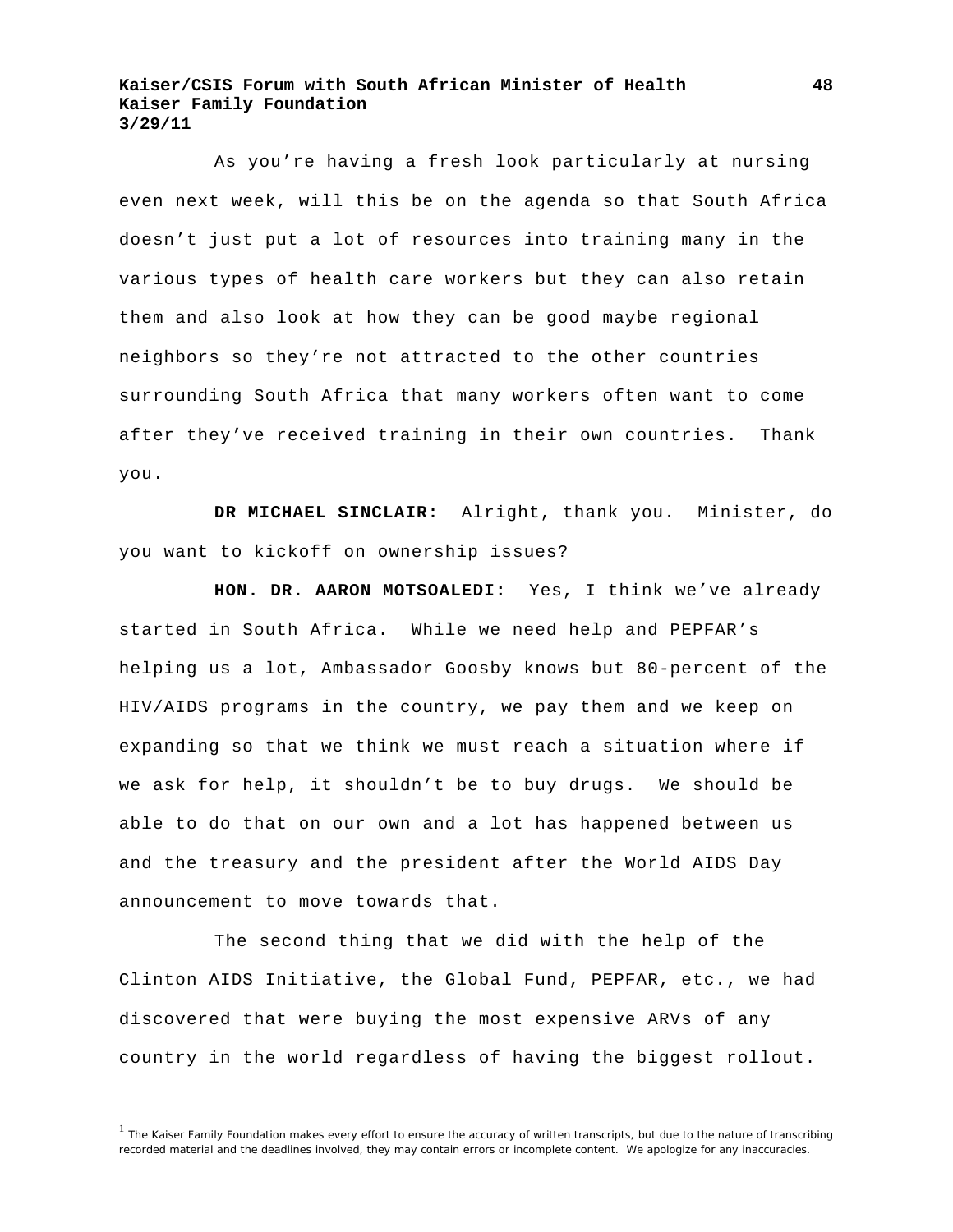Through that, we've been able to slash the prices by [inaudible] 53-percent.

We cut it down by 53-percent meaning that we can treat two times the number of people with the same budget. That even makes ownership of the programs much easier but we like to own them because we think it's sustainable. We believe when help comes, it doesn't mean you fold your arms and say they takeover. It means they push you. We don't want to become wheelbarrows, a wheelbarrow, you pick it up and push it.

When you leave it there, it waits for you there until you come [Laughter], want to be pushed a little bit of a distance and we start on our own. That's how we understand the issue of ownership.

The issue of involving community, our primary health care model is actually to do that. The primary care model we're trying to, we're even dividing it at the old level, there are about 4,000 managed [inaudible] wards in South Africa. We want to put 10 primary care agents in each ward. These people are nominated by the community and trained by us and working for us but chosen by the community.

In other words, you go to them and ask them. In every rural community specifically, when they've got problems, they know who they go to. That person might not be having any official status but they know that if there's no order, if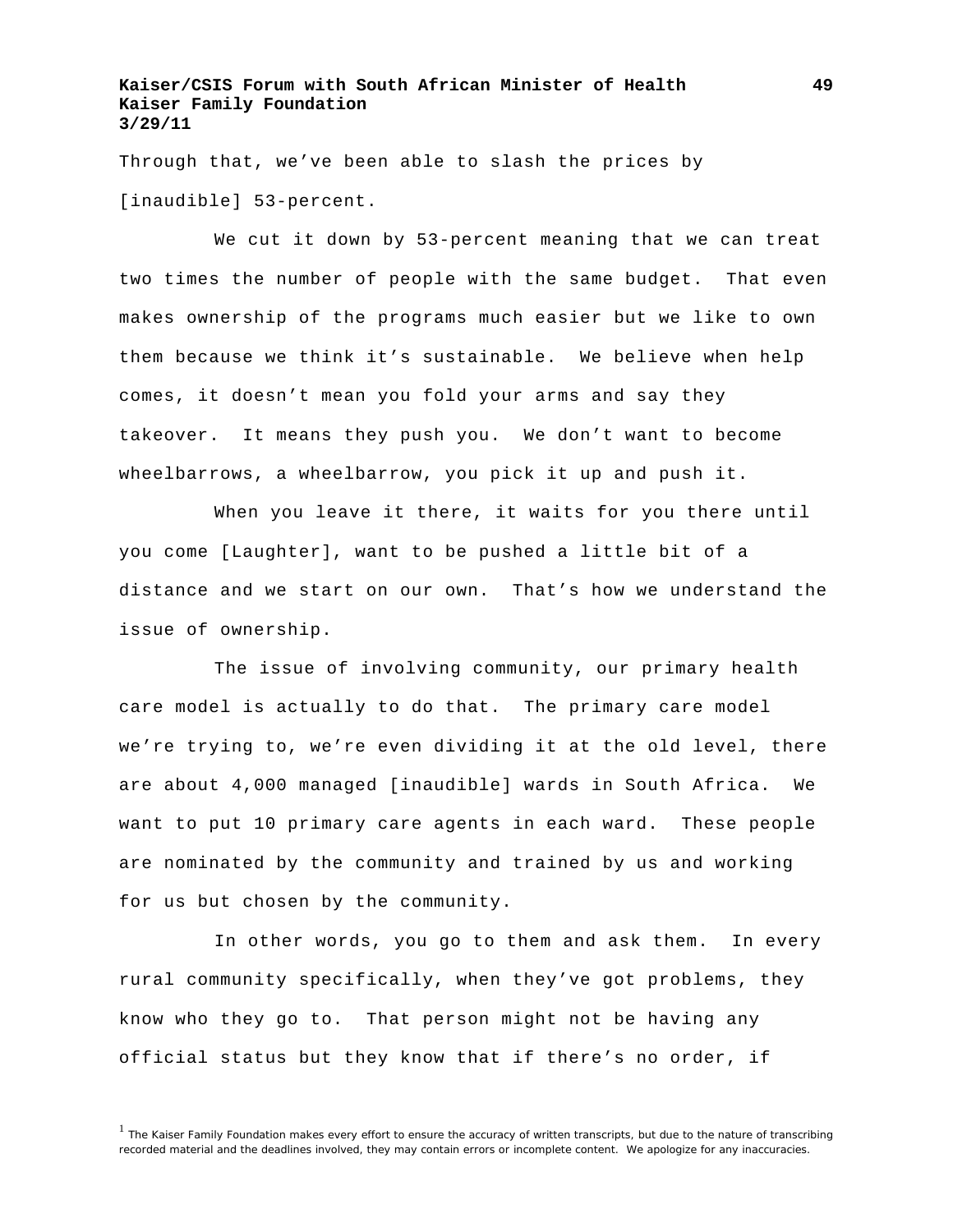somebody's sick, if there's no transport, if some woman is pregnant and is giving birth, there's no transport.

There's usually somebody who is unelected but always do that work. Some people are usually chosen as counselors but if they don't make it as counselors, you can use them as primary health care agents. That will help you to involve the community.

For instance, the fact that pregnant women must be treated at 14 weeks rather than 28 weeks for prevention of mother-to-child transmission will only work as far as the women who are pregnant coming in to test. If you don't know them and they're not coming in to test or communities don't mobilize then it won't help. So it will only work if communities know who is pregnant, whether they've tested, if they're positive, are they on PMTCT, etc., etc. So the involvement of communities is very key in that regard.

The issue of retention, I'm sure you are aware that the World Health Assembly debates this issue on an annual basis. Even this year, it will be there in Geneva because almost every country's suffering this issue of migration of health workers. The WHO passed a resolution about retention on what we need to be doing.

We are implementing that resolution but we are also having bilaterals. For instance, we had a huge bilateral with the UK about them to try their best not to take nurses from us

**50**

<sup>&</sup>lt;sup>1</sup> The Kaiser Family Foundation makes every effort to ensure the accuracy of written transcripts, but due to the nature of transcribing recorded material and the deadlines involved, they may contain errors or incomplete content. We apologize for any inaccuracies.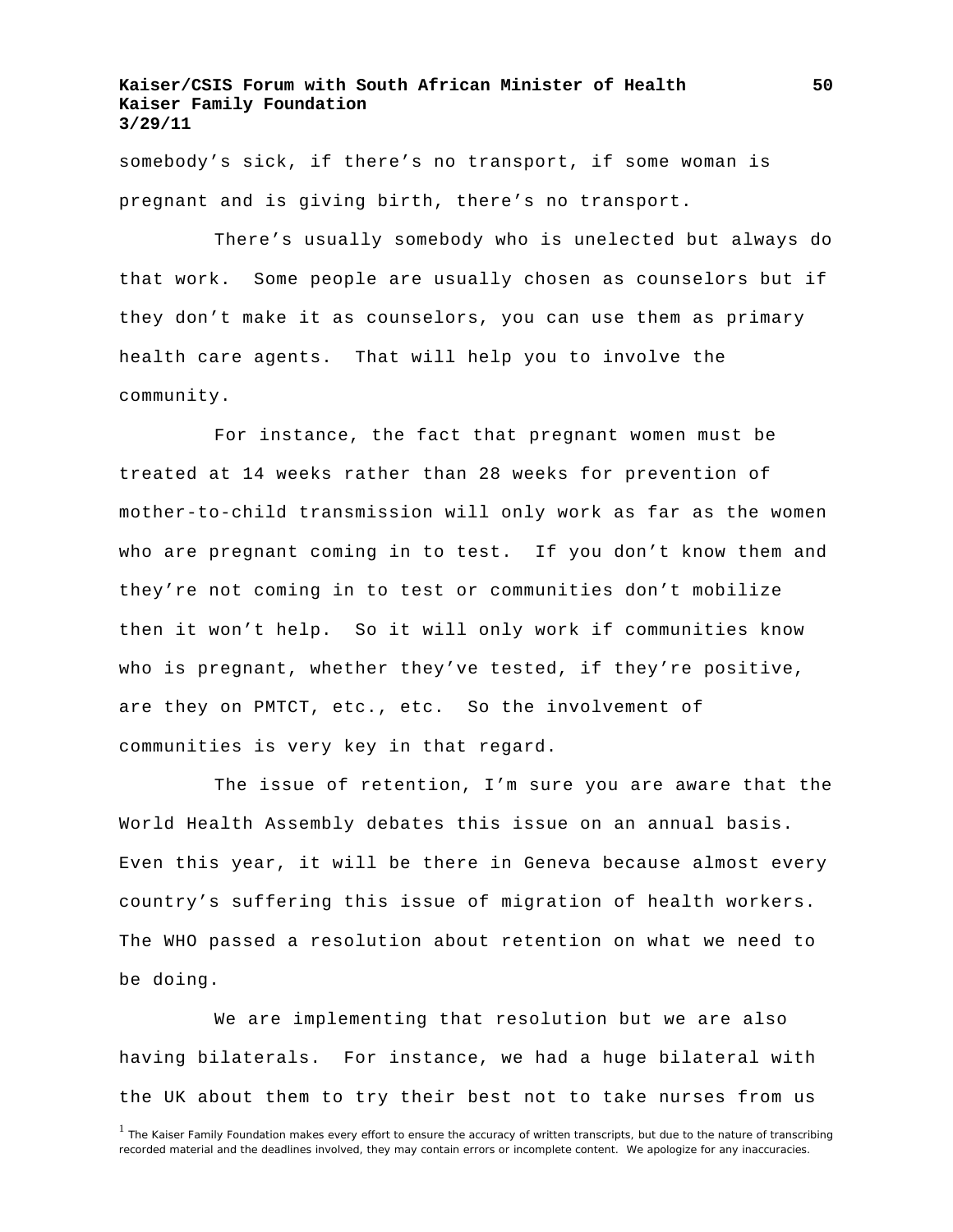because and if agreed, when I was in the UK in March, there were about 78 nurses left from South Africa, when just before there were about 1,700.

So it's working when you negotiate but also we also are seen as, while we are complaining that the Western countries are taking doctors from us who are poor but many African countries are complaining that South Africa is taking their doctors and they're poor. So it depends who's [inaudible] each other. So we have got protocols, for instance, within [inaudible], we've got protocols that we must not actively recruit workers, health workers from around other countries. It doesn't usually work because some of them are there.

For instance, I've got lots of Zimbabwean doctors in South Africa. I didn't recruit them, they came [Laughter]. So in that case, I said look, this resolution can't apply. I'm just going to employ them but it causes problems within [inaudible], they say no, everybody shouldn't be coming out.

So at the nurses' summit, we are going to discuss with the nurses the strategies for retention. What is that which the nurses believe government must do in order to retain them so that they don't go away? That definitely is going to be on the agenda. It's going to be under training.

What type of training, for instance with these mortalities, you may say I want to train more midwives, more primary health care nurses, more pediatric nurses, etc., etc.,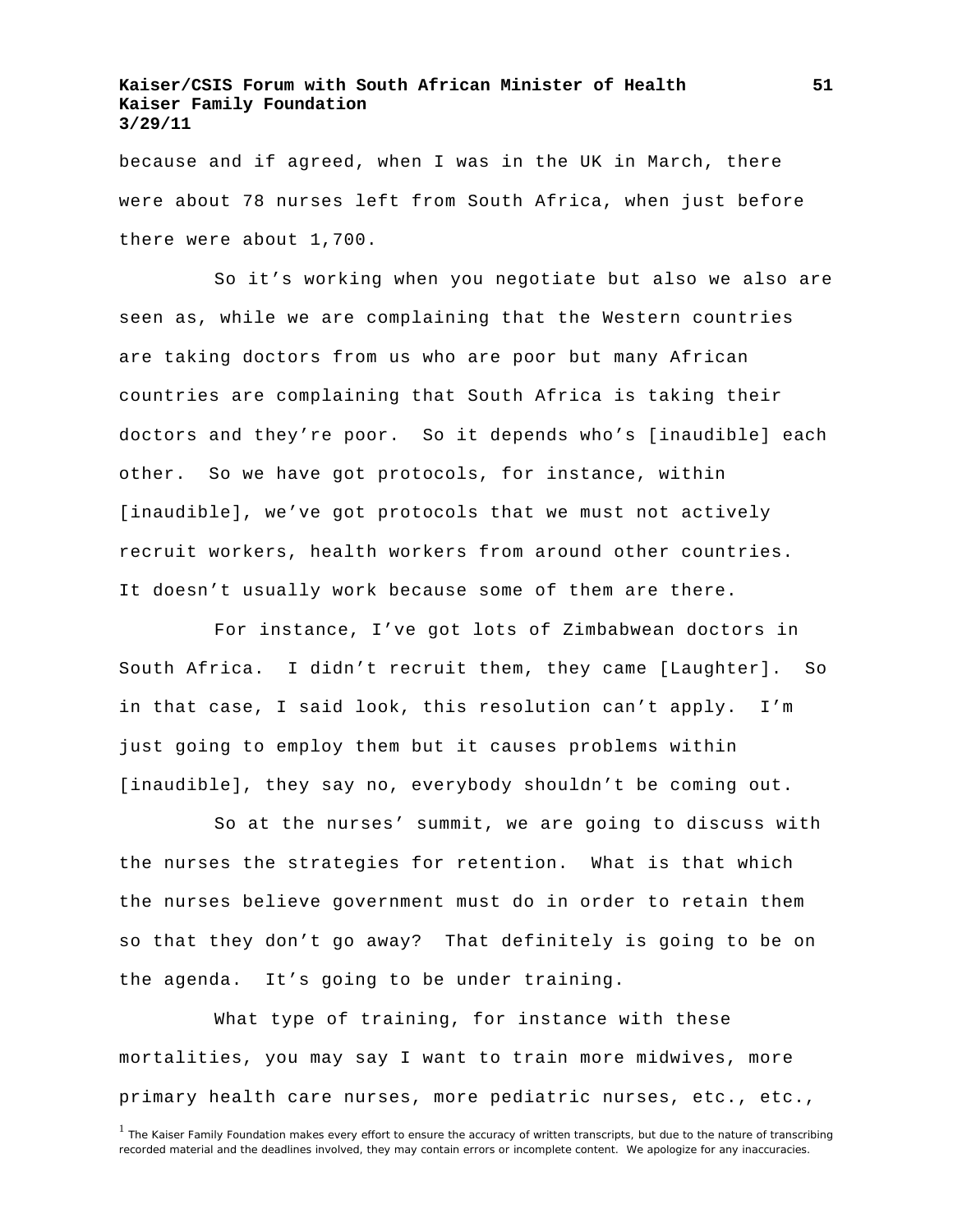and we want agreement at the nursing summit from the nurses themselves but then they'll tell us what should I do as a Minister to retain them in their positions so that they don't go away but it's not something that we think will always work 100-percent because it is a contradiction between two United Nations' agencies here, the World Health Organization and the International Labor Organization.

The International Labor Organization says it's a right of every worker, health worker or not to work anywhere they want in the globe and it's their right. Then the World Health Organization says look don't recruit from developing countries. It's dangerous. So between those two, we're trying to survive [Laughter] because we subscribe to both of them.

**DR. MICHAEL SINCLAIR:** Ambassador Goosby, do you want to comment on the pace of ownership, the transition, and the extent to which that is sort of a mapped out strategy as opposed to one that might be expedited through funding constraints?

**AMBASSADOR ERIC GOOSBY:** Well I think that South Africa really is taking a regional lead and presenting itself as the responsible orchestrating, convener of resources as they come into their country and I think are creating the institutions that can identify accurately scientifically that unmet need and a process in place to prioritize that unmet need to make the correct allocation decisions.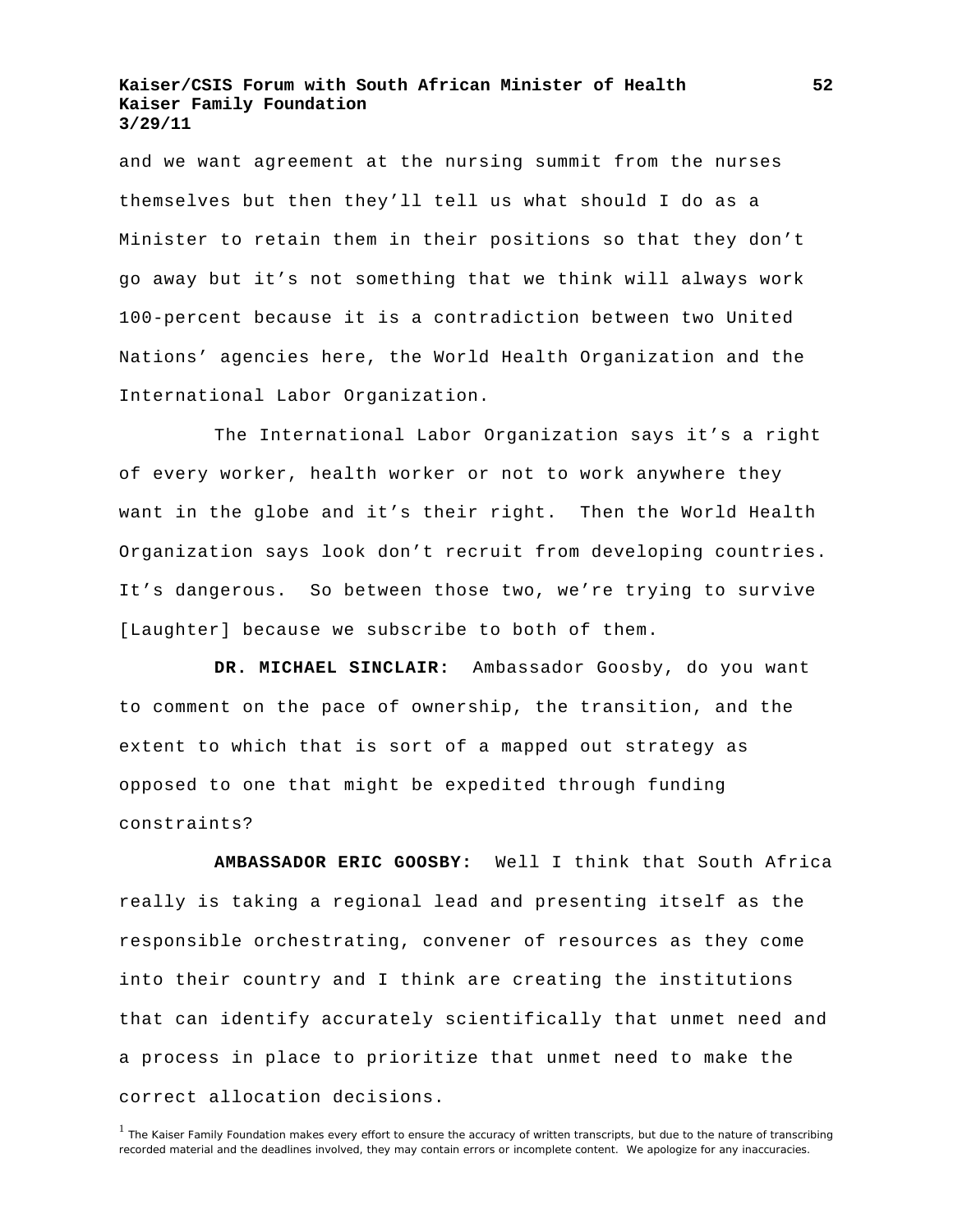We are very gratified at South Africa's embracing of this leadership position and are hopeful that they will be the model that we look at as the United States government in dealing with our partner countries in the transition from a more typical bilateral dominated entry in that emergency response that PEPFAR represented as we move into a more sustained response that ensures, better ensures that the services are there for as long as they're needed.

We believe that the country ownership is the key to that pivot, enables and positions the country to successfully play that orchestrating role with all these divergent resources to address what is still a significant unmet need. We believe that the partnership frameworks that PEPFAR has used as a tool to have these discussions map out a five-year commitment on part of the country and on part of the United States government and with our colleagues in the Global Fund and as we now move into a different dialogue and relationship with them to really allow us to identify synergies, cooperations that save money, that are smarter, and allow us all to save more lives in this effort.

I think South Africa really does typify stepping up to that plate, embracing it and moving forward with it not as a separate entity but in a real partnership with U.S.G resources that we are quite confident will be a model for that type of transition.

 $<sup>1</sup>$  The Kaiser Family Foundation makes every effort to ensure the accuracy of written transcripts, but due to the nature of transcribing</sup> recorded material and the deadlines involved, they may contain errors or incomplete content. We apologize for any inaccuracies.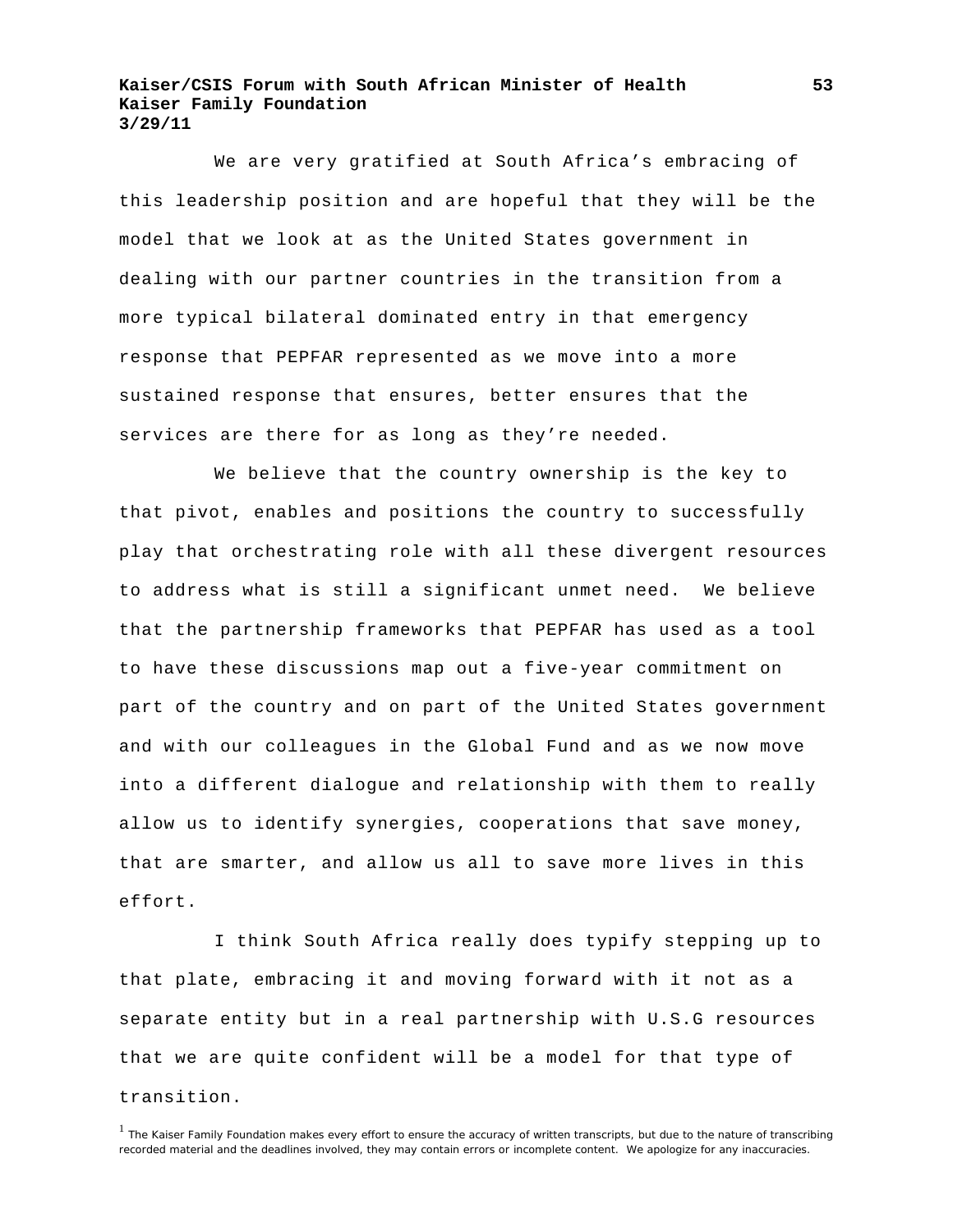Resources being what they are, budgets being what they are, they put the external pressure on us to move but they don't tell us how to do it and we still have the ability to be smart and strategic in how we allow these resources to move to programming.

**DR. MICHAEL SINCLAIR:** Jennifer, I wonder in that vein, the Minister is going up to the Hill in a little while whether in the context of the evolving political environment and perspectives on global health funding and the U.S. government's commitment to global health funding going forward whether you have some suggestions for some of the kinds of concerns and issues the Minister might address?

**JENNIFER COOK:** Well I do think that you want to highlight the track that you're on, which is moving away from direct provision by the U.S. and U.S. intermediaries of services, of antiretrovirals and so forth to the, as I said before, catalytic investments that the U.S. is making in South Africa. I think South Africa is an emerging economy. It's very important to the United States.

If you look at the Obama national security strategy, South Africa's mentioned frequently as a big new partner for the United States to engage with. You have Secretary Clinton and the State Department and the White House very keen on renewing and reinvigorating that relationship. It's always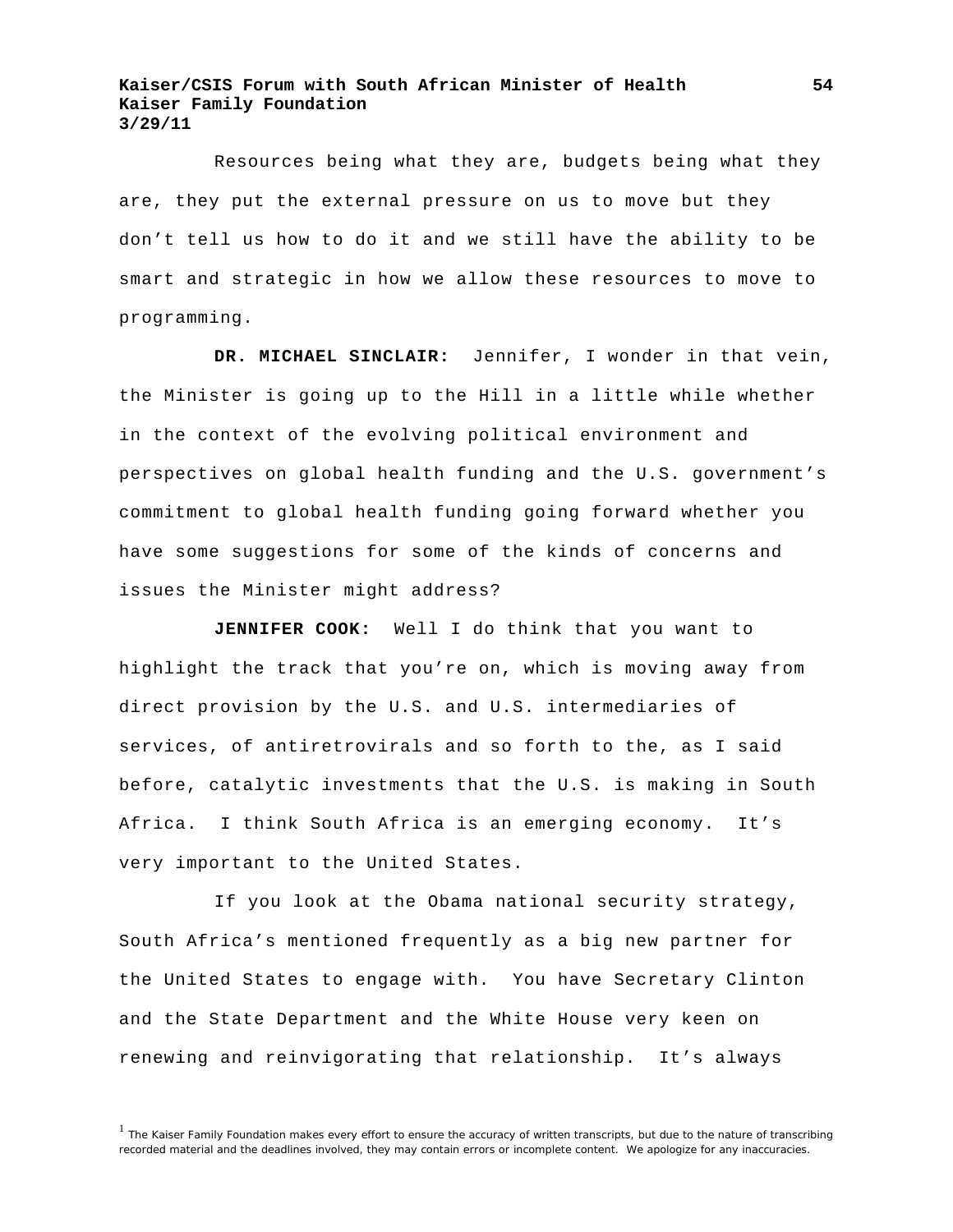been a strong partner but I think the last administrations both here and in South Africa didn't always see eye to eye.

I think there's been a real shift in the relationship. I think your role and President Zuma's role on health has been a big factor in that but there are other things as well. So I think there's a lot of willingness from the White House and State Department to push for that improved relationship.

As I said, the PEPFAR transition that's already happening is something to be on track, the kind of catalytic investments. I think of ways of engaging, at a broader than government to government level, that's the kind of model that you're talking about, med school to med school, researcher to researcher. You have tons of wide-eyed, young public health graduates from the United States flocking to South Africa.

So there's a constituency here that's really interested in public health and in South Africa and because I think South Africa can play that regional role and a model role on some of these really tough challenges, the tradeoffs, the HIV/TB intersection, the family planning HIV intersection. I think that's a place that we're going to continue to invest in even if the financial aspect of the relationship declines somewhat this year, maybe next year. I think those are the things to emphasize.

**DR. MICHAEL SINCLAIR:** Thank you Jennifer and Ambassador. I think that both those comments are very good